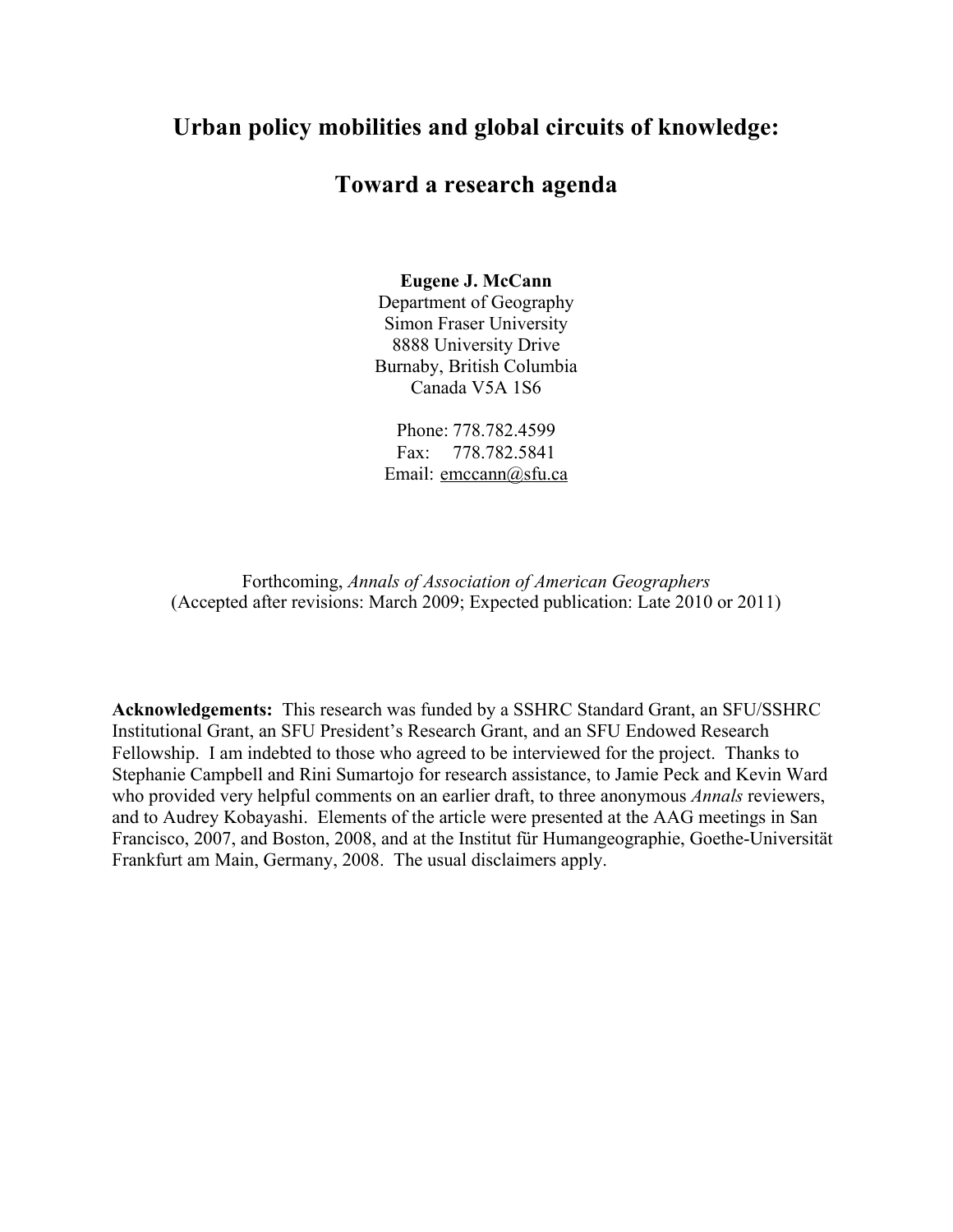#### **Abstract**

This article proposes an agenda for research into the spatial, social, and relational character of globally circulating urban policies, policy models, and policy knowledge. It draws upon geographical political economy literatures that analyze particular social processes in terms of wider socio-spatial contexts, in part by maintaining a focus on the dialectics of fixity and flow. The article combines this perspective with poststructuralist arguments about the analytical benefits of close studies of the embodied practices, representations, and expertise through which policy knowledge is mobilized. I suggest that the notion of 'mobilities' offers a useful rubric under which to operationalize this approach to the 'local globalness' of urban policy transfer. The utility of this research approach is illustrated by the example of Vancouver, BC, a city that is frequently referenced by policy-makers elsewhere as they look for 'hot' policy ideas. The case also indicates that there is much research yet to be done on the character and implications of inter-urban policy transfer. Specifically, I argue that, while maintaining a focus on wider forces, studies of urban policy mobilities must take seriously the role that apparently banal activities of individual policy transfer agents play in the travels of policy models and must also engage in fine-grained qualitative studies of how policies are carried from place to place, learned in specific settings, and changed as they move. The final section offers theoretical/methodological questions and considerations that can frame future research into how, why, and with what consequences urban policies are mobilized globally.

**Key words:** Policy transfer; urban policy mobilities; urban policy, globalization, geographies of knowledge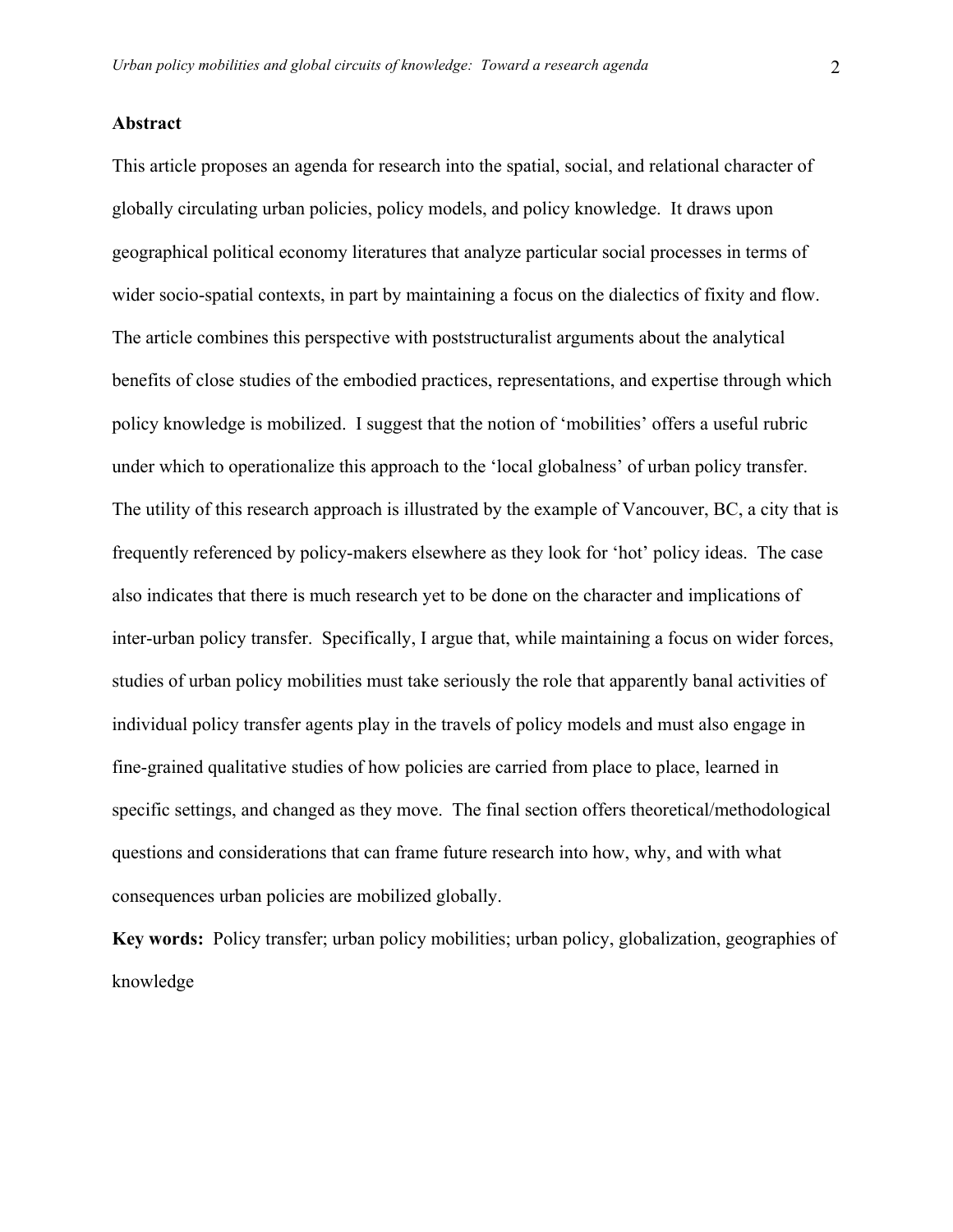#### **Introduction**

In 2003, Vancouver, British Columbia architect Bing Thom was hired by the Tarrant County, Texas Water District to design the Trinity Point Plan, a development and flood control project for riverside land on the edge of downtown Fort Worth (Thom n.d.). The plan's defining features are the creation of a new channel in the Trinity River, which will control floodwaters and thus open 500 acres of floodplain to new development, and an emphasis on residential density, much of it in apartment blocks, mixed-use zoning, environmentally-conscious design elements, and waterfront walking paths. The plan was the downtown element of a larger federal and local effort to manage the Trinity River watershed. From the beginning, Fort Worth's planners were keen to emulate the good planning strategies they saw in waterfront redevelopment in other parts of North America. Downtown business interests were also receptive because they hoped to replicate the success of waterfront real estate development in San Antonio (Richardson 2002). Therefore, the existing institutional context in Fort Worth made the hiring of someone like Thom likely from the beginning.

Thom, for his part, reflected the need for consultants to tailor their proposals to the locality in which they are hired when he argued that his design was "uniquely Fort Worth" (in Schnurman 2004). Yet, the architect also underscored urban planning and design consultants' tendency to transfer 'best practices' from elsewhere by noting that his Fort Worth design would be directly inspired by the compact, residential downtown planning that has recently made Vancouver famous in global planning and design circles (City of Vancouver 1997; Punter 2003). Vancouver's model is defined by 'Living First' and 'Sustainability' principles that have produced a downtown core with one of the highest residential densities and some of the highest housing prices in North America. The model emphasizes bike and walking paths, a water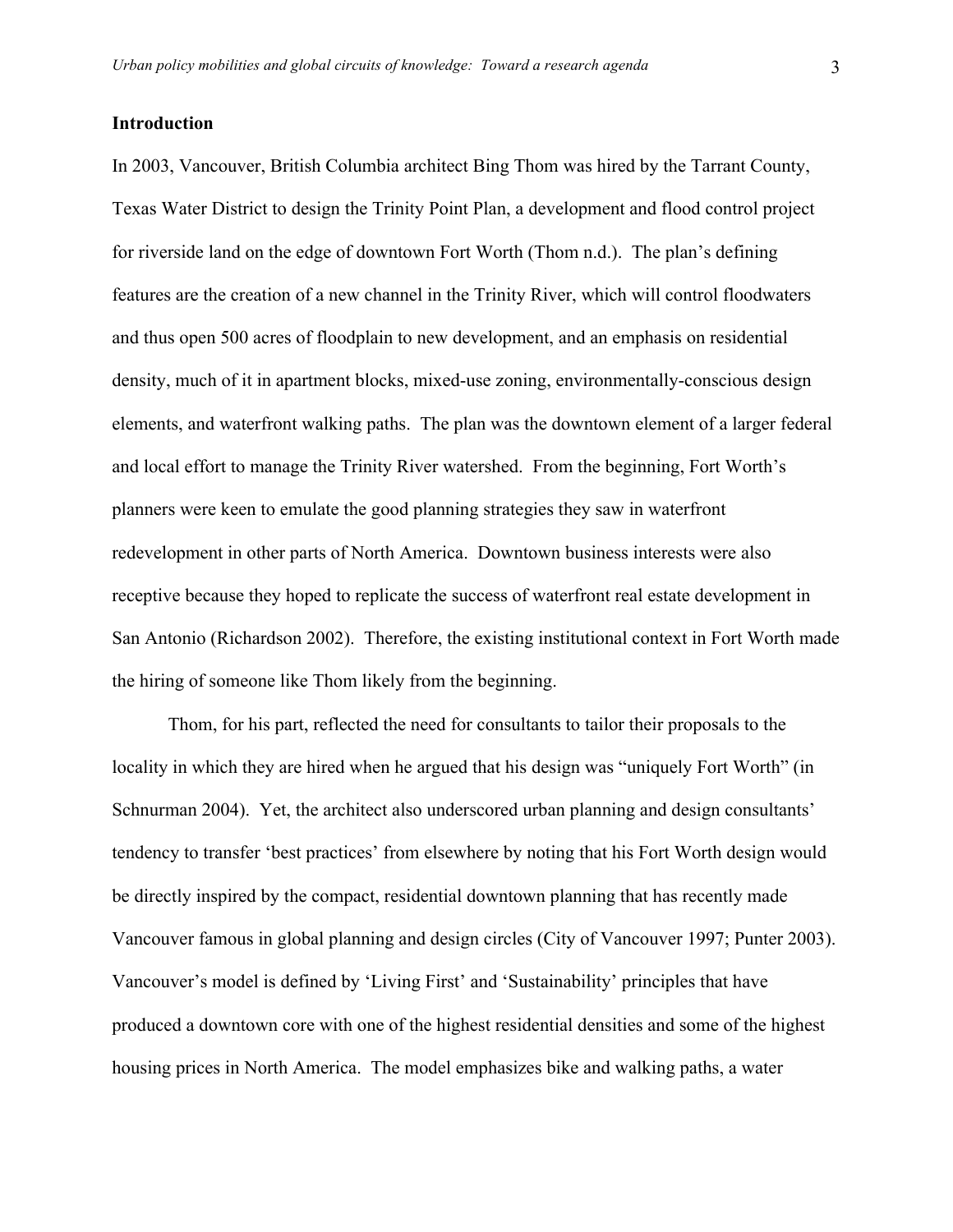orientation, and mixed-use zoning and design intended to maintain attractive, lively streets. Fort Worth's decision-makers saw this landscape first-hand when Thom's firm organized a factfinding visit to Vancouver. Such visits are crucial for the learning process of potential clients. Indeed, to a Texas politician who participated in the trip, Vancouver "had to be the model" for Fort Worth (in Schnurman 2004).

This back-and-forth teaching and learning process clearly had implications for Fort Worth. The benefits on the Vancouver side did not only accrue to the architectural firm, however. The wider political benefits of favorable attention from elsewhere are evident, for example, to the *Vancouver Sun's* (2004b, I1) real estate column which noted that "[t]he civic worthies of Fort Worth, Tex. have turned to Vancouver, via Thom, for inspiration in their goal of improving the city's quality of life." Vancouver's image as an international inspiration for seekers of good development policy is a powerful political narrative that valorizes existing development models in the city, legitimates the actions of Vancouver's development coalition, and dampens criticism of the negative impacts of the current policy – such as the city's high housing prices and attendant unaffordability for the poor and middle class (Blomley 2004; Boddy 2006; Eby and Misura 2006; Gurstein and Rotberg 2006; Kane 2007).

This example of the Vancouver-Fort Worth connection highlights both the translocal activities of architects (Olds 1997, 2001; McNeill 2009) and the importance of the inter-city, cross-scale circulation of policy knowledge in the production of urban development strategies and "restless" urban landscapes (Knox, 1991). It also underscores the role of private consultants, of which architects are only one type, in shaping flows of knowledge about urban policy and in transferring policies themselves. These are longstanding but increasingly important aspects of the production of cities, yet they have not been adequately studied or theorized.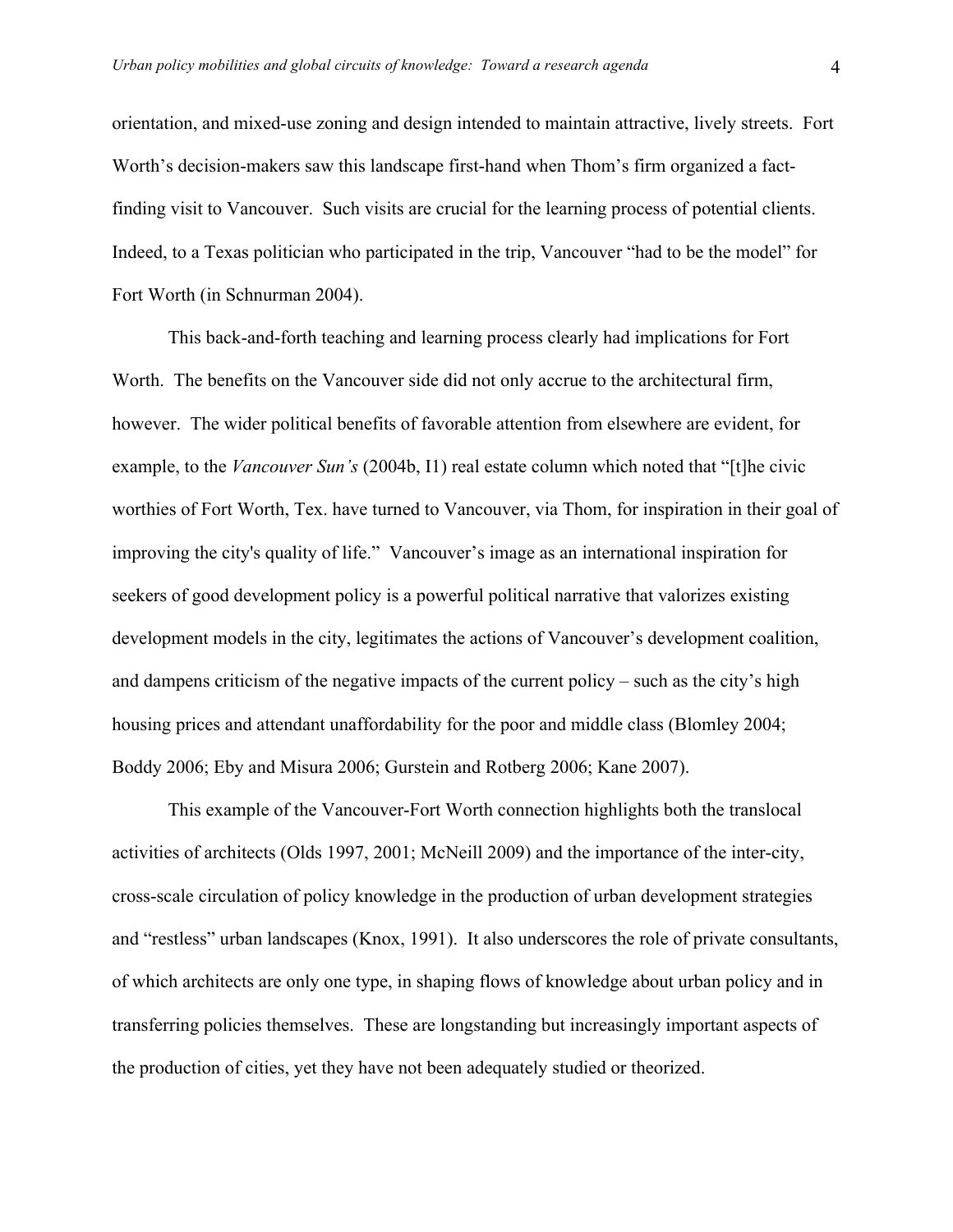While focusing little on the specific processes and practices described above, urban scholars in various disciplines have become increasingly concerned, in more general terms, with how cities are produced in and through cross-scale relationships – by flows of people, capital, ideas and so on (Harvey 1982, 1985; Massey 1991, 1993, 2005, 2007; Castells 2000; Graham and Marvin 2001; M.P. Smith 2001; Sassen 2002; Taylor 2007). A great deal of this work recognizes that flows are not unmoored from localities, regions, and territories. Rather, important geographical literatures on scale, place, global cities, neoliberalization, and urban development have grappled with the complex and mutually constitutive relationships between urbanization and processes that operate through and beyond cities, interconnecting them with other scales (Smith 1991; Marston, 2000; Brenner and Theodore, 2002a; Wilson, 2004; Hackworth, 2006).

Two foundational insights underpinning these geographical literatures, alongside their adherence to social constructionist understandings of space (Lefebvre, 1991), are Harvey's (1982, 1985) notion of the productive tension between the fixity and mobility of capital and Massey's (1991, 1993) global-relational conceptualization of place. The former highlights the twin imperatives of capital – to circulate and to be fixed in place – and shows that this tension, and the seesawing bouts of investment and disinvestment in the urban landscape that accompany it, produces cities as dynamic socio-spatial formations. The latter emphasizes that cities must be understood as relational nodes, constituted by the flows of capital, immigrants, information, etc. that tie them to other distant places. Place is, in this conception, an "event . . . the coming together of the previously unrelated, a constellation of processes rather than a thing … open and . . . internally multiple" (Massey 2005, 141).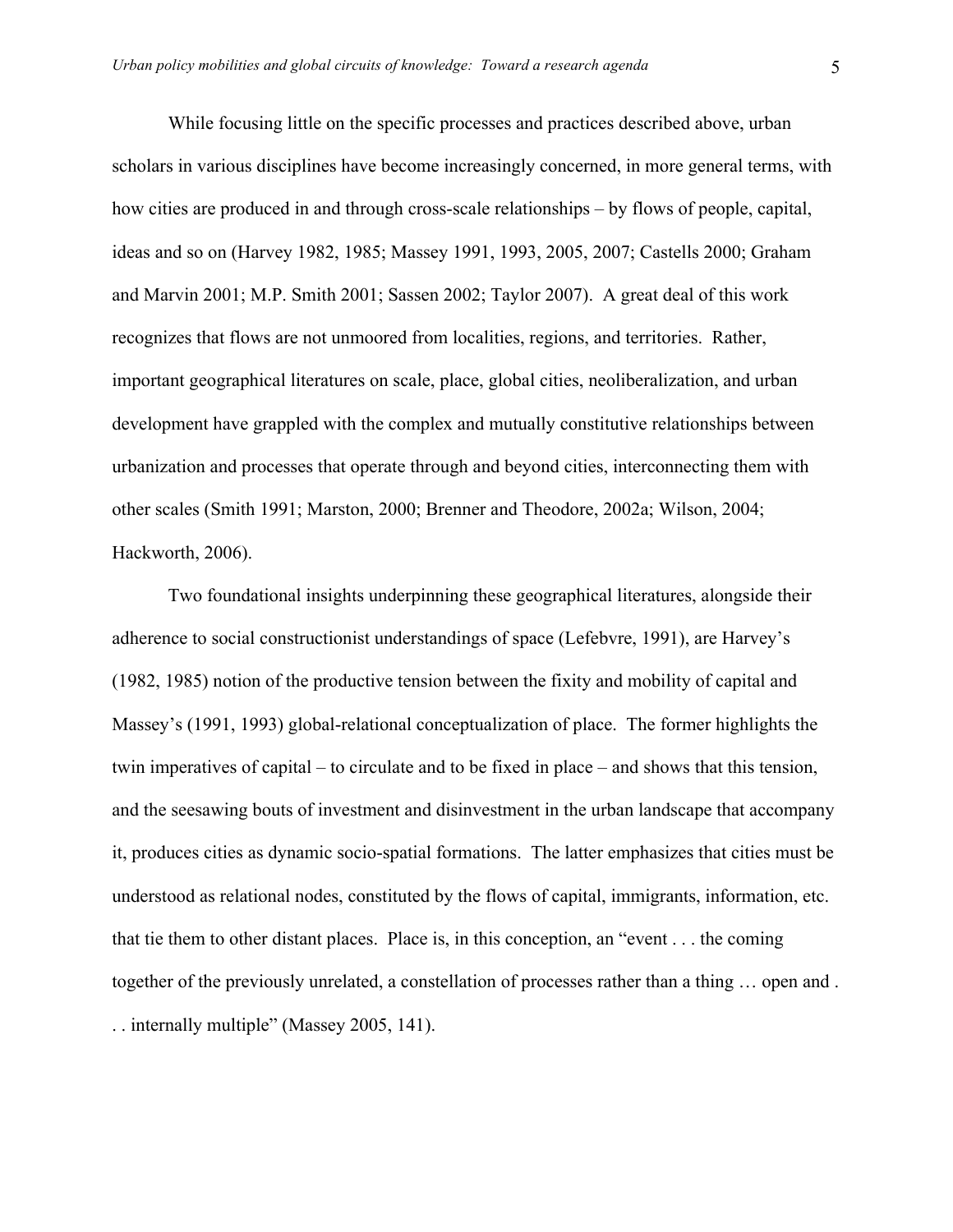These key insights and literatures on scaled and relational places notwithstanding, the proliferation of scholarship on the urbanization-globalization nexus has not fully answered questions about the character and implications of relationships between contemporary urbanism and processes extending through and beyond cities. On the contrary, recent discussions of neoliberalization, for example, suggest the need for research that adds empirical depth and theoretical nuance to our understanding of the 'actually existing' forms of contemporary urban political economies (Brenner and Theodore 2002b; Peck and Tickell 2002; Larner 2003). Specifically, the global circulation of urban policies (formally drafted and adopted guidelines and procedures setting out the long-term purposes of and addressing specific problems of governance), policy models (more general statements of ideal policies, combining elements of more than one policy, or statements of ideal combinations of policies), and policy knowledge (expertise or experienced-based know-how about policies, policy-making, implementation, and best practices) proliferates and, therefore, needs continued research, as recent writing on 'policies in motion' (Peck, 2003; Ward, 2006) and 'inter-local policy transfer' (Theodore and Peck, 2000; Peck and Theodore, 2001) suggests. Research into the processes, agents, and institutions involved in mobilizing certain 'hot' policy ideas – about the best way to build a 'livable' and profitable downtown waterfront, for example – offers clear opportunities to further conceptualize and empirically detail our understanding of contemporary urbanization by tacking back and forth between specificity and generality, relationality and territoriality (Peck and Tickell 2002; Wilson 2004; Proudfoot and McCann 2008; McCann and Ward Forthcoming).

Below, I outline a framework for studying the character and implications of 'urban policy mobilities' – socially produced and circulated forms of knowledge addressing how to design and govern cities that develop in, are conditioned by, travel through, connect, and shape various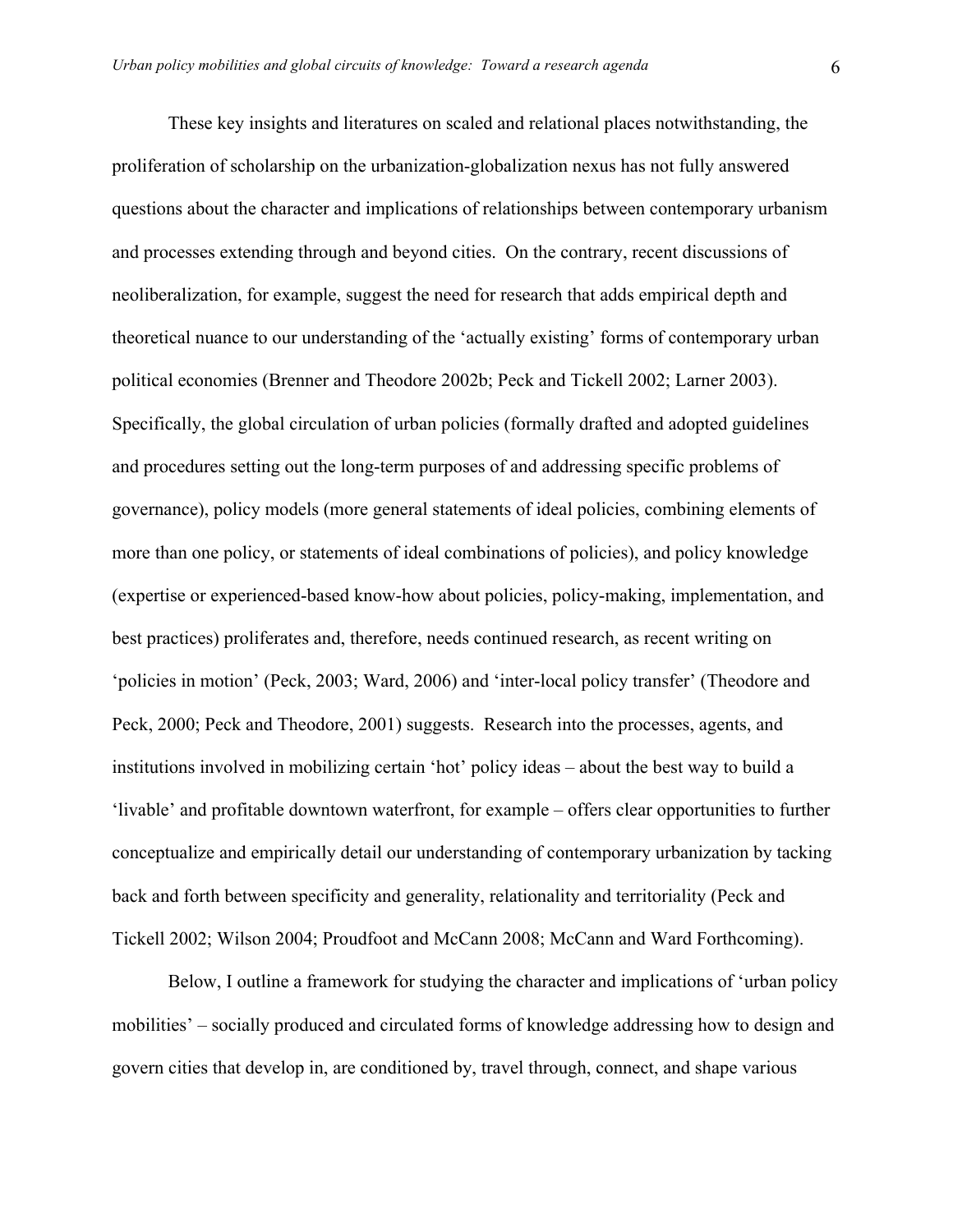spatial scales, networks, policy communities, and institutional contexts. My conceptual startingpoint is to take seriously the fixity-mobility dialectic in order to understand policy transfer not in terms of the voluntaristic acts of unconstrained, rational transfer agents freely 'scanning' the world for objectively 'best' practices and not by focusing on and fetishizing policies as naturally mobile objects. Rather, the circulation of policy knowledge is paradoxically structured by embedded institutional legacies and imperatives (e.g., by longstanding policy paradigms, pathdependencies, ideologies, and frames of reference and/or by external forces, like politicaleconomic restructuring, which often necessitate the easiest, fastest, and most politically feasible transfers). These contexts condition the field of policy transfer as social, relational, and powerladen (Peck and Theodore, 2008). Thus, the 'demand side' of policy transfer and the conditions under which adopters of 'best practices' – such as the federal agencies, local planners, and downtown business interests who hired Thom to 'Vancouverize' Fort Worth – operate must be acknowledged in combination with the study of the practices of 'supply side' policy mediators, such as consultants.

Having taken this position, my specific purpose is to: (1) elucidate the connective tissue that constitutes cities as global-relational nodes; the representational, comparative, translatory, pedagogical, and ambulatory practices through which contemporary policy experts and consultants, city officials, academics, activists, and other urban actors position themselves and their cities within wider fields of inter-urban competition, cooperation, and learning<sup>1</sup> and (2) conceptualize the role of urban policy mobilities and global circuits of knowledge in providing pathways for the transfer of urban policy models and in shaping contemporary urbanism and urbanization. The article is motivated by Peck and Tickell's (2002) call to 'walk the line' between local specificity and an attention to global interconnection, by Peck's (2003, 229)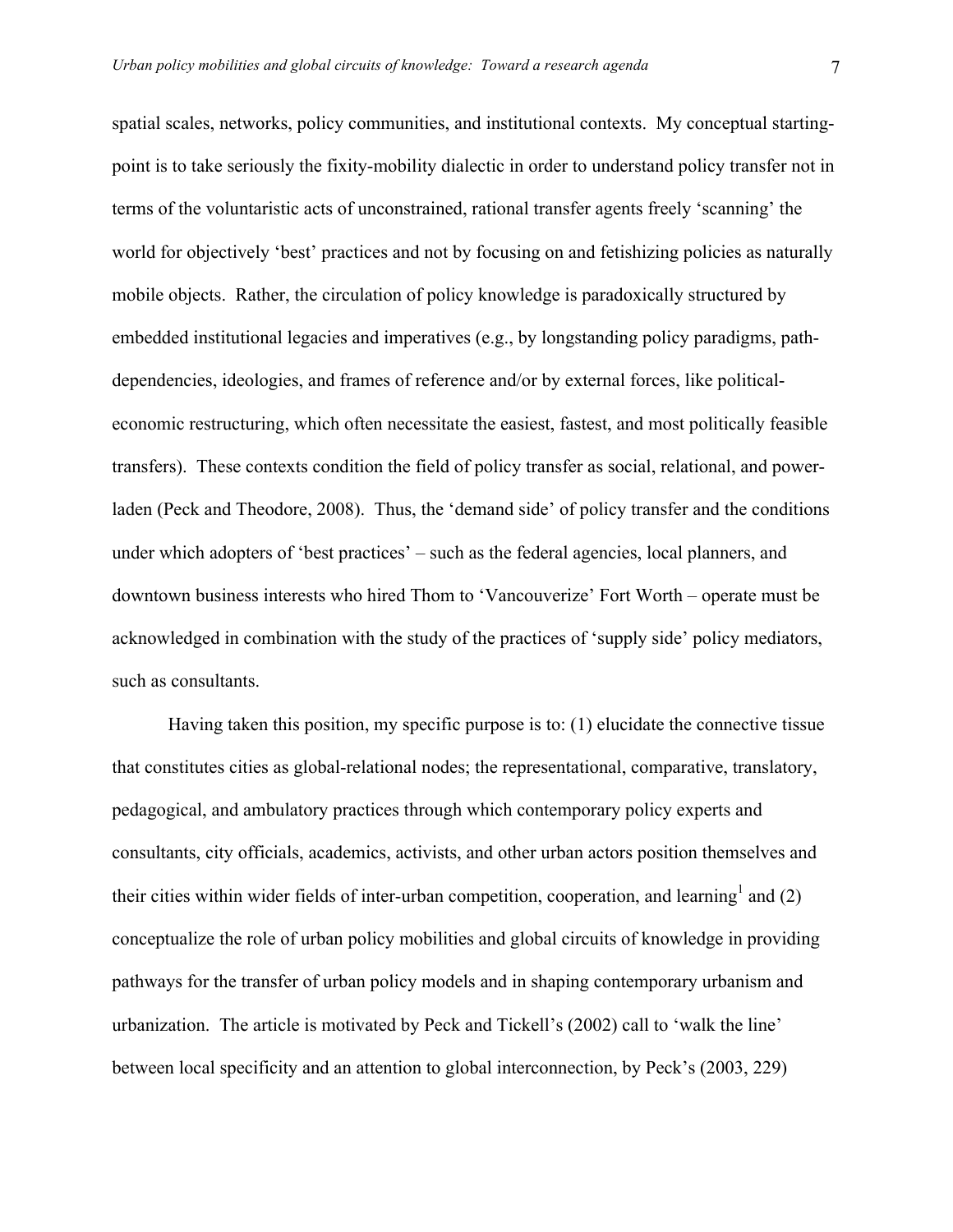related argument for more detailed conceptualizations and "descriptions of the circulatory systems that connect and interpenetrate 'local' policy regimes," and by Larner's (2003, 511) attention to the "apparently mundane practices," agents and experts through which the global is produced.

The article's next section describes the dominant social science literature on policy transfer, one developed by scholars in political science, and critiques it for its lack of full attention to the socio-spatial and scalar elements of these transfers. The subsequent section addresses this critique by proposing a conceptual framework which builds on certain elements of the 'traditional' policy transfer literature but bolsters it through the introduction of insights from both the burgeoning literature on mobilities and also from poststructuralist approaches to government. The point is not to paper over the distinctions between the political economy and poststructuralist approaches but to acknowledge their differences and limits while drawing out their complementary strengths when deployed in a specific context (Larner and Le Heron, 2002a; Le Heron 2007; Lewis, Larner, and Le Heron 2008). This conceptual ground-clearing leads to the case of Vancouver, which I use to outline a perspective on urban policy mobilities which focuses on the transfer agents involved, the specifically inter-city, rather than international, travels of policy models, and the sites in which policies are transferred. Urban development policy, as it is mobilized in and through Vancouver is, then, a lens through which to explore *how* urban policy gets done in global context – through the prosaic routines, practices, technologies, inter-personal connections, and travels of key actors, who Stone (2004) refers to as "transfer agents." This approach emphasizes the situated nature of all global flows, allowing a detailed investigation of how they are performed in and through specific places, or microspaces, while also attending to their more general influence (Burawoy et al., 2000; Larner and Le Heron 2002a,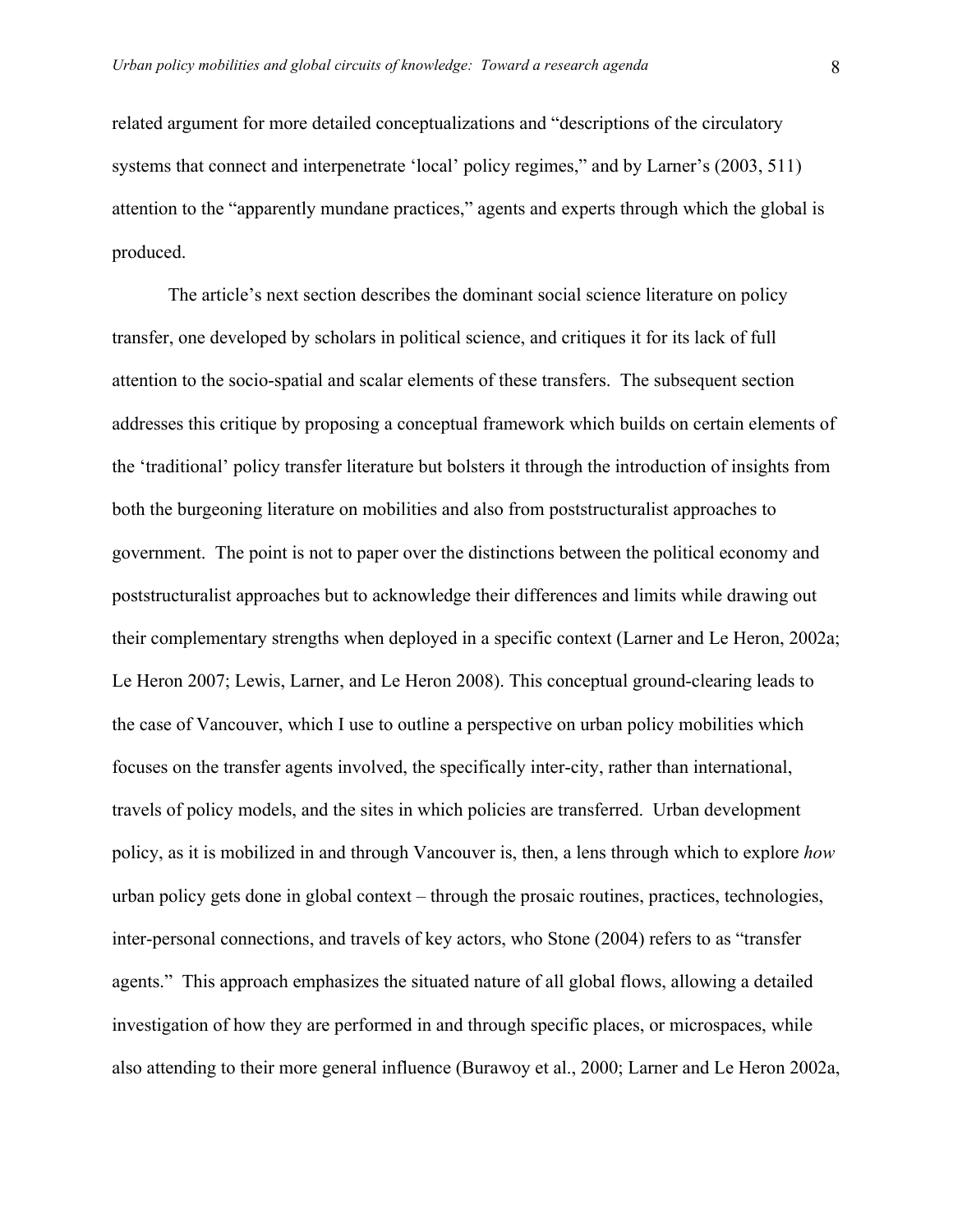2002b; McCann 2008; McCann and Ward Forthcoming). Having illustrated how a situated, relational conceptualization of urban policy mobilities and global circuits of knowledge might usefully inform the study of urbanization, the article's final section outlines a research agenda built on a number of theoretical/methodological questions and considerations that stem from the previous discussion.

#### **Policy transfer**

In analyzing the global travels of policies and the circulation of policy knowledge, it is necessary to engage with the contemporary political science literature on policy transfer. The term 'policy transfer' is, as Stone (1999) notes, an umbrella concept referring to the practices of national policy-making elites who, "import innovatory policy developed elsewhere in the belief that it will be similarly successful in a different context" (ibid,  $52)^2$  but also to the involuntary adoption of new policies as the result of external pressures from supra-national institutions like the IMF (Dolowitz and Marsh 1996; Stone 2000; cf. Gilbert 2002) and to structural convergences and diffusions (R. Rose 1993) in the policy realm in which elites play less of an initiatory role. While the diversity of processes to which 'policy transfer' refers suggests that it is a 'chaotic conception' in Sayer's (1992) sense, the term has, nonetheless, spawned a significant literature that seeks to model or theorize how the transfer process operates, create typologies of the actors and institutions involved in transfers, identify the power relations through which adoption occurs, and specify the conditions and mechanisms under which certain policy transfers succeed or fail (Bennett 1991, 1997; Robertson 1991; R. Rose 1991, 1993; Wolman 1992; Dolowitz and Marsh 1996, 2000; Stone 1996, 1999, 2000; 2004; Evans and Davies 1999; Wolman and Page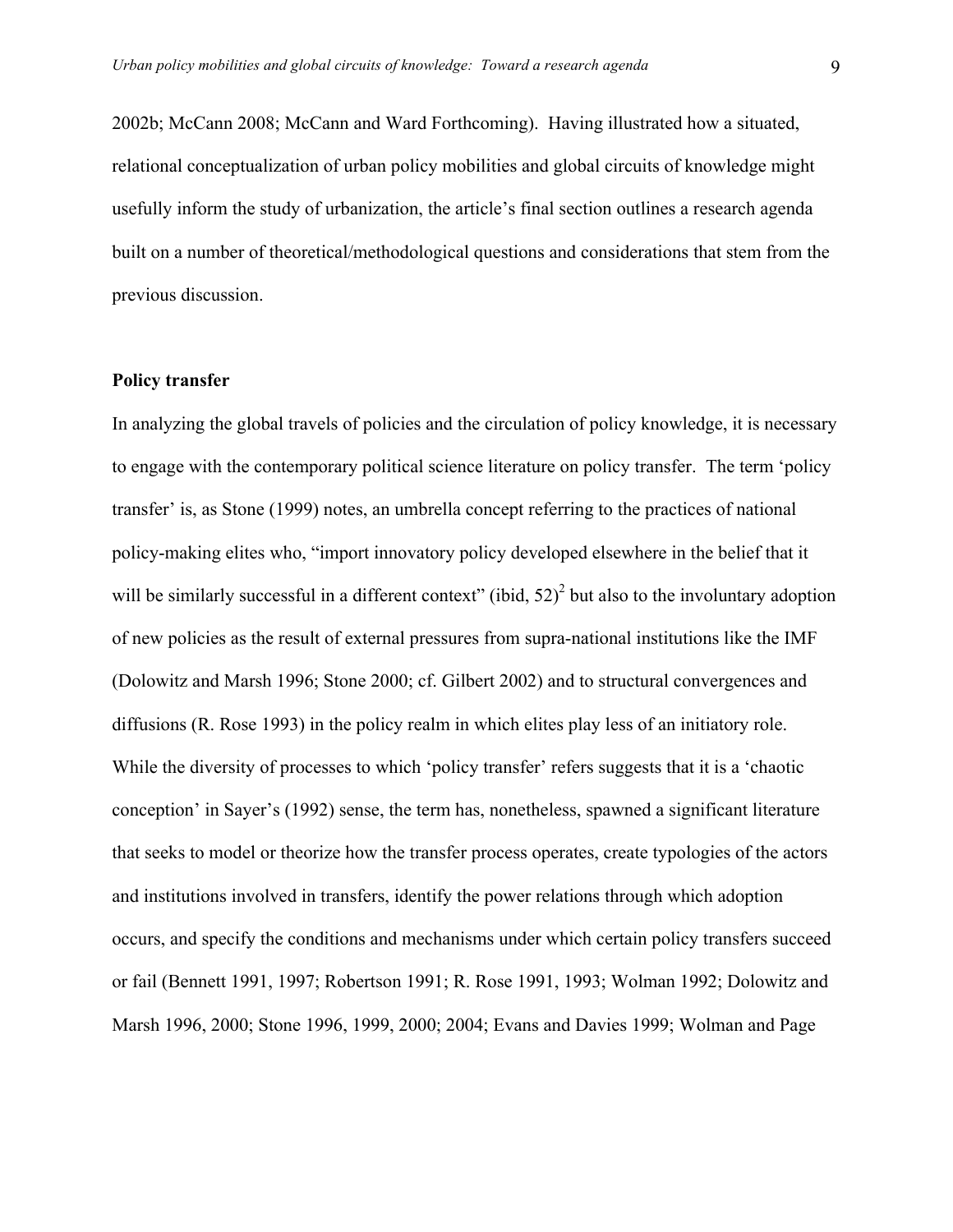2000, 2002; Dolowitz 2000, 2001, 2003; Radaelli 2000; James and Lodge 2003; Evans 2004; Jones and Newburn 2007).

In developing their influential model of these processes, Dolowitz and Marsh (2000, 8) address the following guiding questions:

Why do actors engage in policy transfer? Who are the key actors involved in the policy transfer process? What is transferred? From where are lessons drawn? What are the different degrees of transfer? What restricts or facilitates the policy transfer process? . . . How is the process of policy transfer related to policy "success" or policy "failure"?

This approach has, then, shed light on a number of key elements of policy transfer. Yet, the utility of this 'traditional' approach to transfer needs to be considered critically from three angles. First, a reading of this literature highlights the care needed when conceptualizing the identities and activities of transfer agents. Those studying policy transfer expend considerable effort on identifying and categorizing these agents. The "Dolowitz and Marsh model" (2000, 10), for example, lists "nine main categories of political actors engaged in the policy transfer process: elected officials, political parties, bureaucrats/civil servants, pressure groups, policy entrepreneurs and experts, transnational corporations, think tanks, supra-national governmental and nongovernmental institutions and consultants." Stone (2004, 556) also typologizes a set of key agents: "Think-tanks or research institutes, consultancy firms, philanthropic foundations, university centres, scientific associations, professional societies, training institutes and so forth." The issue here is the balance between the empirical description of transfer agents and the analysis of process and practice. Peck and Theodore emphasize "processes of policy learning,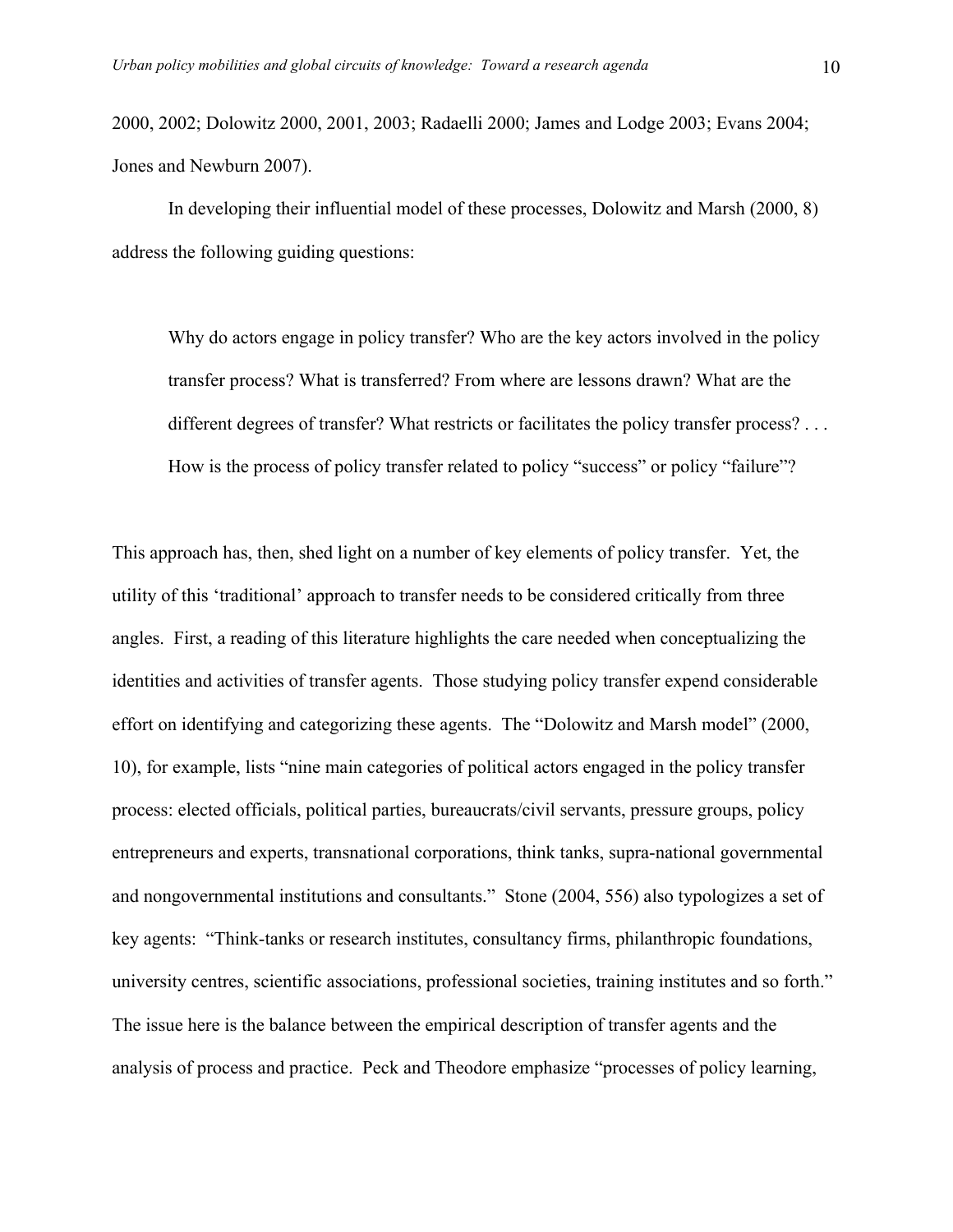emulation, and *making*" (Peck and Theodore 2001, 429, their emphasis; see Peck, 2006; Ward 2006; Cook 2008) that define contemporary policy and, certainly, Dolowitz and Marsh (2000, 7) critique other studies that "describe the transfer of ideas or policies between countries but do not analyze and explain the processes involved." Nonetheless, a focus on typologies of actors, and on models and definitions of what is or is not policy transfer allows the typologies and models themselves to be reified, becoming the *objects* of debate rather than *facilitating* analyses of the social processes that constitute policy transfer (Evans and Davies 1999; James and Lodge 2003). Yet, it is clear that the identification and categorization of actors is a necessary component of studying the fundamentally *social* process of knowledge circulation in general and policy mobilities, more specifically.

A second critique of the traditional approach to transfer is related to its tendency to focus on the national scale (Hoyt 2006 is an exception). The national scale limitation is clear in Dolowitz and Marsh's (2000) references to "countries" and "'foreign' models" which belie a particular conceptualization of the institutional geography of policy transfer – one which elides the various sites and scales, including the urban, in and through which policies are produced. A national approach fails to recognize that "*cities* . . . have become increasingly important geographical targets and institutional laboratories" (Brenner and Theodore 2002b, 21, my emphasis) for numerous policy experiments and that "as extra-local policy learning and emulation is normalised . . . the effectiveness of policies and programmes remains stubbornly dependent on *local* economic and institutional conditions" (Peck and Theodore 2001, 427, their emphasis). Now, Stone (1999, 53) does acknowledge the important, if understudied, occurrence of transfer "at the sub-national level: between states in federal systems and across local governments, municipalities and boroughs." Yet, both she and Dolowitz and Marsh (1996, 352)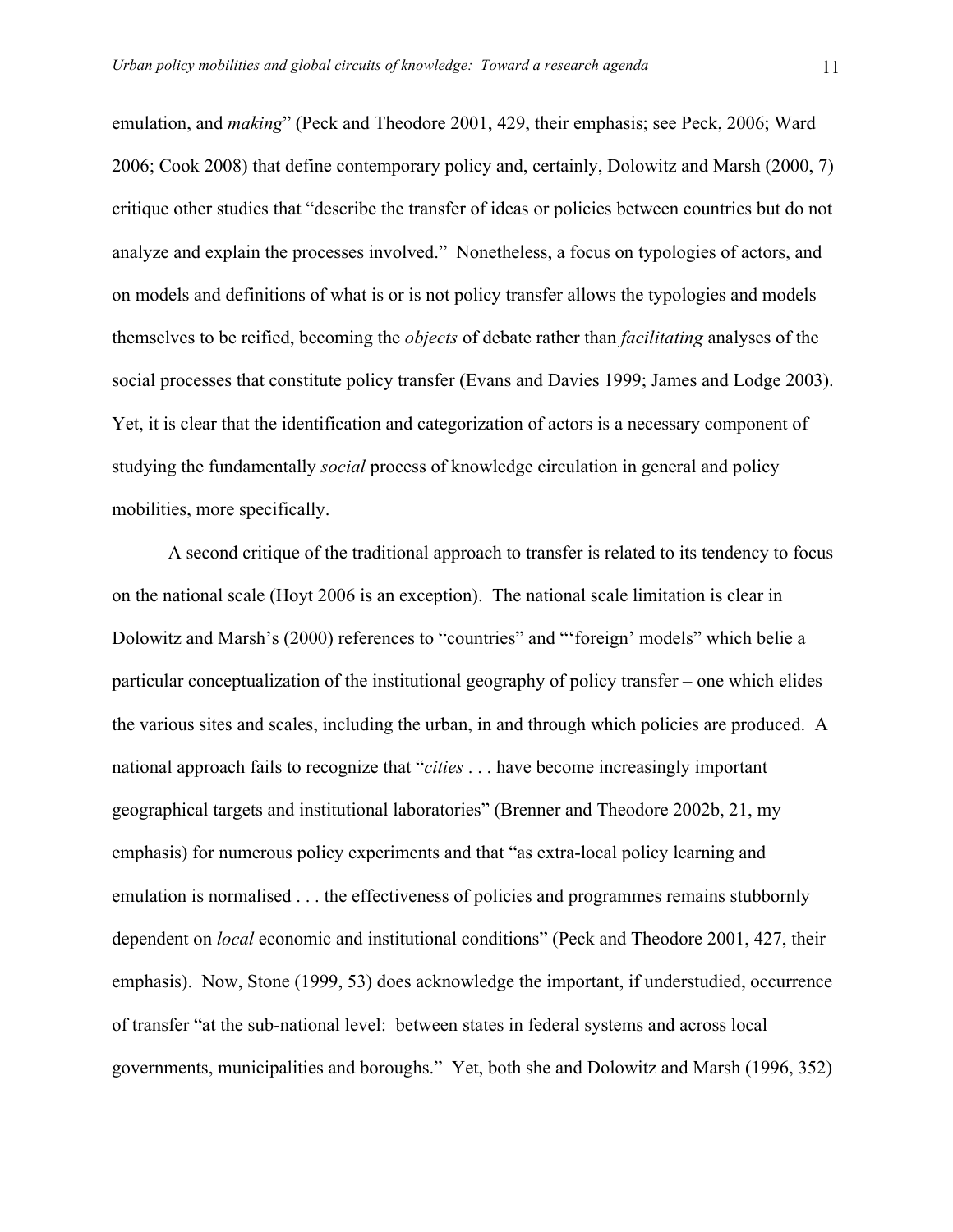only go so far as to acknowledge that inter-local transfers and learning can happen *within* one national system. Thus, the policy transfer literature maintains a problematic separation between the domestic and the international which does not acknowledge that urban policy actors can act globally in their own right, particularly in a contemporary context where "state territorial organization . . . [has been turned] *inside-out* insofar as its . . . goal is to enhance and promote the global competitiveness of its cities and regions" (Brenner 1998, 16, his emphasis).

A third concern is with the traditional notion of 'transfer' itself. As Peck and Theodore (2001, 449) argue, the term entails an "implicit literalism . . . which tends to suggest the importation of fully formed, off-the-shelf policies, when in fact the nature of this process is much more complex, selective, and multilateral." Policies, models, and ideas are not moved around like gifts at a birthday party or like jars on shelves, where the mobilization does not change the character and content of the mobilized objects. While not all policy transfer literature falls entirely into this literalist trap – Stone (1999, 57) notes, for example, that "the process of modification in transfer requires closer investigation" – it is important to further detail and conceptualize how "the form and function of . . . policies is prone to change as they are translated and re-embedded within and between different institutional, economic and political contexts (at the local and national scales)" (Peck and Theodore 2001, 427).

#### **From policy transfer to urban policy mobilities**

My argument so far has been that certain characteristics of the policy transfer approach – its tendency toward narrow typologies, its adherence to one or two scales, and its tendency to fall into a literalist trap of assuming that little happens to policies 'along the way,' or 'in the telling' as they are moved from place to place – limit its utility in the study of how cities are constituted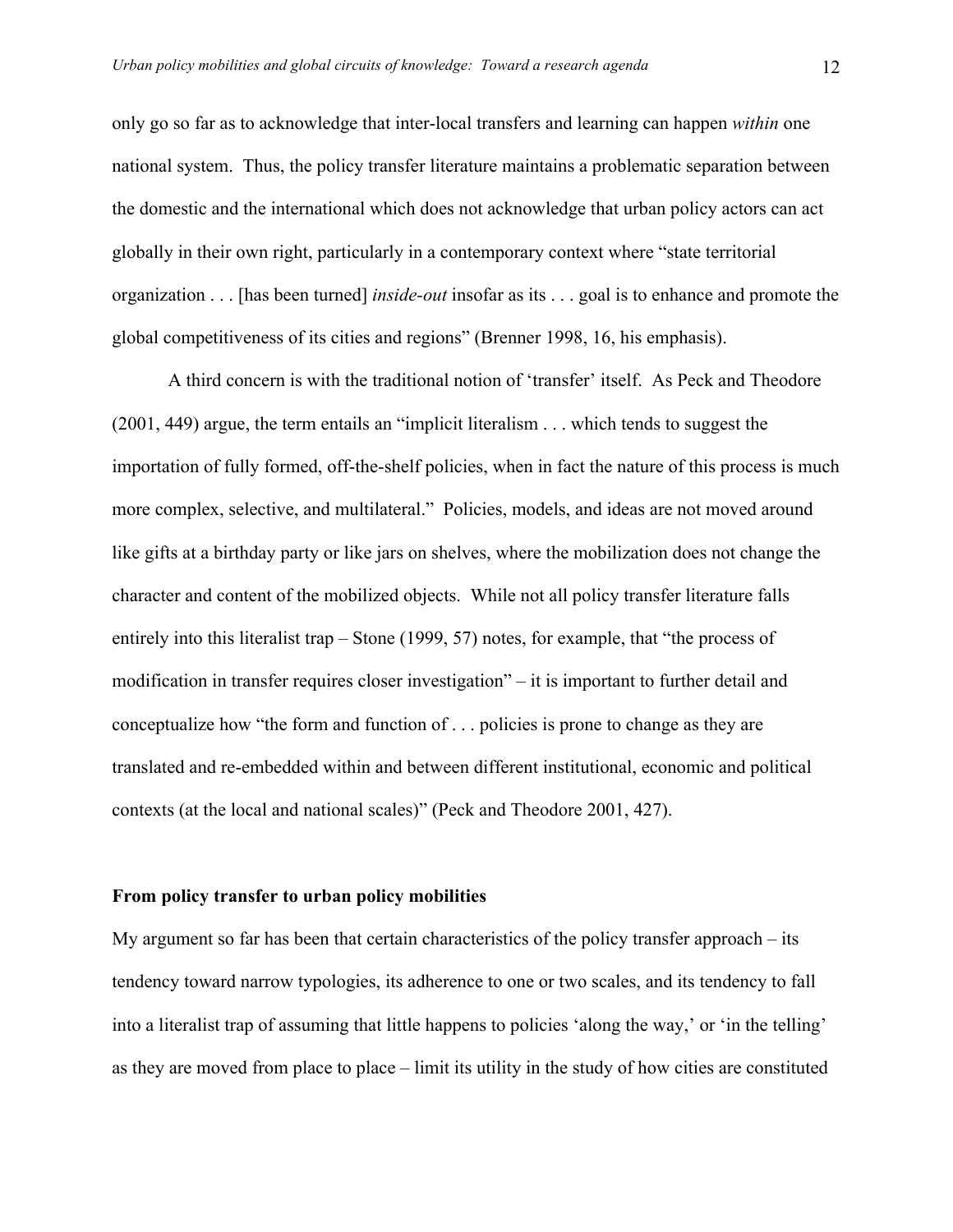as key socio-spatial nodes within global circuits of policy knowledge. In this regard, it is necessary to draw on the useful insights of the traditional literature but to incorporate other conceptual vocabularies and perspectives so as to remain open to the array of agents, practices, processes, socially produced (and productive) scales and territories in and through which cities are produced. Some of those working in the policy transfer tradition, as well as geographers and others, have begun to push the limits of the traditional approach (Wolman 1992; Gaffikin and Warf 1993; Theodore and Peck 2000; Wolman and Page 2000, 2002; Stone 1999; Peck and Theodore 2001; Peck 2003, 2006; McCann 2004, 2008; Hoyt 2006; Ward 2006; Cook 2008). I suggest that more can be done, however, by identifying elements of an alternative approach that can be found in the contemporary literature on mobilities and in poststructuralist scholarship on the seemingly banal practices of institutional actors.

Numerous authors have sketched the contours of a recent 'mobilities turn' in the social sciences (Urry 2000a, 2000b, 2004, 2007; Cresswell 2001, 2006; Heyman and Cunningham 2004; Sheller 2004; Hannam, Sheller, and Urry 2006; Sheller and Urry 2006) and begun to critique certain aspects of it (Ray 2002; Adey 2006; Binnie et al. 2007). The mobilities approach focuses on, among other things, the various ways in which humans are mobile, how people mobilize various objects, how technologies, whether mobile themselves or fixed in place ('moored'), facilitate movement, and on the stratification of mobility, identifying distinctions between "kinetic elites" (Wood and Graham quoted in Hannam Sheller, and Urry 2006, 6) and other less mobile groups, the relationship between mobility and social exclusion/inclusion, (Urry 2002; Cass, Shove, and Urry 2005), and "how mobilities enables/disables/modifies gendered practices" (Uteng and Cresswell 2008, 1). These programmatic and conceptual statements have inspired applications of the notion of mobility/mobilities to a wide range of topics, especially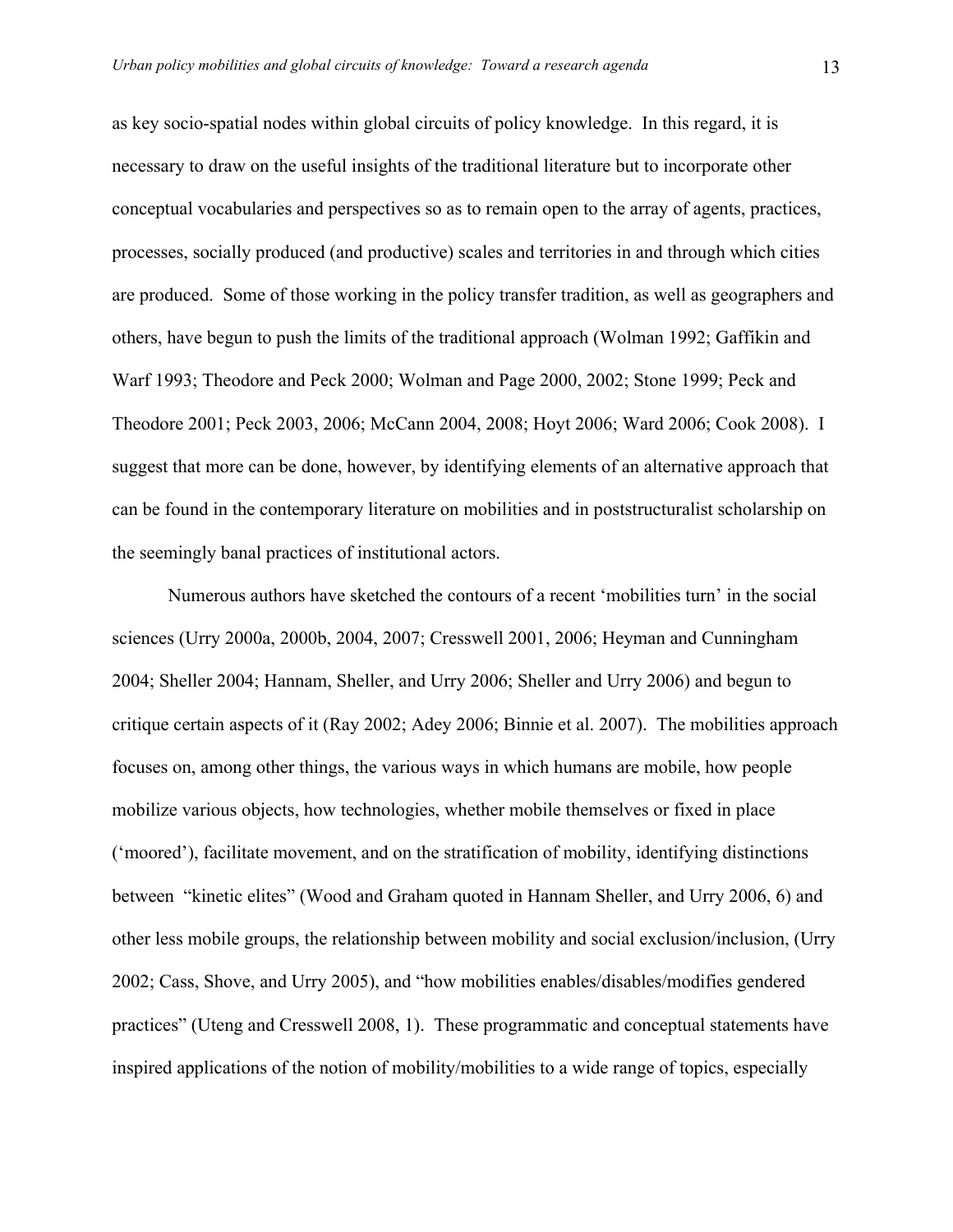automobile travel and its associated infrastructures, and cultures (Sheller and Urry 2000; Urry, Featherstone, and Thrift 2004; Hagman 2006; Freund and Martin 2007; Laurier et al. 2008), air travel and airports (Adey 2008; Adey, Budd, and Hubbard 2008; Cwerner 2006; Kellerman 2008), tourism, convention, business, and spiritual travel (Sheller and Urry 2004; Larsen, Urry, and Axhausen, 2006; Bajc, Coleman, and Eade 2007; Edensor 2007), and migration/transnationalism (Conradson and Latham 2005; Ali and Holden 2006; Conradson and McKay 2007). While the range of applications can, on the one hand, be seen as an indication of its analytical merit, mobilities has, on the other hand, been argued to have "become a most elusive theoretical, social, technical, and political construct" (Uteng and Cresswell 2008, 1) and might be accused of being a 'chaotic conception' in its own right.

Nevertheless, I will show that 'mobilities,' when employed judiciously, offers a worthwhile analytical lens through which to study policies in motion. In general terms, it

challenges the ways in which much social science research has been relatively 'a-mobile' until recently . . . . [and] problematizes both 'sedentarist' approaches in the social sciences that treat place, stability, and dwelling as a natural steady-state, and 'deterritorialized' approaches that posit a new 'grand narrative' of mobility, fluidity or liquidity as a pervasive condition of postmodernity or globalization … It is a part of a broader theoretical project aimed at going beyond the imagery of 'terrains' as spatially fixed geographical containers for social processes, and calling into question scalar logics such as local/global as descriptors of regional extent … (Hannam, Sheller and Urry 2006: 5).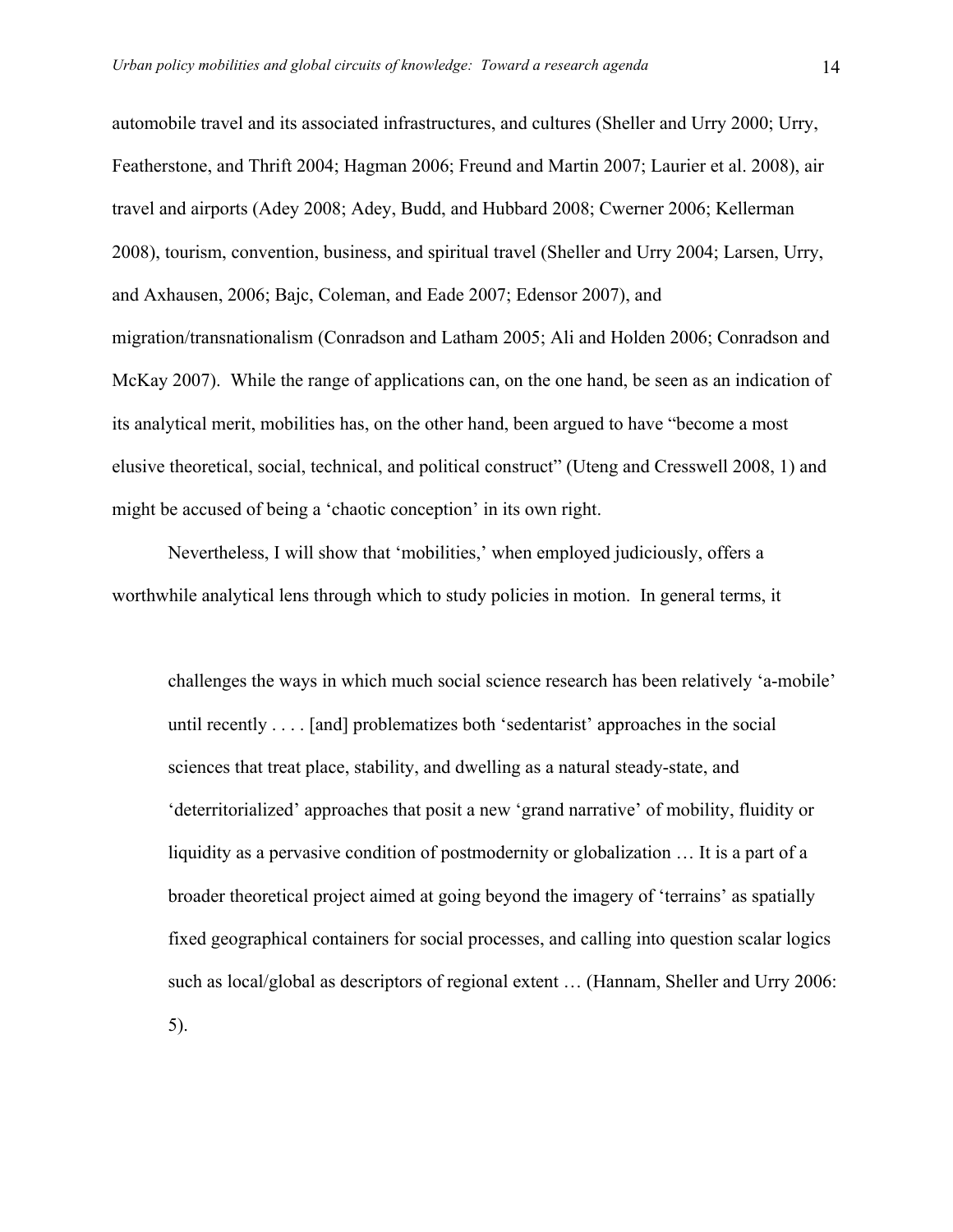This approach resonates with longstanding traditions in geography, represented by the work of Harvey and of Massey, that emphasize the need to understand the production of place in terms of fixity *and* mobility, relationality *and* territoriality. More specifically, and again resonating with geographical literatures, the mobilities approach questions the tendency toward reification and national state-centeredness in much of the traditional policy transfer literature. It offers a vision of society (and policy-making) as a multiply scaled, emergent social process. Furthermore, mobilities provides an opportunity to think about the transfer, translation, or transformation of policy models and ideas in terms of the embodied practices across what Ong (1999, 159) calls "translocal fields of power." Global circuits of policy knowledge shape and are shaped by social connections made by actors sometimes at a distance – over email or by reading policy documents about policies in other places – but, as Urry (2004) emphasizes, these connections also depend on the intermittent copresence of those actors in specific places (see also Larson, Urry, and Axhausen, 2006; Le Heron, 2007).<sup>3</sup>

While the mobilities literature offers useful additions to the study of policy transfer, reference to other literatures allows a sharper perspective on urban policy mobilities by offering insights into questions of knowledge. First, circuits of policy knowledge are composed of epistemic communities who transfer, emplace, and utilize certain forms of knowledge as part of their practice. Economic geographers have a longstanding interest in questions of knowledge, learning, the global and the local. Debates among these scholars continue around the relative importance to economic competitiveness of locally embedded tacit systems of knowledge, developed by and unique to spatially proximate actors and institutions in specific 'learning regions' or 'clusters,' versus codified forms of knowledge that are accessible to economic actors in most locations (Vallance 2007 provides a clear review of this debate). They offer resources to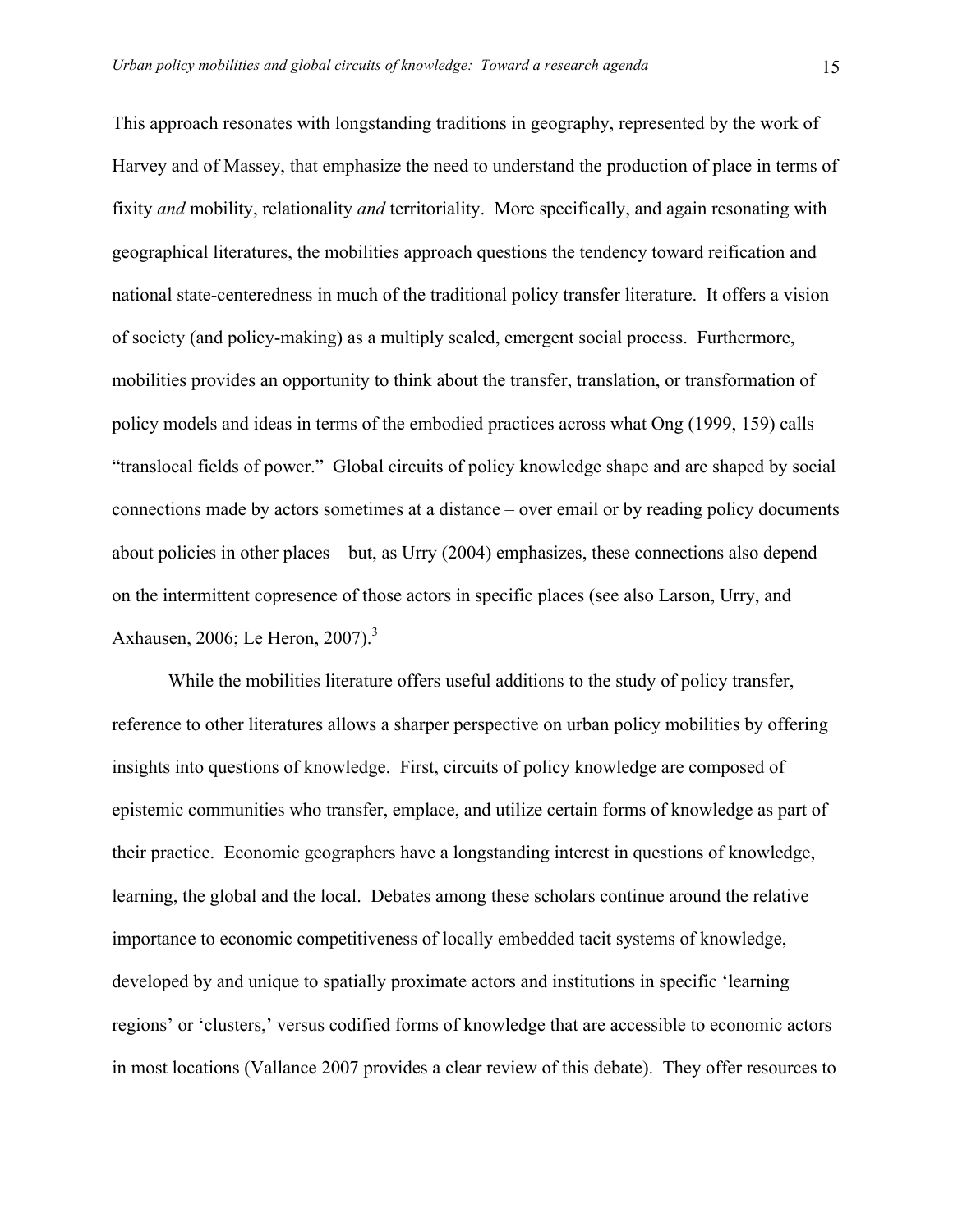conceptualize the transfers and uses of policy knowledge, specifically with regard to attempts to complicate the tacit/local – codified/global dualism (Amin and Cohendet 1999, 2004; Grabher 2004; Allen 2000) and, in ways that Vallance (2007) argues parallel the mobilities literature, to emphasize how economic knowledge circulates by being carried by specific actors and through processes of translation and teaching (French 2000; Bunnell and Coe 2001; Coe and Bunnell 2003; Thrift and Olds  $2005$ ).<sup>4</sup> Central to this and other literatures in contemporary geography and urban studies is the network metaphor. Certainly, global epistemic communities are networked and analyses that deploy the network as an analytical heuristic have contributed a great deal to scholarship on power, space, and the global. Space does not permit a review of this approach here, since I am more concerned with theorizing exactly *how* knowledge is mobilized in and through territories, places, scales, and networks, without privileging any one of these dimensions (Jessop, Brenner, and Jones, 2008).

A second addition to the mobilities approach involves work by political theorists on the character of knowledge, expertise, and governmental rationalities, on the ways in which certain ideas become hegemonic and global in contemporary society, and on the actors, practices, representations, and discourses that constitute knowledge and truth (Rose and Miller 1992; Dean 1999; N. Rose 1999; Griggs and Howarth 2002; McLennan 2004; Osborne, 2004). Some specifically geographical work on cities and localities, particularly concerning various rationalities and technologies of government, has stemmed from this wider literature (Raco and Imrie 2000; Huxley 2002, 2006) but more can be done in applying its insights to questions of contemporary urban policy transfer. The most convincing combination of the insights and concerns stemming from the types of economic geography and political theory discussed here has been developed by Larner and her collaborators (Larner 2002; Larner and Le Heron 2002a,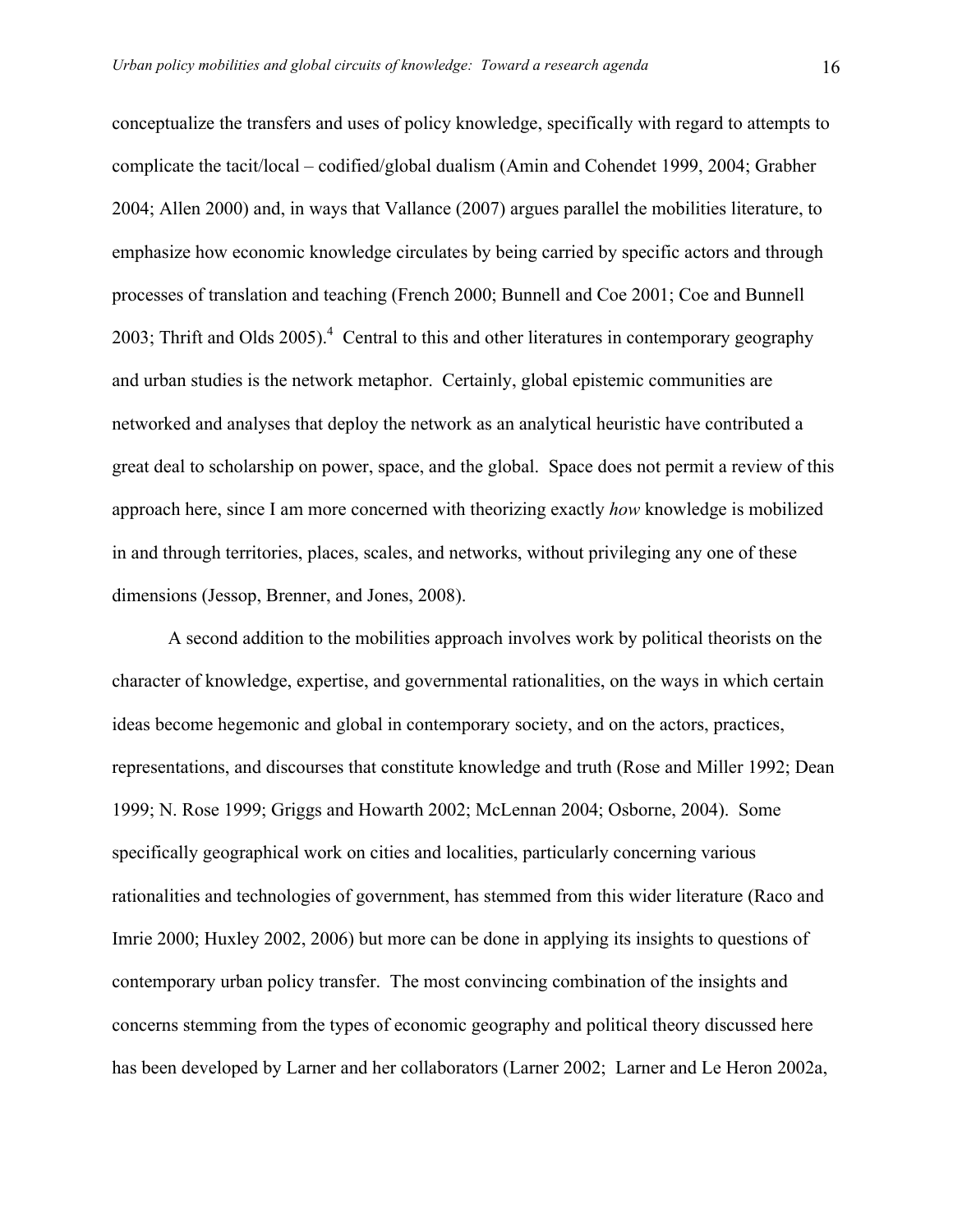2002b, 2004; Larner and Walters 2004; Le Heron 2007; Lewis, Larner, and Le Heron, 2008). While this work does not have an urban focus, it is particularly useful for my purposes because it pays attention to the relationship between micropractices, microspaces and globalization. Therefore, in what follows, I will frame a discussion of urban policy mobilities in terms of a combination of the work of mobilities scholars and what Larner and Le Heron (2002a, 418) refer to as "post-structural political economies" involving "[s]ituated theorization and method" (see also Burawoy et al. 2000; Herbert, 2000).

#### **A city in the world: Policy mobilities in and through Vancouver**

The merits of the approach outlined above can best be explored through an empirical case study. Here I will use aspects of Vancouver's relationship to global circuits of policy knowledge to illustrate my argument. The discussion is based on an ongoing research project that analyzes two fields of urban policy in Vancouver that have clear global relations: development and planning policy and drug policy. In the interests of clarity, I only discuss development and planning here (but see McCann, 2008). The research employs: discourse analysis of a wide range of documents including government documents, newspapers, professional publications, web pages, podcasts, videos, and blogs; interviews with key transfer agents involved in mobilizing policies; and ethnographic observation of various settings where transfer occurs or is facilitated, including public meetings, conferences, site visits, seminars, and lectures. The discussion represents an embryonic attempt to develop a 'global ethnography' of policy transfer which investigates the processes, meanings, and contexts of a single research site, and the governmentality of certain microspaces within it, in order to investigate the mutually constitutive relationships, forces, and imaginaries that tie it to other scales (Burawoy, 2000; Herbert, 2000; Larner and Le Heron, 2002;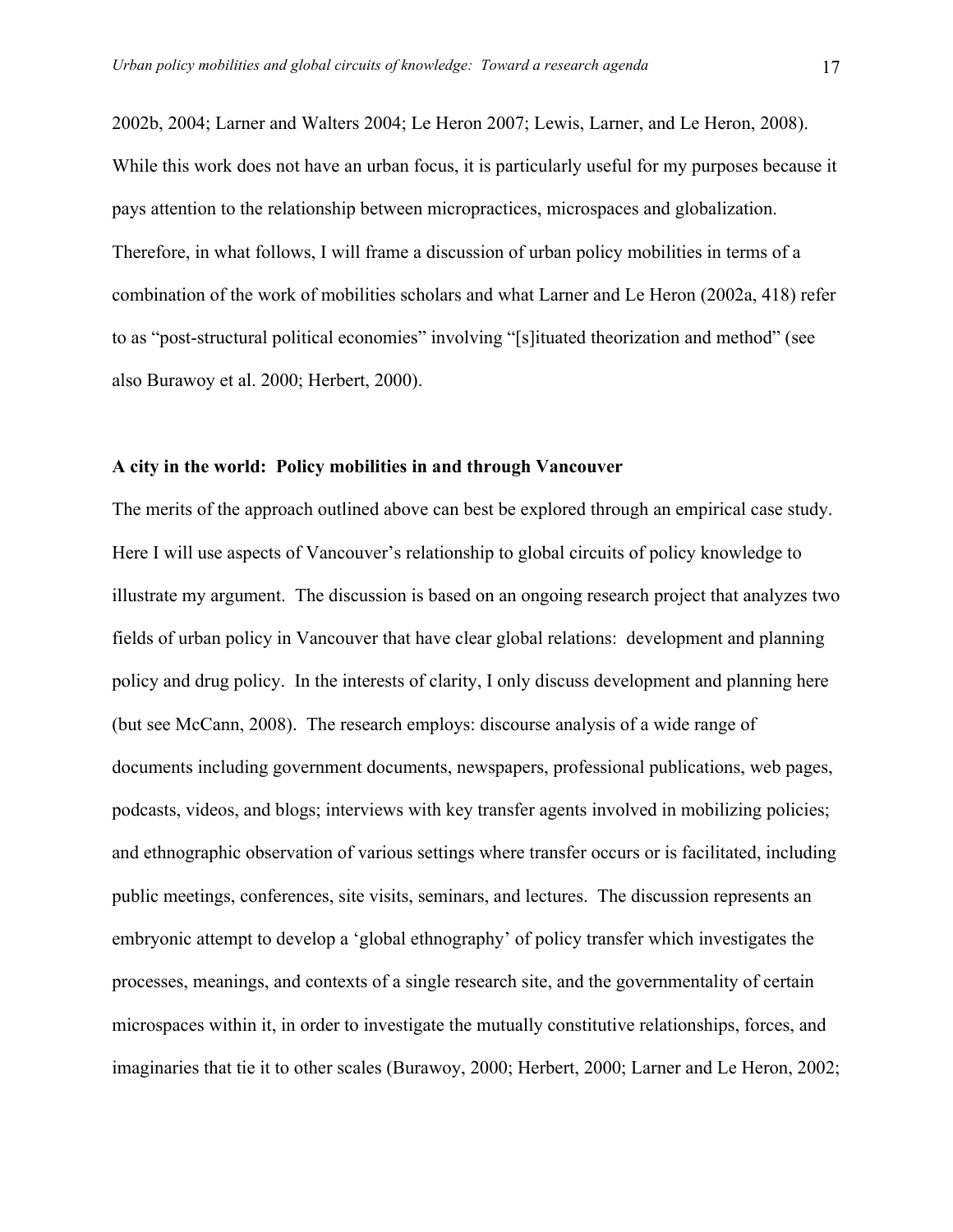Lewis, Larner, and Le Heron,  $2008$ ).<sup>5</sup>

#### *Who mobilizes policy?*

I have suggested that care needs to be taken when identifying important policy transfer agents since there is a danger of calcifying discussion into typologies that hinder rather than facilitate analysis of social processes. Yet, the need to understand and identify *who* mobilizes policy is crucial precisely because mobilities are social processes. This tension is evident in the way in which the practice and process-oriented literatures discussed in the previous section often parallel the policy transfer literature in producing typologies of key actors. Rose and Miller's (1992, 181) influential statement on governmentality argues that, "[government relies on] designs put forward by philosophers, political economists, physiocrats and philanthropists, government reports, committees of inquiry, White Papers, proposals and counterproposals by organizations of business, labour, finance, charities and professionals, . . .." Developing a similar perspective, Larner (2002, 663) specifies a set of experts involved in the production of contemporary globalism. They are a "new specialist elite." "They range from international management consultants to small self-employed entrepreneurs, . . . conference organizers, people in marketing, public relations and software development."

Policy mobilities are simultaneously fixed in and mobilized through communities of social actors and their associated institutions, such as those described by Rose and Larner. Who might these communities of policy mobilizers be in the urban development context, specifically? I identify three broad categories: local policy actors, the global policy consultocracy, and informational infrastructures. The broad category of local policy actors includes policy professionals, like urban planners, working within the state, private policy consultants providing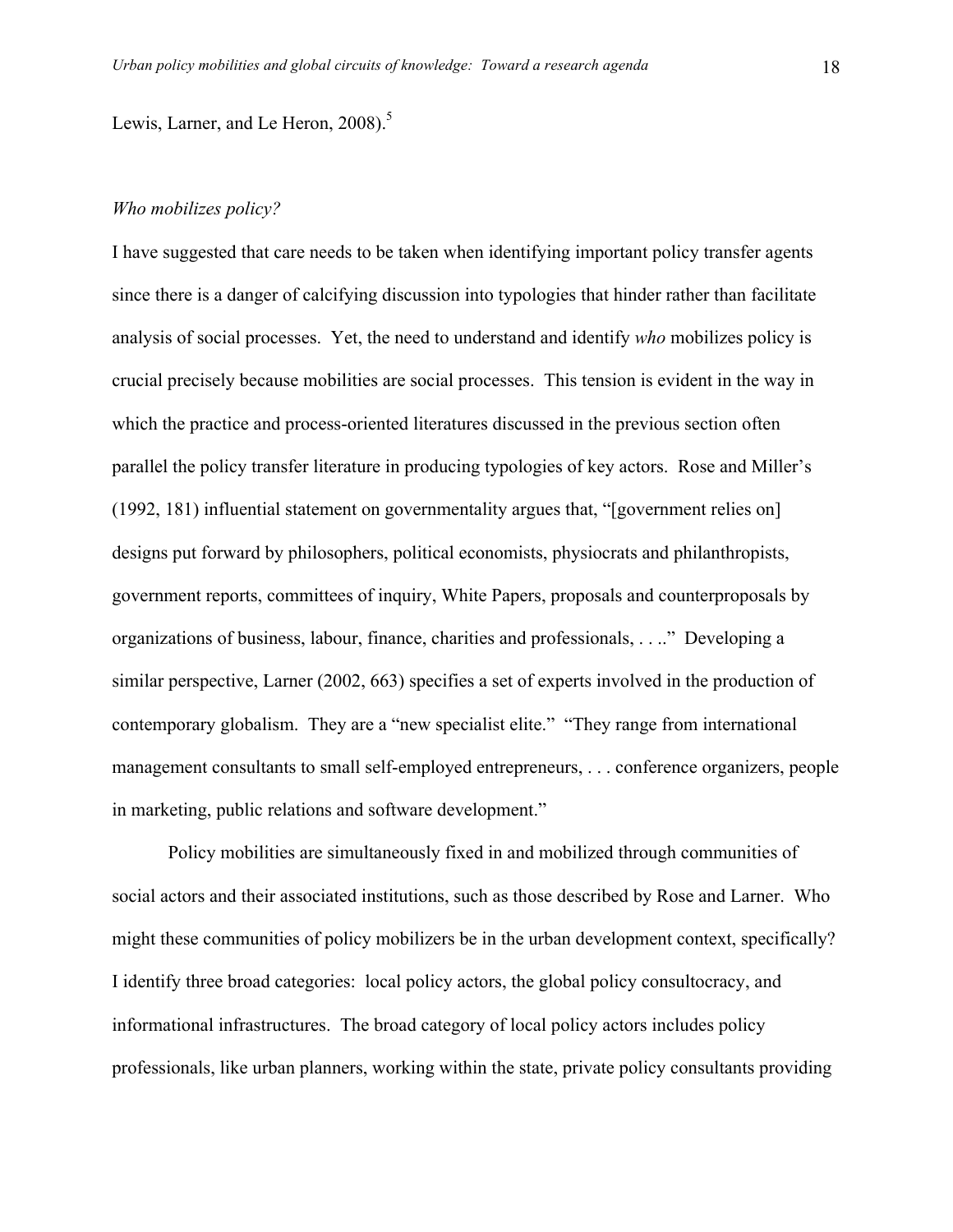services to the state, and civil society groups, including political activists and non-profits. <sup>6</sup> Each works in its own way as a 'policy entrepreneur' (Mintrom, 1997), searching globally for best practices to embrace, 'cutting edge' cities to emulate, and 'hot' experts from whom to learn but, as discussed above, always within externally, historically, and institutionally imposed constraints (Peck and Theodore, 2008). They tap into and utilize extra-local connections – ranging from official inter-governmental alliances to individual relationships with colleagues elsewhere – to learn about policy models and physically bring experts to the city to inform locals about cuttingedge policies.

In seeking to create connections through policy networks and to mobilize policies from one place to another, local policy actors engage with what might be called, following Saint-Martin (2000), the 'global consultocracy.' This collection of individuals, firms, and think tanks can be divided into two groups: incoming policy consultants – those who come to a city from elsewhere to impart knowledge – and outgoing policy consultants who, like Bing Thom, are based in one city and present stories of its successes to people elsewhere as part of their professional practice. The mobility of these consultants and their tendency to gather information on best practices from various places to bolster their own specific recommendations makes them particularly powerful conduits of information among far-flung and, in many cases, quite different cities.

Policy mobilities are also facilitated by a range of informational infrastructures – individuals, institutions, organizations, and technologies that interpret, frame, package, and represent information about best policy practices, successful cities, and cutting-edge ideas. Specifically, we can identify three distinct but related groups: educators and trainers, professional organizations and supra-local policy organizations, and the popular media.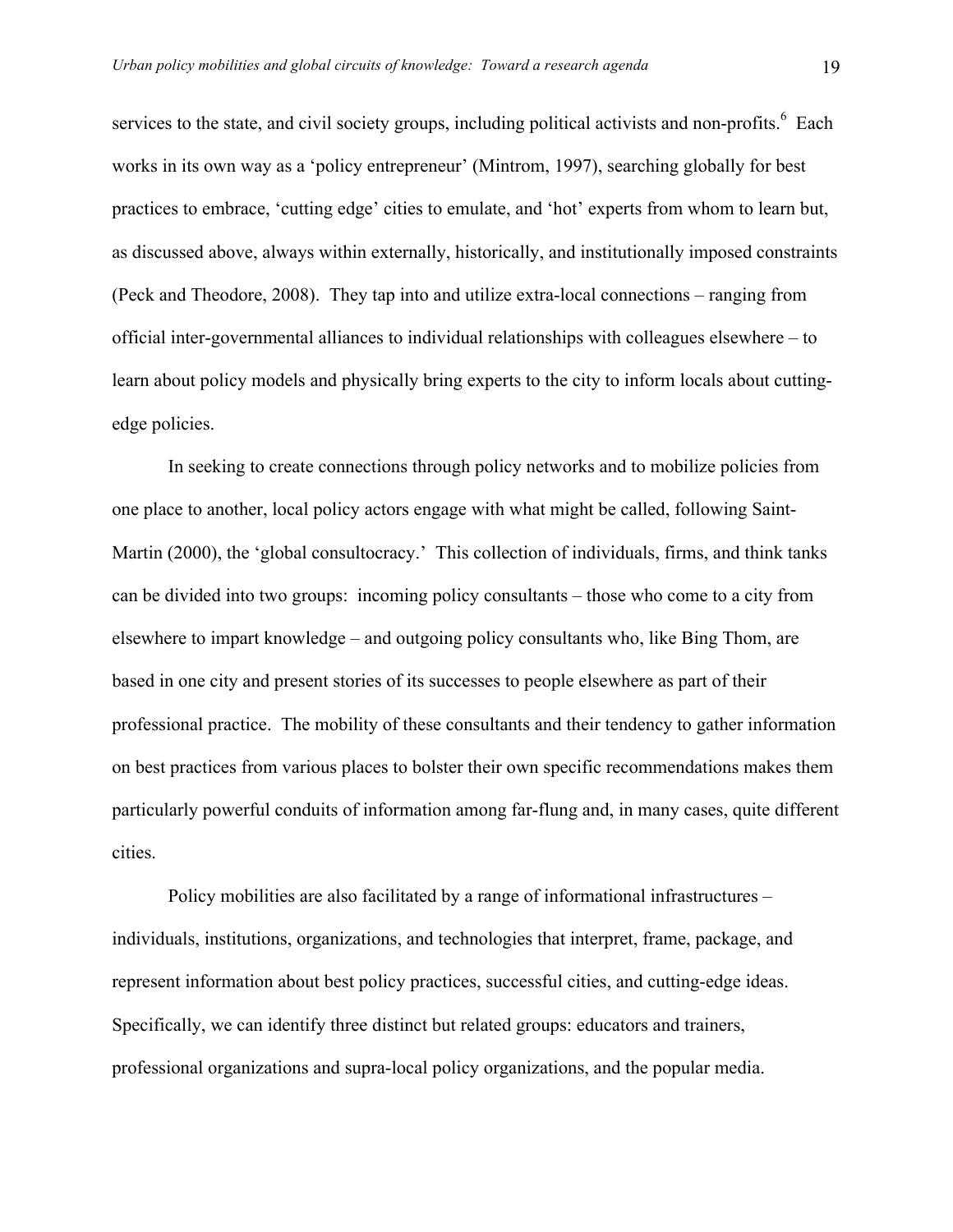Educators and trainers frame knowledge about policy practice by formally educating new generations of policy actors in universities and colleges and by engaging in mid-career professional development training. They codify information about various policy models and about the cities in which they have been implemented, turning the attention of their students toward certain urban development paradigms and their associated cities. By conferring degrees and diplomas, these educational institutions also credentialize and legitimate particular forms of urban policy expertise and their related mental maps of good and bad examples of policy (McCann, 2004; 2008). The research of single or small groups of academics can have a similar effect, of course, as it can highlight and perhaps legitimate certain mobilities and mental maps.

The professional organizations with which policy actors interact are also involved in the framing and dissemination of expert policy knowledge through their awards, conferences, workshops, field trips, professional publications, websites, and email lists (e.g., American Planning Association n.d.; Canadian Institute of Planners n.d.). The locations these organizations choose for their conferences and the plenary speakers they invite are also significant in that they serve to anoint certain cities and certain policies as worthy of attention. A similar informational role can be seen in the work of supra-local policy organizations, such as the United Nations Human Settlements Programme, 'UN Habitat.' These organizations perform 'clearing house' functions not dissimilar to, but somewhat differently directed than, national professional organizations. Like professional organizations, they confer legitimacy on certain models and certain cities through reports, awards, and decisions about where to hold conferences (UN Habitat, n.d. a). The popular media, as a third informational infrastructure, play a similar role in the framing of urban policy. They construct narratives and mental maps of good and bad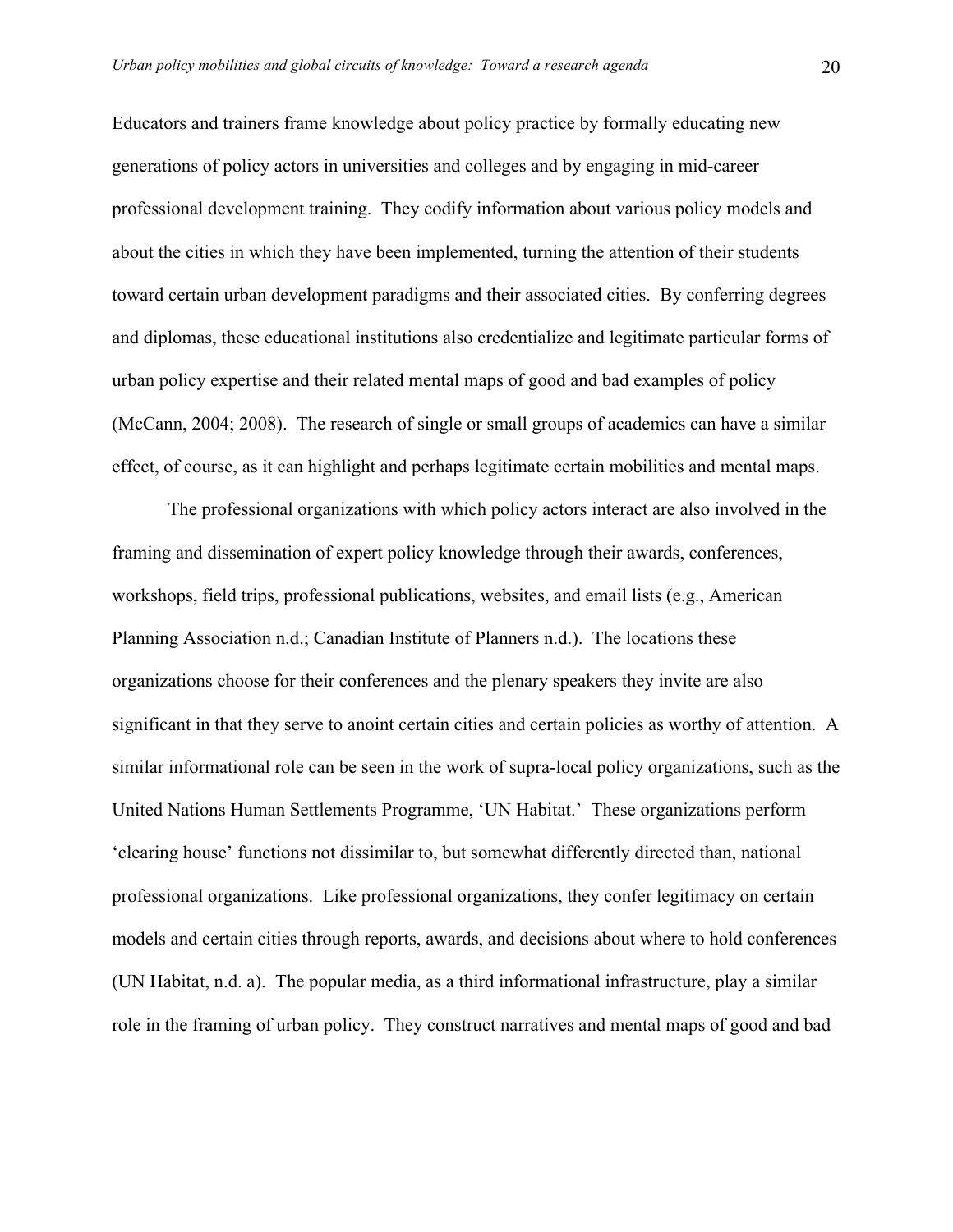policies, cities, and neighborhoods and repeat and popularize the findings of the experts and organizations discussed above (McCann, 2004).

In identifying these agents of urban policy transfer, I build upon but also extend, the range of actors proposed by the traditional policy transfer literature. In doing so, I indicate that their activities and the global-relational geographies they construct, are often manifest beyond the traditional bounds of the state, although never entirely divorced from its institutions. Furthermore, as these actors create, maintain, and utilize the "fragile relays, contested locales, and fissiparous affiliations" (Rose 1999, 51) that facilitate policy mobilities, they highlight an important geography of inter-city circuits of knowledge that do not necessarily match the paths of inter-*national* transfers.

#### *Inter-city policy mobilities*

In their discussion of the mobilities perspective, Hannam, Sheller, and Urry (2006) agree with Brenner's (2004, 66) argument that "the image of political-economic space as a complex, tangled mosaic of superimposed and interpenetrating nodes, levels, scales, and morphologies has become more appropriate than the traditional Cartesian model of homogeneous, self-enclosed and contiguous blocks of territory that has long been used to describe the modern interstate system." For them, "the nation itself is being transformed by [various] mobilities, as is the city" (Hannam, Sheller, and Urry 2006, 2). Inter-urban mobilities, linking cities within the same nation state (Stone 2004) but also connecting cities in different countries, are produced through the activities of policy transfer agents. These connections work in and through national state institutions when, for example, they organize and finance international policy conferences like the World Urban Forum (see below), or when embassy staff help facilitate the insertion of 'their' architects,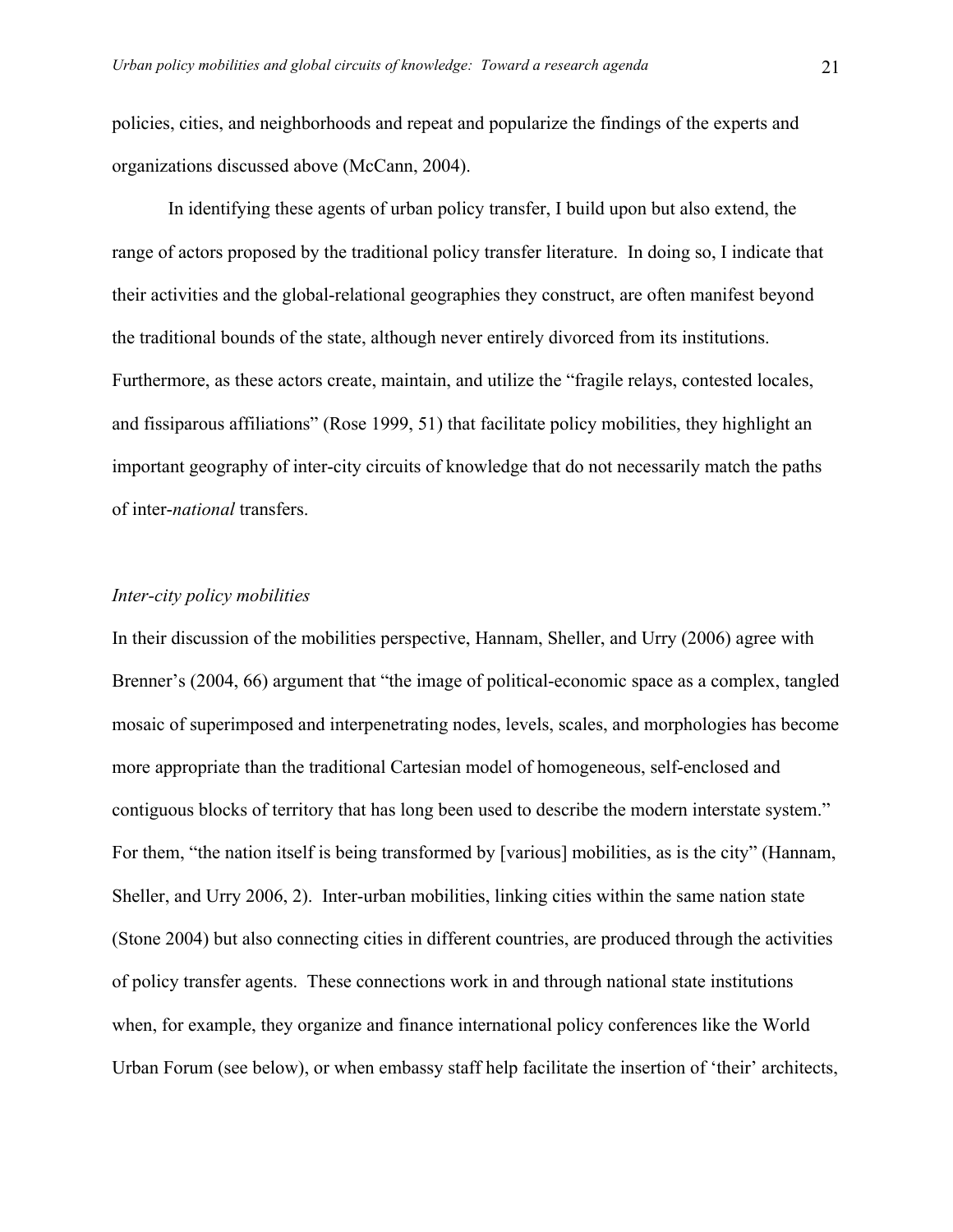planners, construction companies, etc. into other countries, as the Canadian embassy has done in the United Arab Emirates (Lowry and McCann, 2009). Crucially, as this article suggests, these connections also operate outside and around national state frameworks.

Inter-city interaction beyond the formal structures of the national state but, still influenced by national state contexts, is evident in the case of Seattle's recent downtown planning process. In 2005, that city hired Ray Spaxman, a former Vancouver planning director, and Larry Beasley, who at the time was Vancouver's co-director of planning, to evaluate a proposal that recommended changes in downtown development patterns (Spaxman and Beasley, 2005; see Bermingham, 2005; Langston, 2005a, 2005b). Spaxman and Beasley drew on their Vancouver experience by arguing for increased density in Seattle's core. In their report, they also explicitly addressed the similarities and differences between the two cities. The first sentence of the report reads: "Seattle and Vancouver are neighbours and our citizens admire much of what they see in each other's city" (Spaxman and Beasley 2005, 1). The report goes on to set the terms for their inter-city perspective by identifying a degree of commensurability that allows the two cities to be considered benchmarks for each other: "Vancouver and Seattle are kindred cities and we have much to learn from one another. We are good neighbours seeking a good life. We share a similar climate, a similar sized urban conglomeration and the same environmentally sensitive Georgian Basin in the Pacific Northwest" (Ibid. 4).

Yet, the report does not only emphasize similarities and learning opportunities. It also addresses differences between the two cities, in the context of differences between Canada and the United States, again indicating the fine line consultants walk between local specificity and inter-city comparison: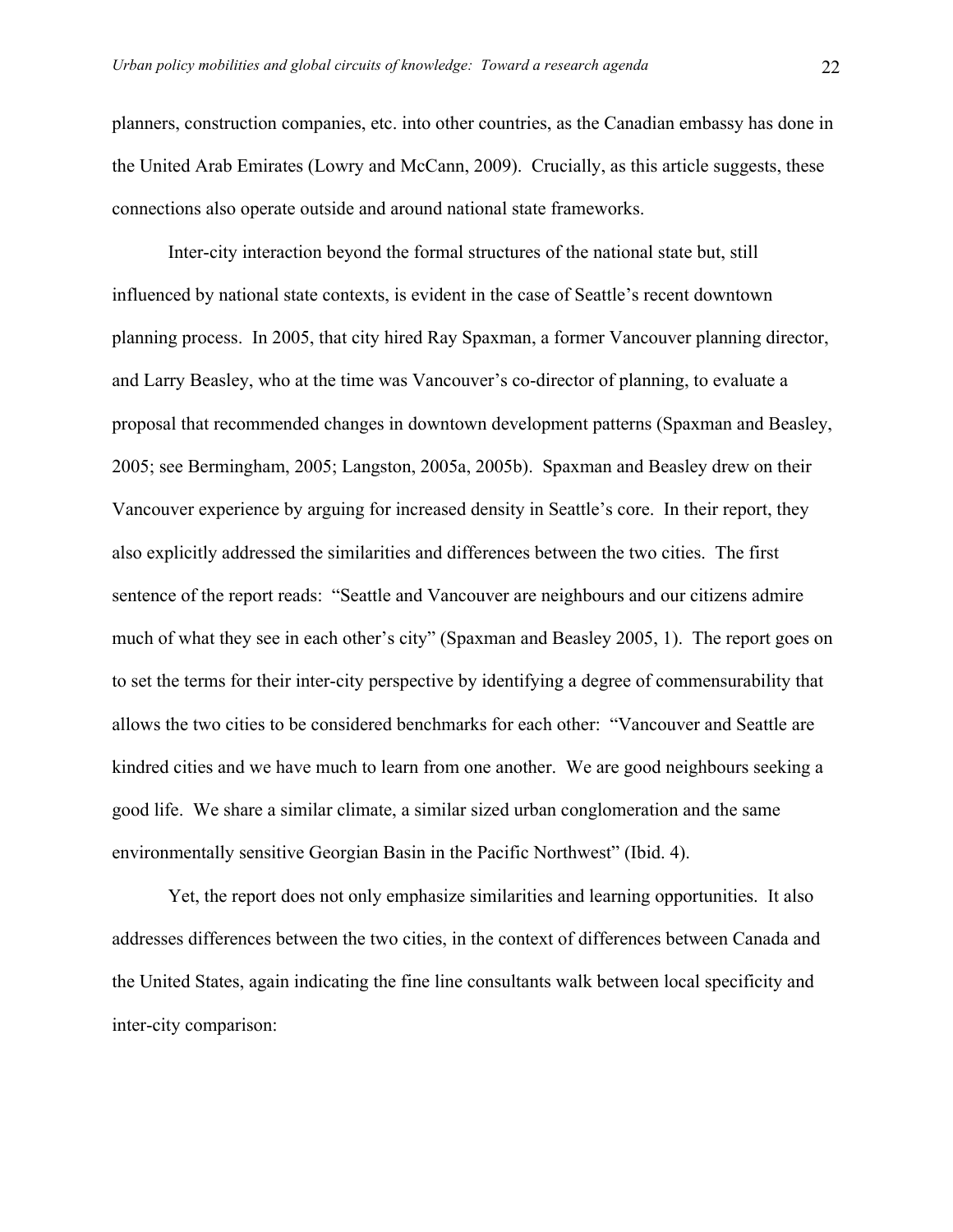At the same time, we are also different. There are cultural, historic and legislative differences that need to be understood and respected. Our two countries, although similar in many ways, manifest divergent values and community aspirations. Our two urban economies are at different stages of development, and function in dissimilar ways. We don't want our cities to replicate one another but we can positively influence one another (Ibid.).

The report sparked debates in Seattle around the question of whether or not Vancouver's policies could, or should, be imported (Boddy 2005; Dawdy 2005). While it is yet to be seen if the two downtowns will develop in parallel, the Vancouver consultants' involvement has meant that the political discussion over the value of residential density in downtown Seattle has been set *in terms of* the Canadian city while, as in the case of Fort Worth, ongoing discussions over, and adjustments to urban design policy in Vancouver are, to some extent, conducted *in terms of* the popularity of the Vancouver model in other cities.

These examples emphasize that an approach to policy transfer that involves only the analysis of inter-local transfer within a particular polity, or the analysis of international transfer among national states, suffers from a lack of appreciation for how urban actors act globally in terms of policy. An approach that starts from the notion of policy mobility as a social process enacted through the apparently banal practices of bureaucrats, consultants, and activists, will entail an attention to the representational and comparative practices of these actors and to related questions of commensurability. It takes, after all, a particular type of persuasive story telling, involving strategic namings and framings, inserted into a specific context where actors are predisposed to a certain range of policy options, to convince actors in one city that their place is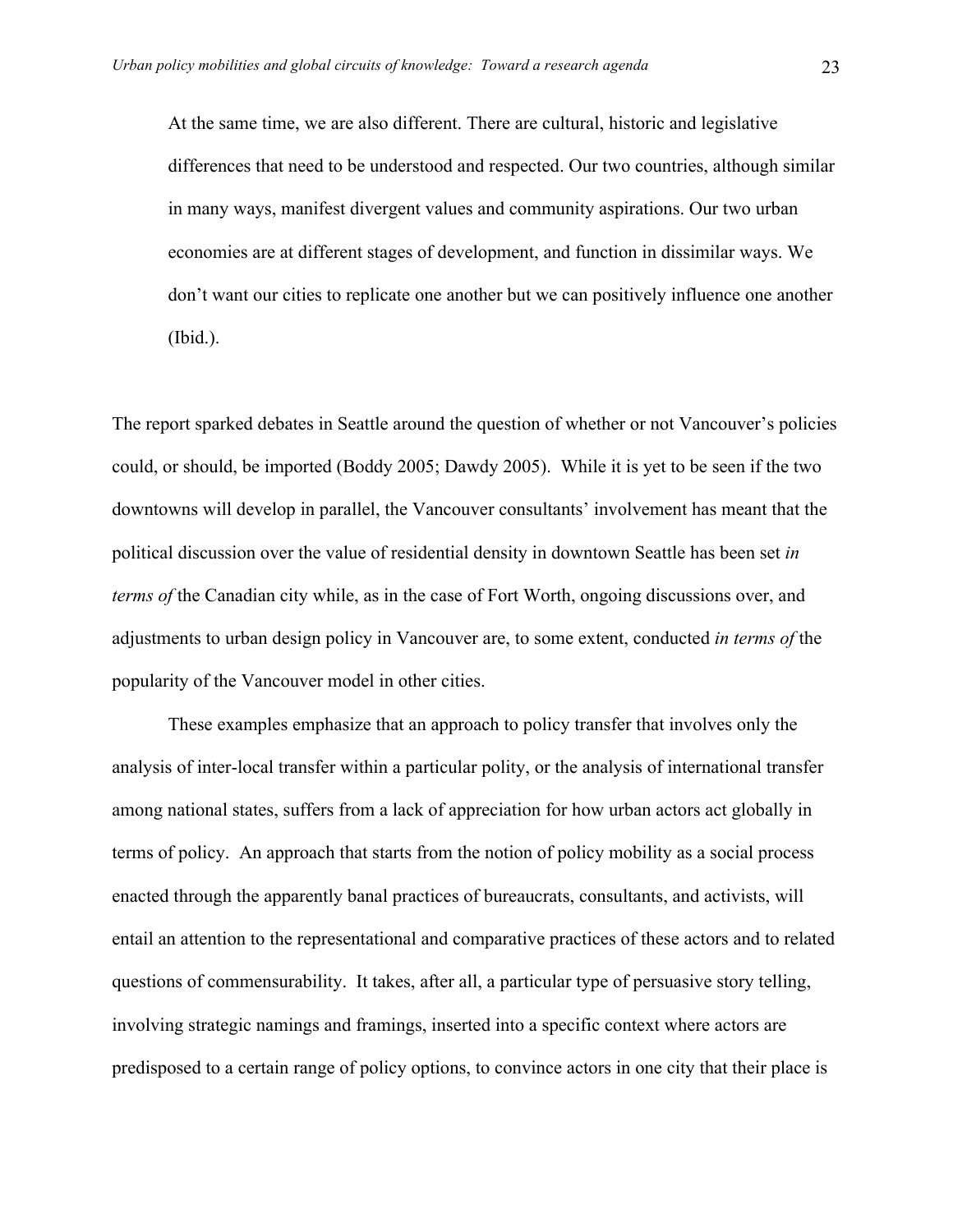commensurate with another to the extent that policies formulated and implemented elsewhere might also work at home. Such an imaginary – a set of meanings, values, and institutions held in common and constituting the 'world view' of a particular community or society – is not natural, but socially produced. Thom, for example, needed to construct a particular persuasive narrative to convince his Texan clients of the merits of looking to Vancouver for new downtown development ideas and, clearly, Spaxman and Beasley are at pains to tell just the right story when offering their Vancouver-inspired vision for the future of downtown Seattle. Their narratives are mental maps highlighting inter-city connection and similarity and, like all maps, they represent the interests and intentions of their authors more than they offer a neutral window onto the 'real' world (Harley 1992; Wood 1992; Pickles 2004). Furthermore, like maps with their conventions of orientation, shading, labeling, and so on, narratives of inter-city connection and commensurability are legible, understandable, and persuasive to particular audiences because they employ a set of tropes and representational techniques with which the audience has prior comfort and familiarity. The audience – the institutionally-embedded 'demand side' – is already conditioned to look for certain 'institutional fixes' and therefore respond to a particular narrative (Peck, 2005; Peck and Theodore, 2008)

For Larner and Le Heron (2002, 762), this hegemonic imaginary is constituted by "an entire family of conceptually related comparative techniques" which "explicitly or implicitly involve the imagining of comparisons across geographically discrete spaces and encourage social relations to be performed in the same way in different locations" (Ibid., 763). Their analysis centers on benchmarking as a particularly powerful and increasingly prevalent form of calculation that employs carefully constructed indices and other numerical measures to identify quantifiable differences and similarities among places. Such calculative and quantitative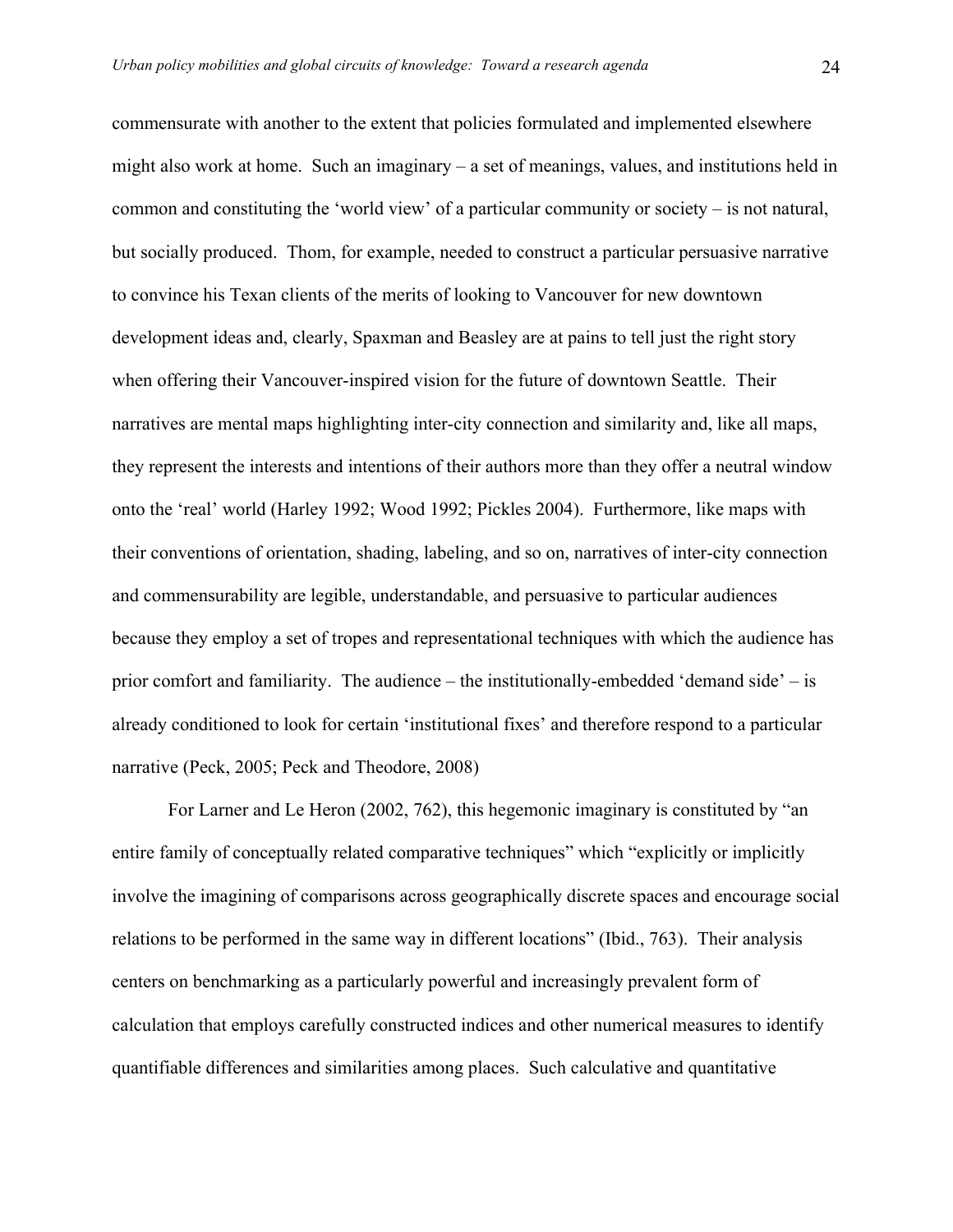techniques permit, among other things, the disembedding of specific characteristics from unique places and the construction of a matrix of abstract measures and equivalences that "makes the 'incommensurable commensurable'" (Ibid., 761), and make "it possible to think of organizationally discrete and spatially disparate objects as comparable" (Larner and Le Heron, 2004, 214).

To Larner and Le Heron (2002, 762), benchmarking is an increasingly prevalent activity beyond the business world. "[P]oliticians, academics and community organizations alike now 'benchmark' themselves in pursuit of 'best practice,'" they argue. This translation of the incommensurable into the commensurable constitutes global spaces of emulation and competition "new fields of competition made up of 'best practice' peers that other individuals and organizations seek to emulate" (Larner and Le Heron 2004, 215). Ward, speaking specifically of urban policy makes a similar point when arguing that "[t]he 'making-up' of policy is . . . a profoundly geographical process, in and through which different places are constructed as facing similar problems in need of similar solutions." (Ward 2006, 70; Rose and Miller 1991).

The 'narration' of a city as global – as similar and connected to others in terms of policy – is, then, materialized through the practices of consultants and other 'experts of truth' (N. Rose 1999). For one Vancouver planner whose professional reputation is closely tied to the city's development model, the point of traveling to other cities with the 'Vancouver story' and of writing about Vancouver's model, is to portray it correctly and to influence wider discussions about the future of urbanism.

I feel . . . an importance in the idea that the image of our city – out to the rest of the world – needs to be at least an accurate image. And I like to tell the story to the rest of the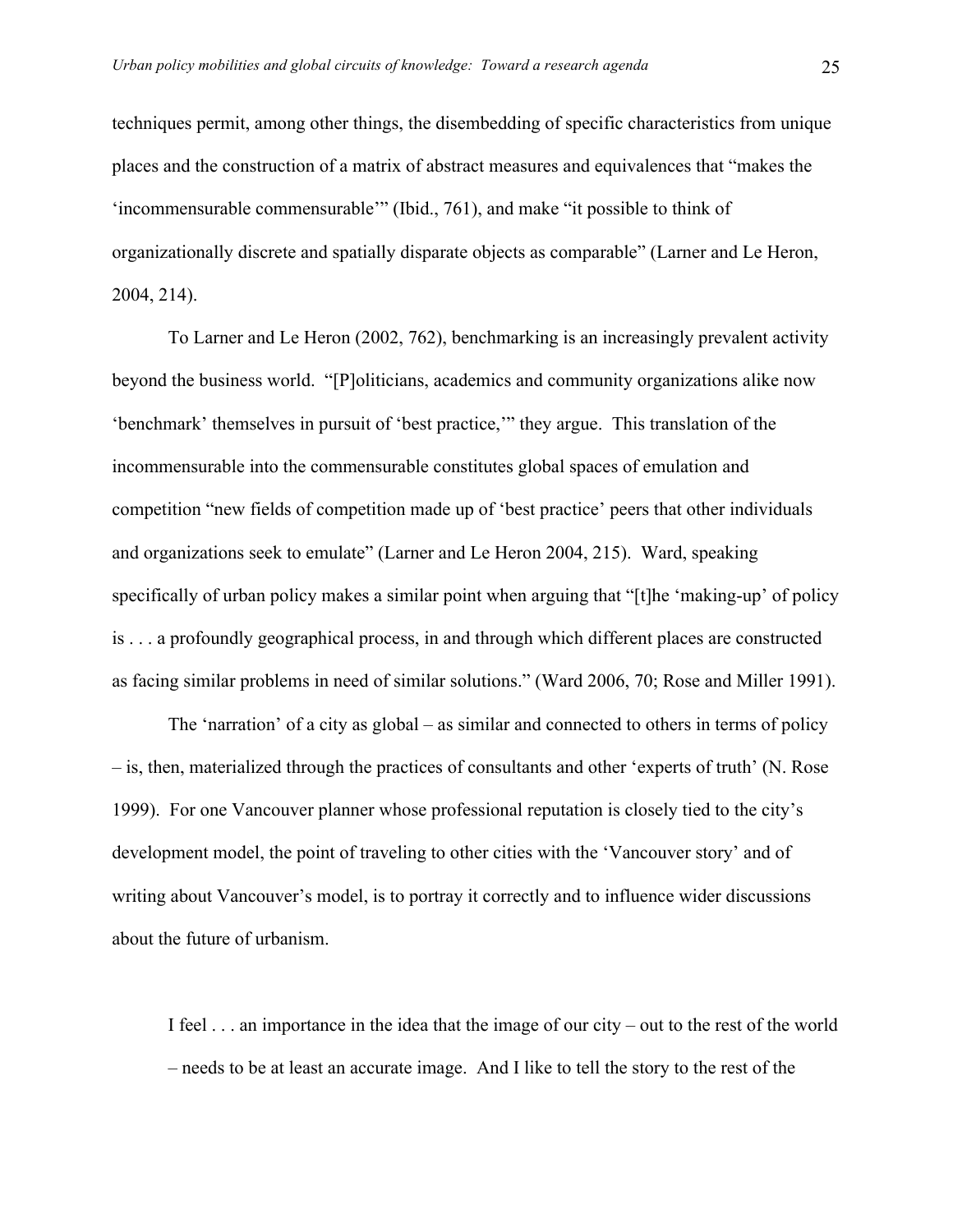world. So I am  $\ldots$  oriented to the, not the popular press, I don't feel too much anxiety about the popular press, . . . but the academic press, the people that are setting the basic attitude of our practice here, planning practices here. I want to make sure that we contribute to that. And secondly I like the city to be a player among those that are making contributions that are defining urbanism as we know it today. And I like to think that the city through our example, and through what we have been able to experiment with, failed and succeeded in, those become good contributions toward the bigger debate and discussions going on about urbanism (Interview, senior planner, Vancouver, September, 2006).

The products of the work of experts like this planner – stories, articles, reports, PowerPoints, maps and so on – reflect, travel through, and produce circuits of policy knowledge. Thus, these comparative technologies create their own spatialities, marked by the mobilization of knowledge through certain networks and sites of persuasion and by the creation of specific spatial imaginaries, ways of seeing and acting in the world which "'stabilise' (become rationalities, metadiscourses, logics) as they are communicated in some way, discussed with others, and then instituted as the basis for action and performance" (Larner and Le Heron 2002, 760).

The prominence of Vancouver in the minds of policy actors in certain other cities is evident in an interview with a planner in Portland, Oregon. Discussion in the interview turned to his knowledge of and interaction with Vancouver's planners as 'fellow travelers,' dealing with what he understood as commensurate problems and formulating solutions that he could see as transferable to his own city: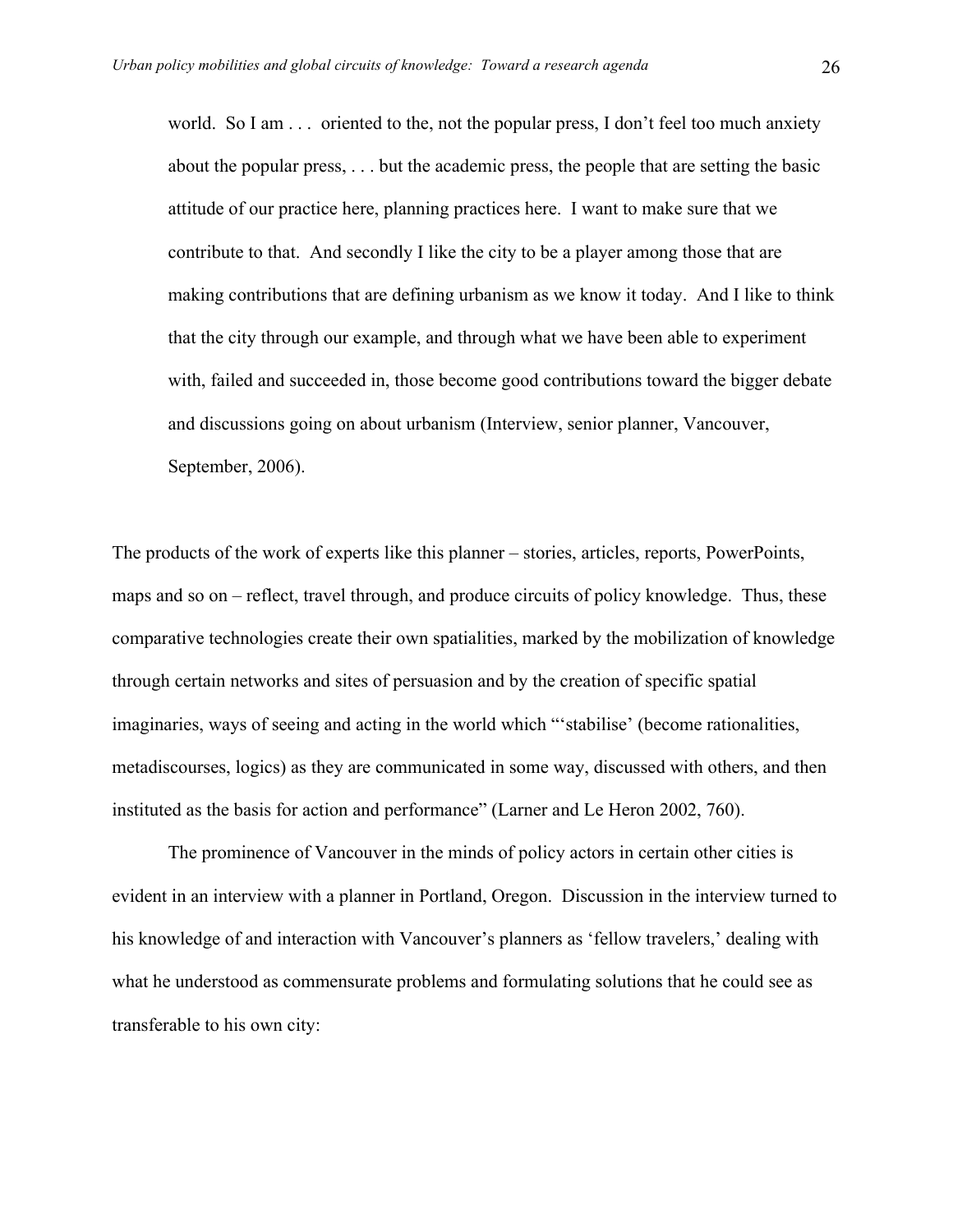[If you are] looking for exchange or models or work for you, you probably want to go to a city that is doing something [similar]. So the reason that I was calling Vancouver most recently [was to say], "Hey we are going to hire somebody for our food program [as Vancouver had recently done when setting up the city's Food Policy Council]." So we just called up, or emailed up, and said, "How are you guys approaching this, what are the work projects . . .." That's really what we are dealing with today and we want to hear from somebody else that is doing it (Interview, planner in the Office of Sustainable Development, Portland, Oregon, June, 2005).

The comparative technologies and representational practices of various transfer agents position local policy models in wider scalar contexts. As such, they construct urban policy mobilities that operate in and beyond traditionally-defined realms of policy making, such as localities and nations. The most mundane practices – writing a policy report, phoning or emailing a colleague in another city – are, therefore, very important to policy mobilities as a social, inter-scalar process.

### *Something happens along the way, in the telling, and on site*

If indeed the mobilization of policy among cities is to be understood as continually enacted, performed, and practiced, then it is necessary to escape the literalist trap and to accept that the socio-spatial process of circulating policy ideas shapes and reshapes policies. This assertion draws us to the microspaces of meeting rooms and other sites of persuasion (cf. Peet 2002) where ideas are conveyed, as I will discuss below, but it also points to some of the key insights of the mobilities literature.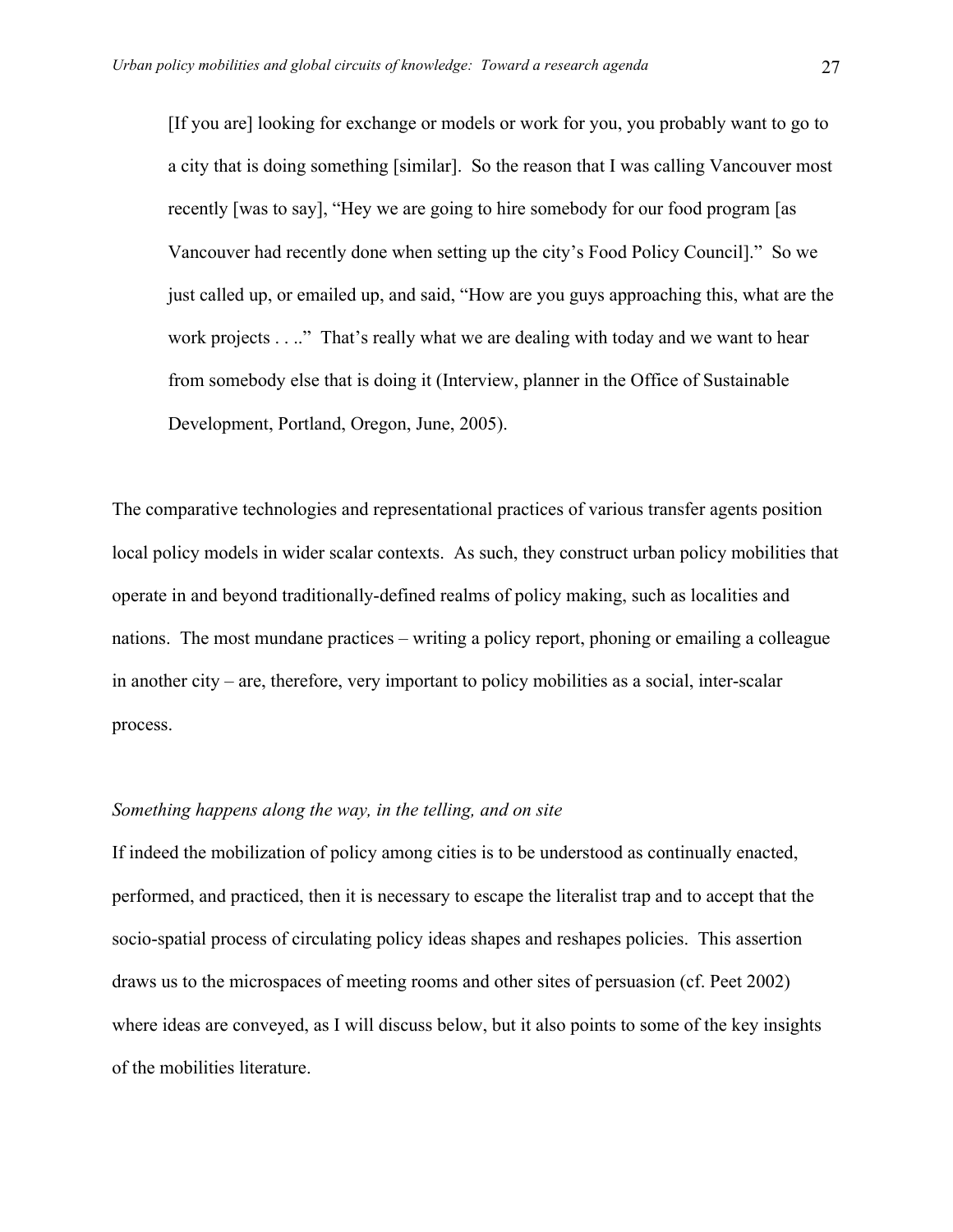Mobility, for Cresswell (2001, 20), is a "meaningful and power-laden geographical phenomenon" involving "the displacement of an object from A to B" (Cresswell 2006, 4). He makes a sharp analytical distinction between mobility and movement, however. "Movement is the general fact of displacement before the type, strategies and social implications of that movement are considered" (Cresswell 2001, 14). "In classic migration theory," he continues by way of example, "the choice of whether or not to move would be the result of so-called *push* and *pull* factors in A and B respectively. The content of the line between them would remain unexplored . . . [and] taken for granted" (Cresswell 2006, 2, his emphasis; see Sheller and Urry's [2006, 212-213] similar critique of transport research). Approaches to policy transfer that assume policies are transferred fully-formed fall into the literalist trap because they understand transfer in abstract terms, as "desocialised movement" (Cresswell 2001, 14) rather than as a social process operating through and constitutive of *social* space. They take the line for granted.

My purpose is to begin to unpack the lines of movement, the connective social tissue, that constitute urban policy mobilities. Something happens to policy knowledge along the way, in the telling, and on site as policy actors learn from each other, from sites they visit, and from the various institutions and mediators they encounter. We can apprehend elements of this process through the lens of mobility. I first focus on the activities, co-presences, and learning opportunities that emerge in the spaces of travel. I will then highlight the microspaces of persuasion that situate and inform policy-oriented travel and learning.

For Hannam, Sheller, and Urry (2006, 12-13), "the time spent traveling is not dead time that people always seek to minimize." Rather than "distinguish[ing] travel from activities," they emphasize "that activities occur while on the move, that being on the move can involve sets of 'occasioned' activities." These activities can be stimulating and interesting, they can be a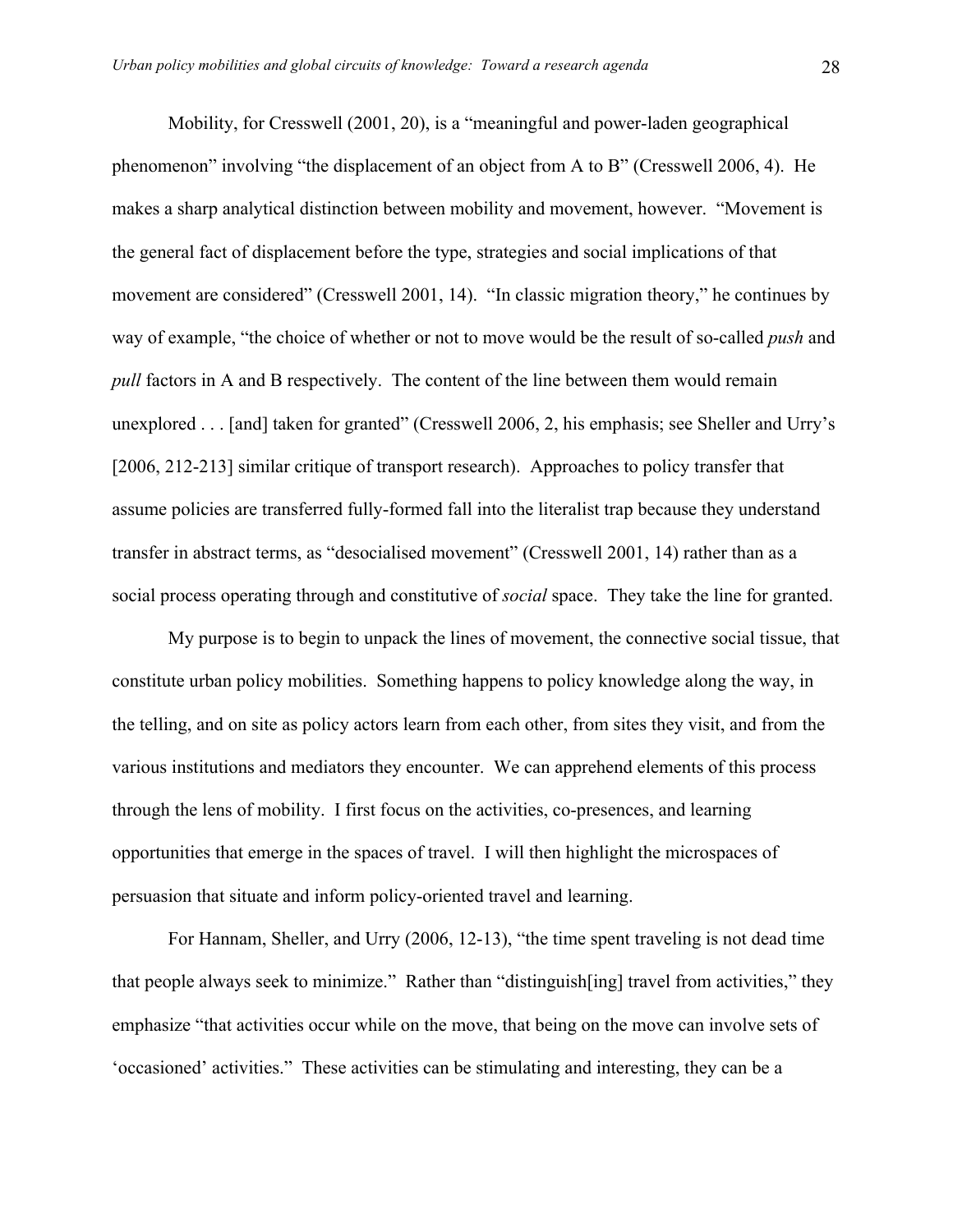significant part of the reason for traveling, and I suggest that they characterize fact-finding trips, site visits, and conferences attendance, among other types of 'policy travel.' Policy travel provides a particular type of social setting and, ideally, a focused retreat-like context in which to share ideas and to engage with on-the-ground manifestations of urban policy, such as the Vancouver landscapes that were presented to delegations from Fort Worth and Seattle. This particular type of travel is a form of "material and sociable dwelling-in-motion" in which airplane, car, and bus journeys and also walking tours through urban developments represent places of and for social learning activities. They can offer a "space of release" (Le Heron 2007, 35) where participants can think with and beyond their standard reference points and can involve "specific forms of talk, work or information-gathering, but [also] simply being connected, maintaining a moving presence with others that holds the potential for many different convergences or divergences of physical presence" (Hannam, Sheller, and Urry 2006, 13).

One purpose of such fact-finding trips is, of course, to allow delegations to learn firsthand from their peers in other cities about the processes, challenges, and benefits of the formulation and realization of particular policy models.<sup>7</sup> So policy knowledge is not only produced and performed along the way, through conversations and co-presences, but something happens to policy models as they are told to delegations on-site. Cities that become popular destinations for incoming delegations of policy actors develop protocols and packaged narratives for dealing with their visitors in a way that is efficient for the hosts and also edifying and enjoyable for the guests. In cities like Vancouver, stories of smart growth planning and urban livability are well honed, as are the strategies and logistics for telling them, including having key figures 'ready to go' on relatively short notice, knowing which stories and which tours are best for which delegations of "policy tourists" (Ward, 2007), when to involve the mayor or senior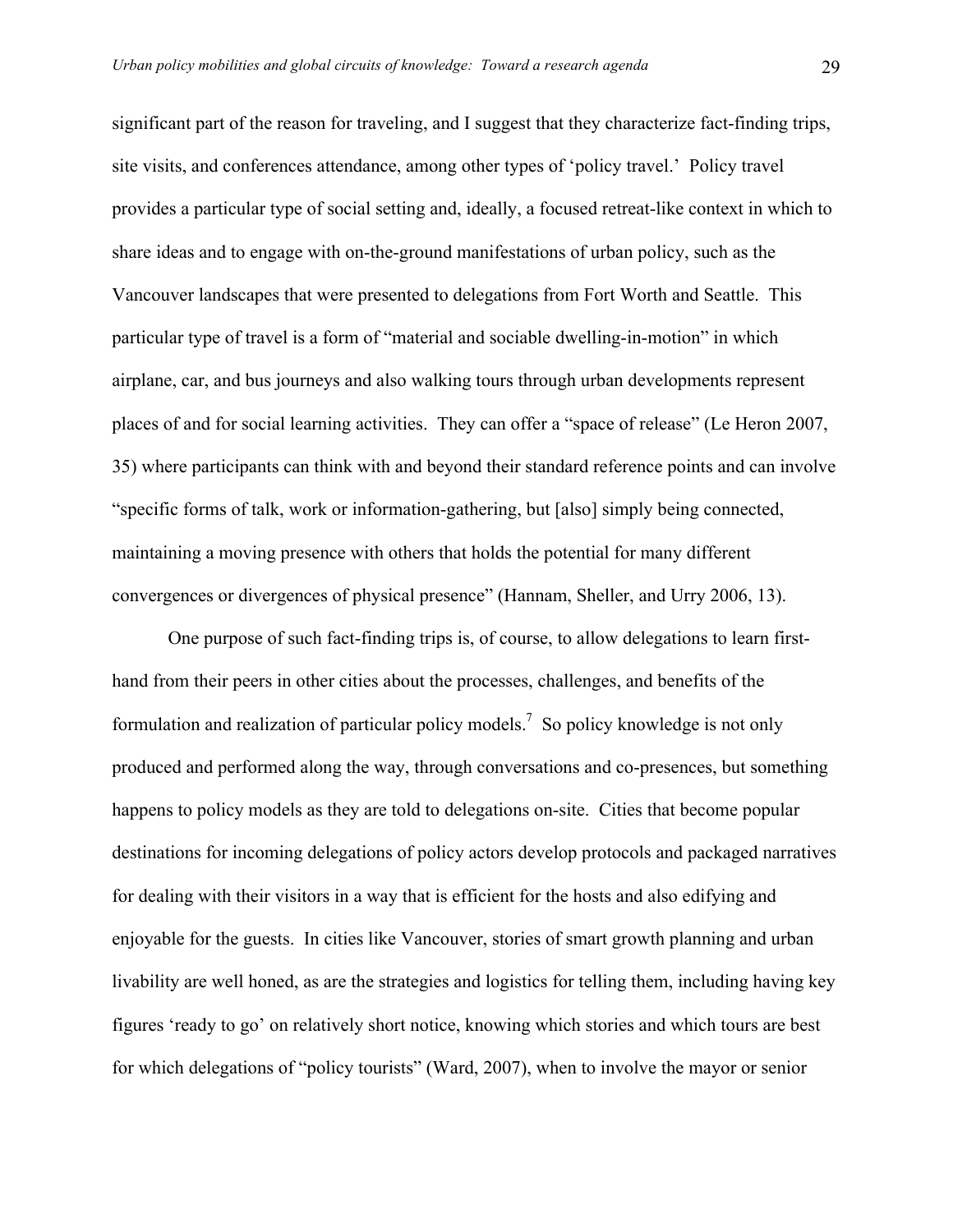staff, and how to evaluate the seriousness of various delegations (Interviews with planners, Austin, 2000; Portland, 2005; Vancouver, 2006; see McCann 2004).

A Vancouver planner emphasizes the importance of site visits, rather than simply learning at a distance, as he discusses his department's approach to hosting visiting delegations.

[T]he best thing that can happen to people is just let them go experience it. I can interpret that for them, I much prefer to interpret after they've had the experience themselves. . . . I've found that when people go out and experience the place, the richness of their experience is actually way more [compelling] than my stories . . .. And then, after they've seen it, they are really good at taking it where they want to take it. I tell them a bit of the story, give them some documents, but they then ask the questions that really matter. The Americans ask one kind of question. Europeans ask another kind of question. People from Asian countries ask different questions (Interview, senior planner, Vancouver, September, 2006).

In turn, members of the delegations shape these narratives and experiences as they retell them upon their return home. They are generally expected to return with coherent stories to tell about what they learned, either in verbal form or in written reports.

Here again, I think we can turn some of the mobilities perspective on travel activities – those of tourists, for example – to the task of conceptualizing policy travel. Hannam, Sheller, and Urry (2006, 15) note that "[m]uch travel and communication involves the active development and performances of 'memory' [involving the] active employment of photographs, postcards, letters, images, guides, souvenirs and objects." They suggest that these images and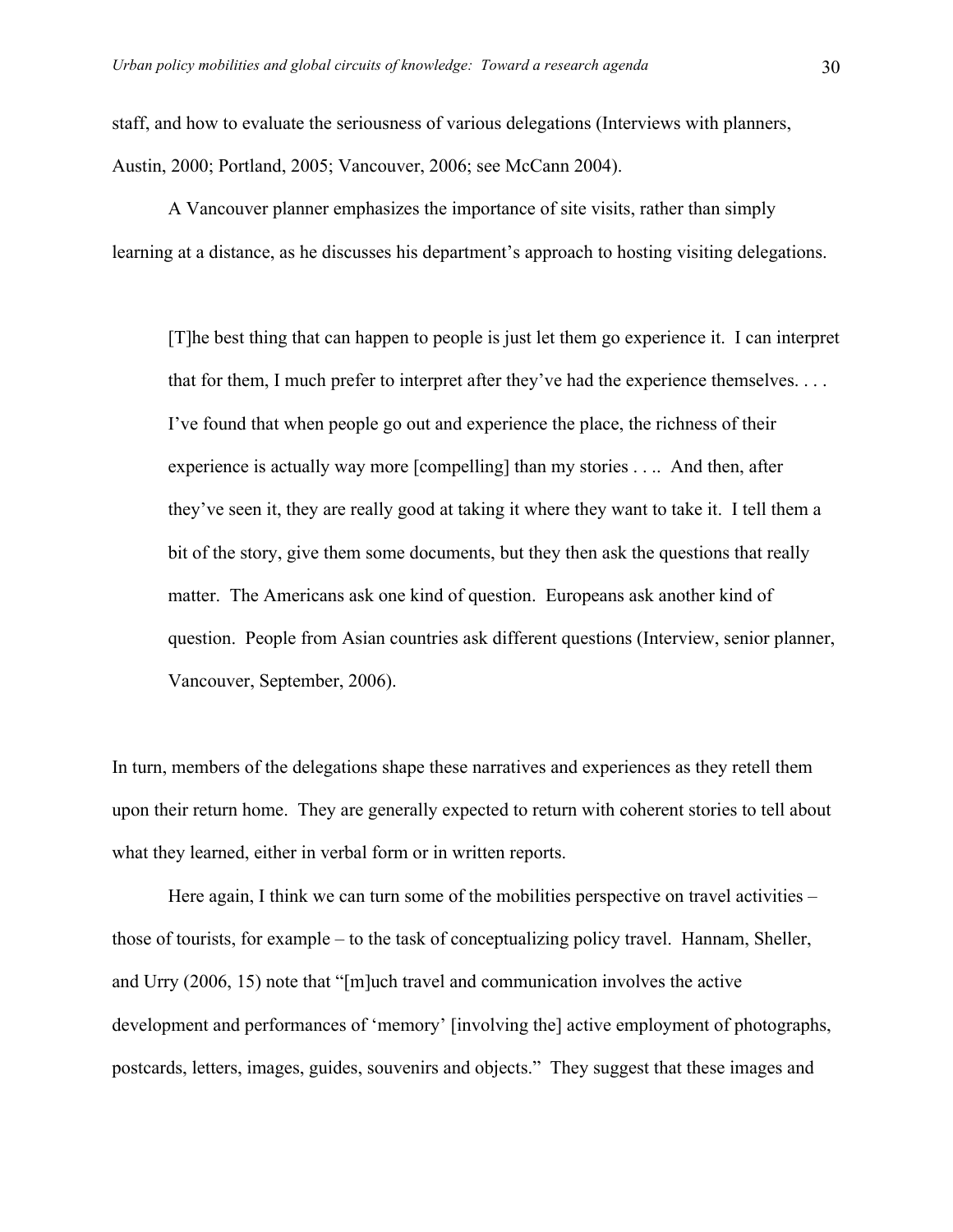objects are carried with people and used to "reassemble memories, practices and even landscapes." If these are the sorts of objects gathered by migrants, tourists, and day-trippers, what objects might be carried by urban policy tourists, intent on reassembling their site visits for their own benefit and for that of their home audience? Photographs, video and audio recordings, maps, sketches, diagrams, plans, policy documents, brochures, PowerPoint presentations (either in electronic form or in printed 'notes pages'), and perhaps most importantly word-of-mouth stories (Wolman, 1992) are among the artifacts of the site that are likely to accompany policy actors on trips home. These sources are then assembled into a set of 'actionable' ideas that, when deployed in other cities, can influence their development. Time spent traveling is alive with possibilities. Things happen along the way. But the possibilities are not limitless. They are structured by the local conditions and institutional contexts in which the various transfer agents are embedded.

A second related contribution – and, again, one that resonates strongly with longstanding traditions of geographical thought dealing with mobility, fixity, global senses of place and economic geographies of knowledge – is the argument that mobilities operate through nodes and are predicated on the existence of fixed infrastructures and sites. As Urry (2004, 28) puts it, "all social life [involves] various kinds of connections sustained at a distance but with intermittent meetings." Mobilities, then, "involve occasioned, intermittent face-to-face conversations and meetings within certain places at certain moments that seem obligatory for the sustaining of families, friendship, workgroups, businesses and leisure organizations" (Hannam, Sheller, and Urry 2006, 14-15; cf. Amin and Cohendet 1999, 2004; Grabher 2004; Vallance, 2007 on 'relational proximities' and 'swift trust' and 'ephemeral ties' in economic geographies of knowledge). In the context of policy mobilities, these sites of co-presence, learning, and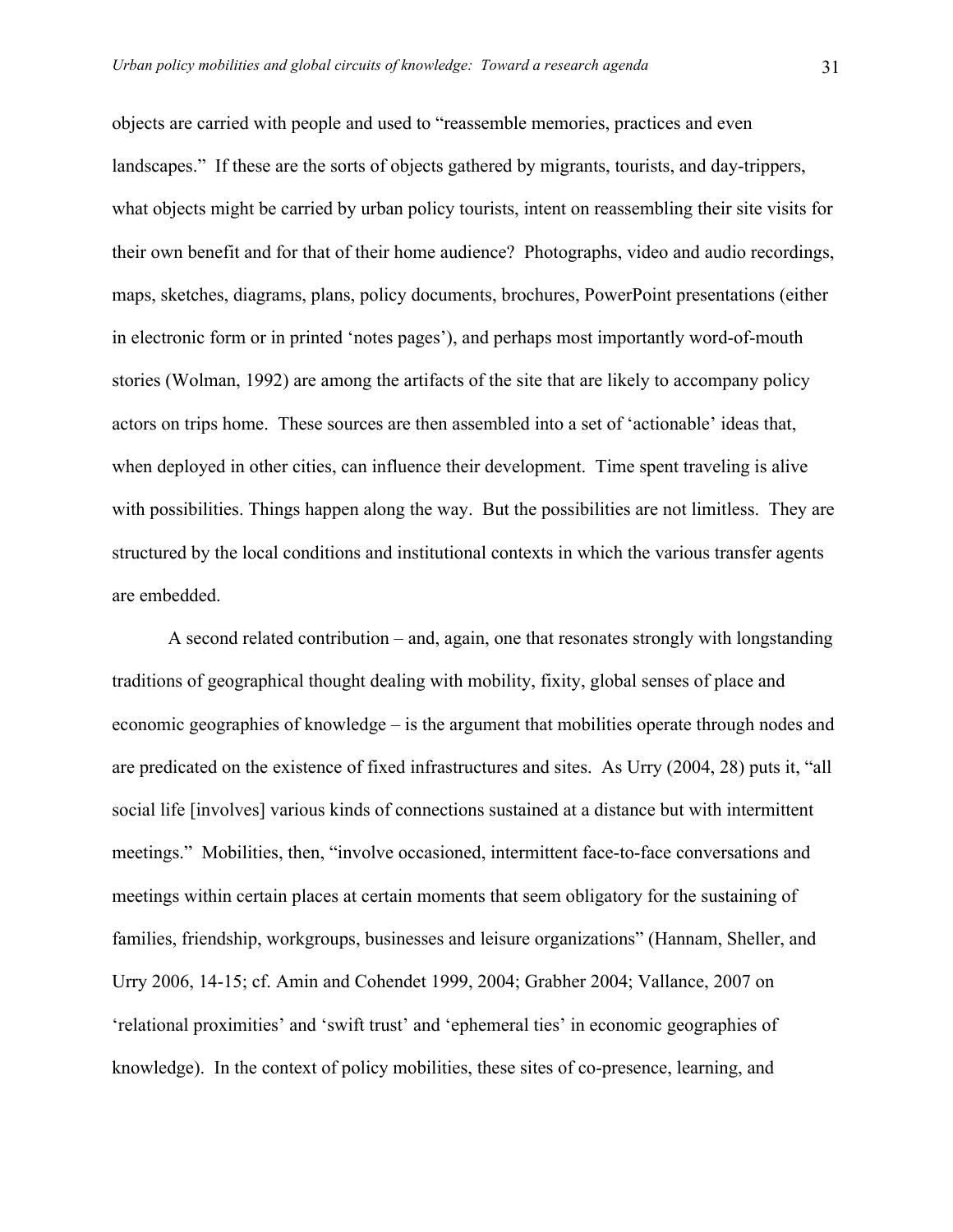persuasion include the spaces of fact-finding trips. Clearly, they also involve the spaces of conferences and similar meetings. The meeting rooms, hallways, cafes, bars, and restaurants of conferences are what Larner and Le Heron (2002, 765) term "globalizing 'microspaces'" where expertise about globally-significant best practice is deployed and discussed, where lessons are learned, where trust is developed, where reputations are made or unmade (reputations of best cities, successful policies, and 'hot' policy gurus), and where acquaintances, or 'weak ties,' are made among co-present conferees, thus connecting what would otherwise be socially and spatially isolated policy communities (Granovetter 1983). Mobile policies are, then, shaped and given momentum in the telling of stories during meetings.

Ward has noted the importance of meetings, seminars, symposia, workshops, and conferences for the mobilization of the Business Improvement District (BID) model into the UK. He notes the way that British trade and government organizations organized these sorts of events in conjunction with the roll-out of early pilot BID schemes. "Over 100 local government officers and business representatives attended these [national seminars]. Local meetings were also held in the 22 pilots, at which more detailed concerns over local specifics were discussed. At both types of meetings delegates learnt about BIDs, often through listening about US case studies" (Ward 2006, 66-67). These meetings had profound impacts. By attending them, "local public sector officials in a range of UK towns and cities began the process of learning. Existing subjectivities and rationalities were remade in and through these events, and through the subjectmaking exercises the state as *a peopled set of institutions* begun to be restructured along neoliberal lines . . ." (Ibid, 67, his emphasis). As this example suggests, and as I have already argued with reference to informational infrastructures like professional organizations, decisions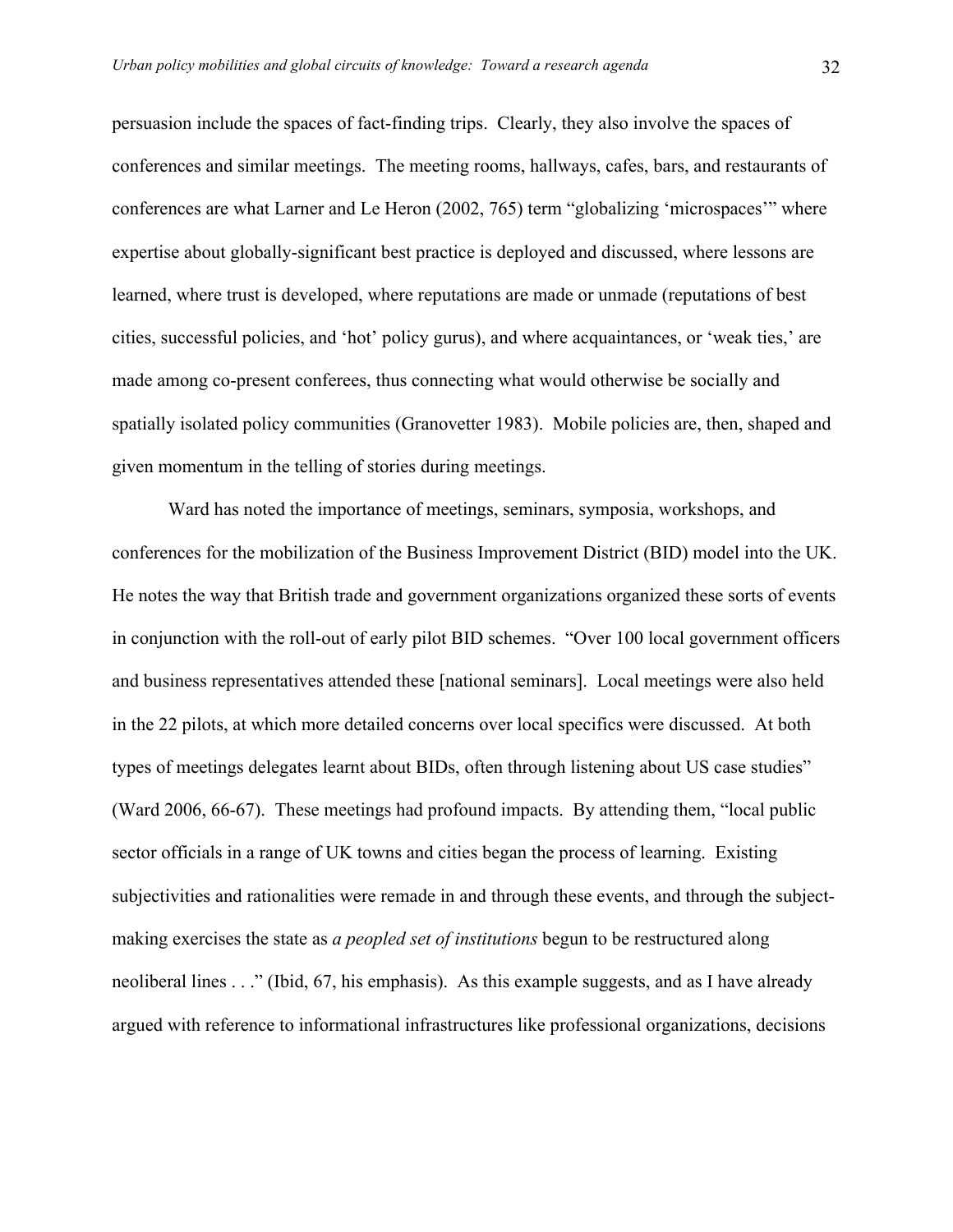about how and *where* to hold meetings are strategic, offering benefits to the organizing institutions, the attendees, and the local hosts.

Take, for instance, the Third World Urban Forum ('WUF III'), coordinated by UN Habitat and held in Vancouver in June 2006. Funded primarily by Habitat and the Canadian Government, WUF was intended to support Habitat's mission "to promote socially and environmentally sustainable towns and cities with the goal of providing adequate shelter for all" (UN Habitat n.d. b). The organization engages in a number of activities around this goal and, since 1997, has had an explicit focus on policy transfer through its Best Practices and Local Leadership Programme, which focuses on "identifying, disseminating and applying lessons learned from Best Practices to ongoing training, leadership and policy development activities" through "documented and peer-reviewed best practices, examples of good policies and enabling legislation, case studies and briefs and transfer methodologies" (UN Habitat n.d. c). Habitat has positioned itself as a key global informational infrastructure that mediates urban policy mobilities and constructs global spaces of comparison and commensurability.

WUF attracted over nine thousand, six hundred delegates from one hundred countries to Vancouver. It was dominated by governments (31 percent of delegates, 16 percent of which were from local authorities), NGOs (23 percent), professional and research organizations (15 percent), and the private sector (12 percent) (UN Habitat 2006c, 7) and involved five days of meetings, including traditional plenaries, round tables, and paper sessions, and also over one hundred and sixty 'networking events,' intended to provide "an opportunity to . . . build knowledge, strengthen partnerships and share ideas and best practices" (UN Habitat 2006c, 11- 12). The event was clearly perceived by its organizers to be the sort of node, or 'globalized microspace,' where best practice peers could understand and build upon their commensurate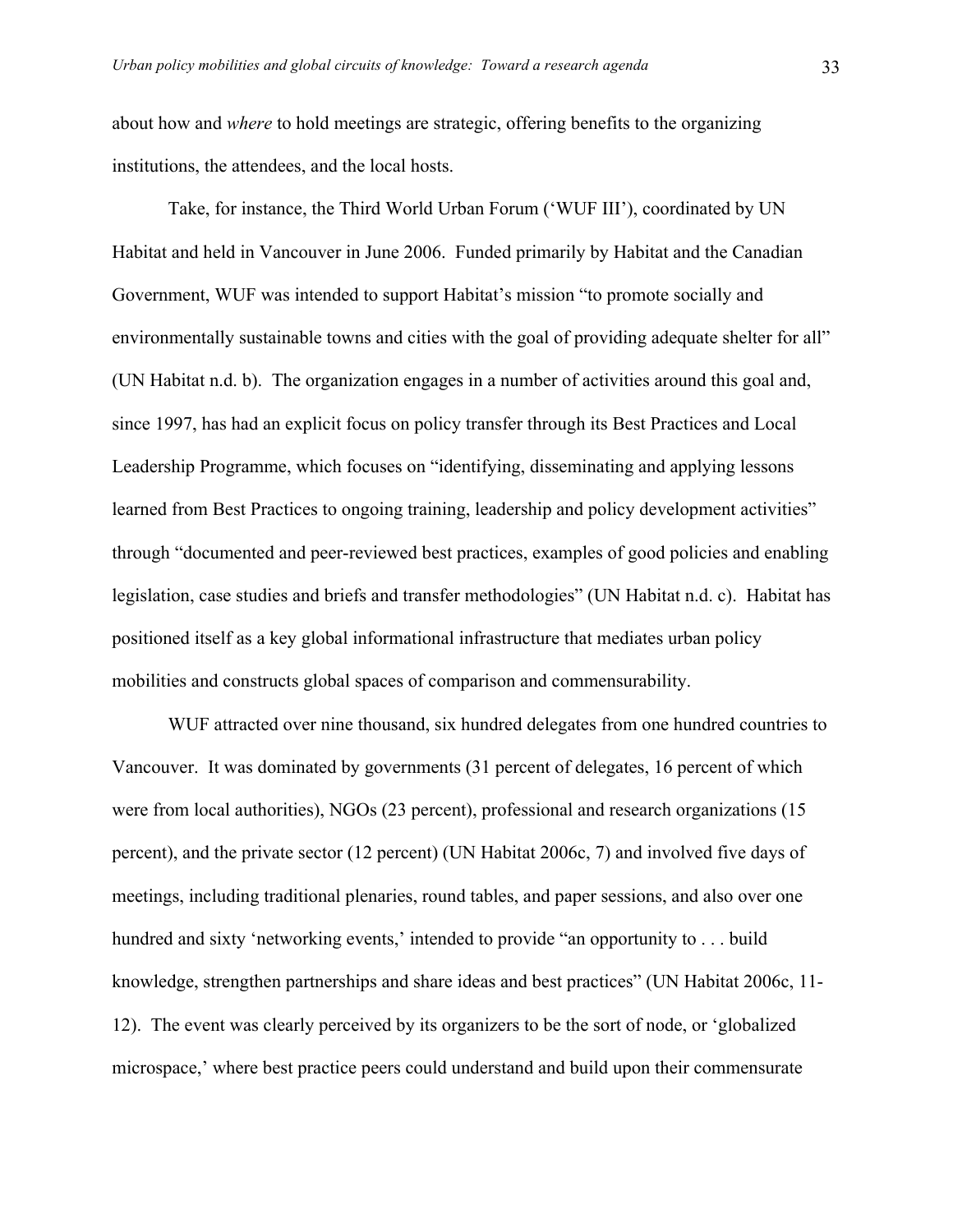problems and experiences. As the official post-Forum summary puts it, "[p]articipants were keen to share ideas, network and forge new alliances through both formal and informal meetings with partners, and viewed the Forum not as a place where declarations and plans of action were endorsed but where experiences were shared" (UN Habitat 2006c, 7).

There were at least two reasons why Vancouver was chosen to host WUF III. First, the Forum commemorated the first Habitat conference, held in Vancouver in 1976 – an event that produced the Vancouver Declaration, still a key text for the organization (UN Habitat 1976). Second, as suggested above, organizations like Habitat choose the sites of their meetings carefully with reference to the connections between their agendas and the characteristics of host cities. Vancouver's reputation dovetailed with Habitat's focus on urban sustainability. As the program outline document argued, "[a] leader in sustainable urbanization, Vancouver . . . is widely considered one of the world's most livable cities" (UN Habitat 2006a, 8). This scripting of the city was reinforced by Habitat's executive director:

Canada and the city of Vancouver have a consistent record as a wellspring of novel ideas for sustainable urbanization. They are therefore, the most appropriate choice for the Third Session of the World Urban Forum to generate new ideas and actions in support of our common quest for more just, inclusive and environmentally sound cities (Tibaijuka, in UN Habitat 2006b, 2).

The high hopes of the organizers seemed to be confirmed by the end of the conference. Delegates agreed, the official summary argues, "that risk-taking and the pursuit of innovation must characterize municipal leadership if cities are to achieve sustainable development.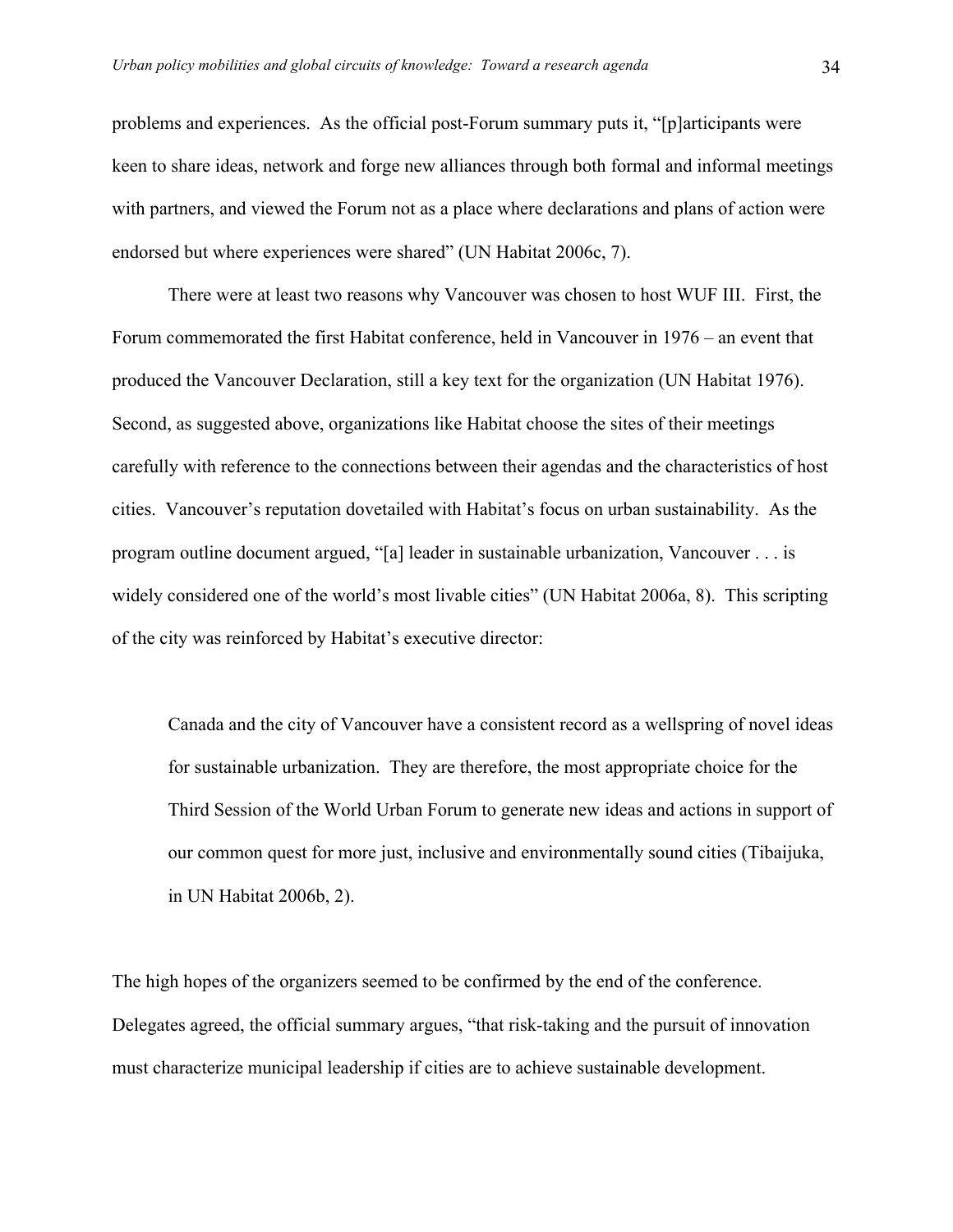Vancouver's example in taking the lead in such areas as air and water quality, public transit and planning was mentioned often in this context" (UN Habitat 2006c, 5).

Within Vancouver's policy and political circles, WUF was welcomed for many reasons. It was, of course, a chance for local policy actors to network with global peers. Moreover, it was an opportunity for many of those actors to engage in what might be called 'policy boosterism' – a specific form of city marketing involving the active promotion of policies, programs, or practices in order to enhance their reputation among, and to encourage their adoption by, a wider community of policy actors (McCann, 2009). As already noted, Vancouver's planners, politicians, and consultants have been assiduous in educating colleagues elsewhere about what some of the more energetic policy boosters have taken to calling 'Vancouverism' (Berelowitz 2005; Price 2005a, 2005b; Yuen, 2005; Harcourt, Cameron, and Rossiter 2007; Sharp and Boddy 2008). In planning documents and meetings prior to WUF, local organizers talked of the opportunity for delegates to experience Vancouver as a laboratory for sustainable urban development. At the Forum, local, provincial, and national politicians consistently invoked the city's high ranking on global livability rankings (*Vancouver Sun* 2004a; Beauchesne 2005; Economist Intelligence Unit 2005; Mercer Human Resource Consulting 2005) to support their view of the city as globally significant (Sullivan 2006; UN Habitat 2006b, 14-15, 17).

Furthermore, numerous conference sessions, with titles including "Planning Successful Sustainable Cities: Case Study Vancouver, Canada," focused on what Punter (2003) has called "the Vancouver achievement" and featured many of the leading lights of the city's urban policy community. As a senior Vancouver planner put it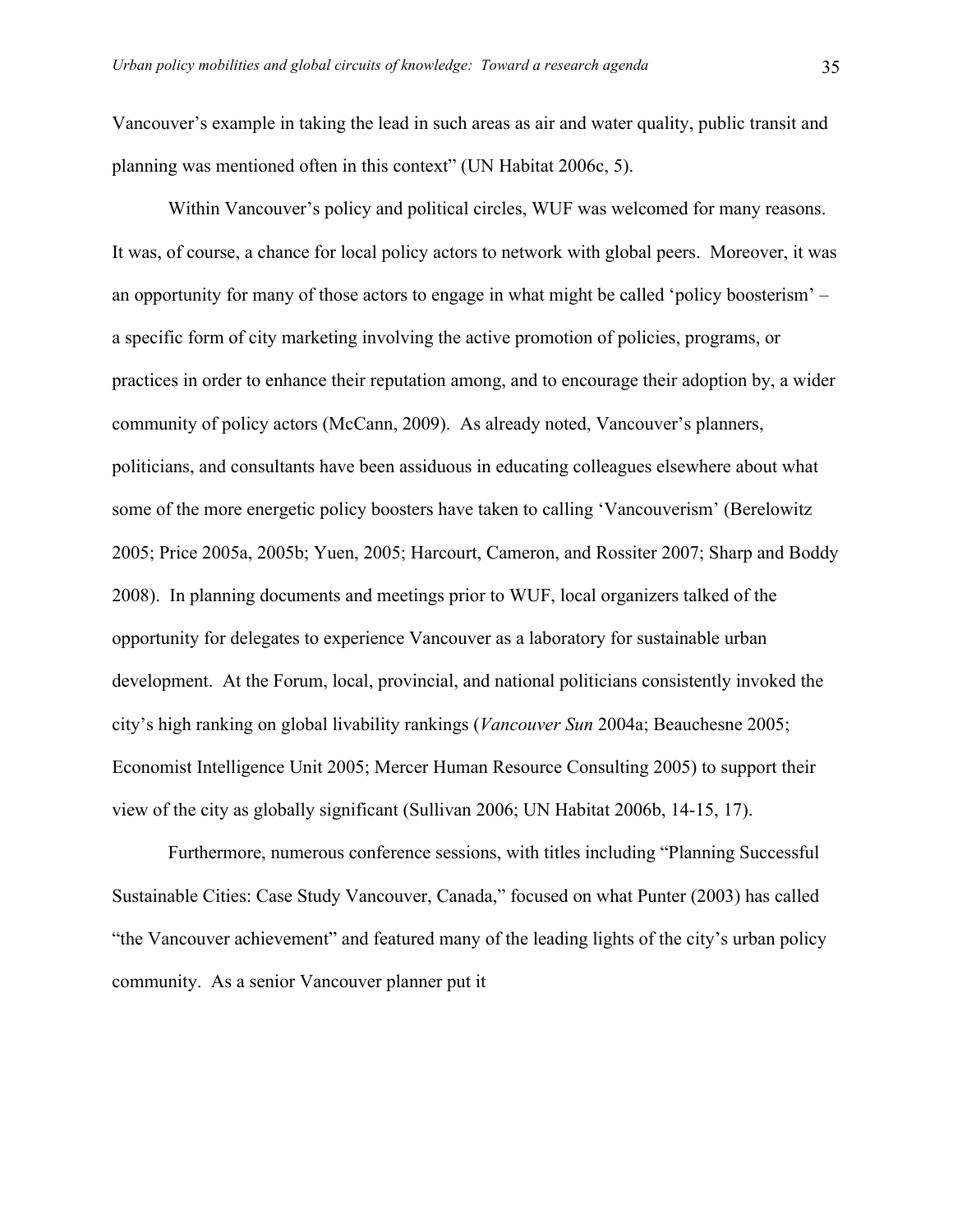[I]t was great for the city. It was great to have all the people here. It was probably just as important for what they experienced than what anyone told them. Because the city kind of tells its own story. . . . I can't tell you how many groups and individuals approached me in the . . . bar during . . . the World Urban Forum, who said, 'I've gone to the sessions, I've seen everything, but I still don't know how you make it happen, and I want to know the bread and butter and the tinkering, the mechanics of it because there is something there that I want to take back to my city' (Interview, senior planner, Vancouver, September, 2006).

Strategically placed at the entrances to the downtown convention center where WUF was held were packages of nine glossy brochures produced by the City of Vancouver with the purpose of allowing delegates to experience the city first-hand. Four of these documents, with titles like "Introducing our city and how it works" and "How we plan: Inclusivity in decision making," sketched the city's planning and governance practices. The other five outlined walking and transit tours of the city's neighborhoods with an emphasis on extant examples of policy innovation. All nine were prominently branded with a green logo, showing a leaf superimposed on a silhouette of the city's skyline and the inscription, "Livable City – Sustainable Future" (City of Vancouver 2006).

Conferences, meetings, and fact-finding visits are, then, key relational sites that are central to the social process of teaching and learning about policy and, thus to the contingent, cumulative, and emergent knowledge production processes that 'co-constitute' urban policy mobilities (Le Heron 2007; Le Heron and Lewis, 2007; Lewis, Larner, and Le Heron, 2008). They offer opportunities for urban policy actors and informational infrastructures to influence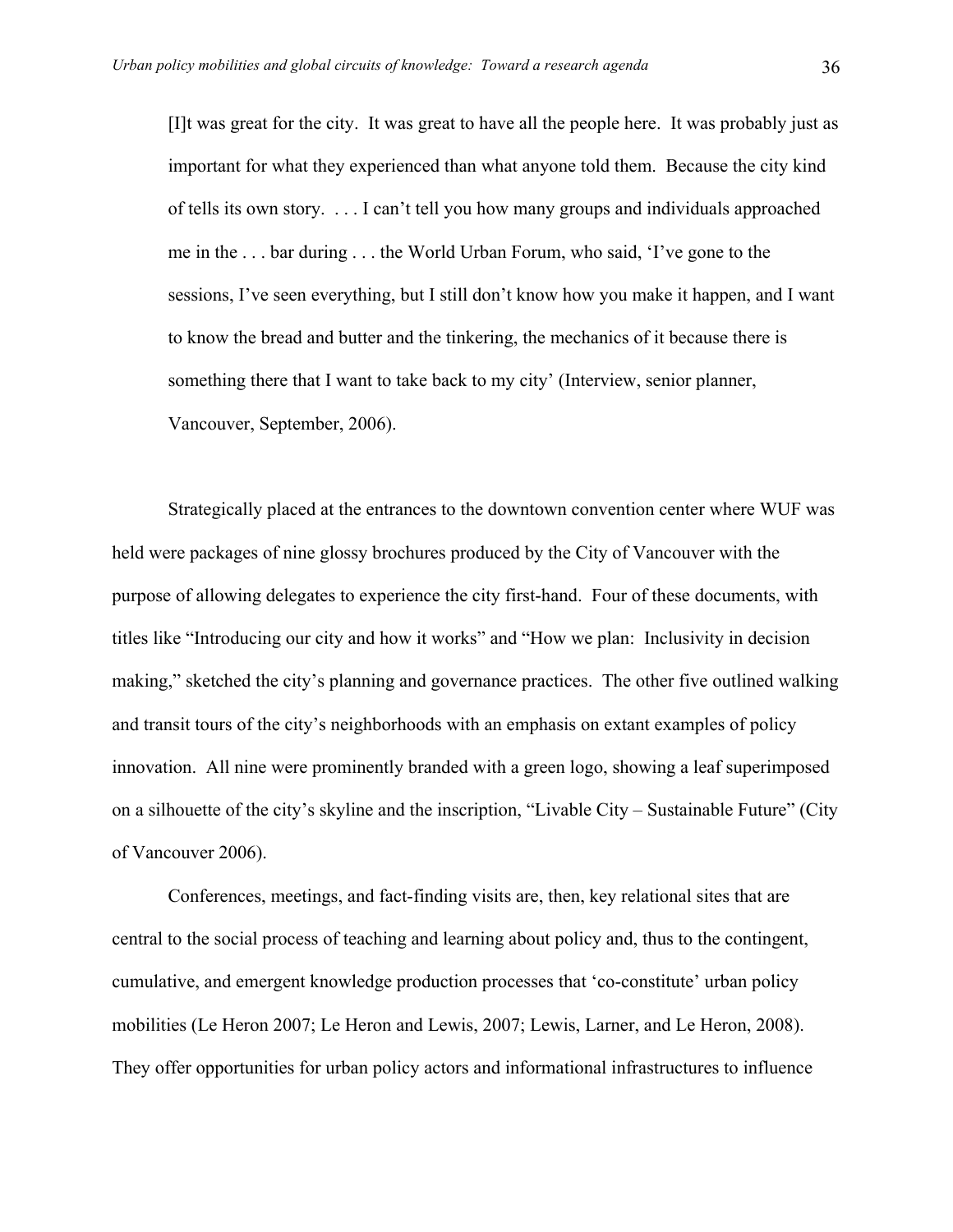and benefit from global circuits of urban policy knowledge and allow concrete settings for researching how these global relational geographies are produced.

#### **Questions and considerations toward a research agenda**

The purpose of this article is to outline an analytical approach to the global circulation of urban policy models, knowledge, and ideas. This approach is influenced, on the one hand, by geographical political economy arguments about the need to understand specific social interactions in terms of wider processes, contexts, forces, and structures and the related need to maintain a dual focus on fixity and flow, or territoriality and relationality, in the study of society. I combine these insights with arguments about the need to pay close attention to the embodied practices, representations, and expertise through which policy knowledge is developed, mobilized, and operationalized in different contexts. The notion of mobilities captures this conceptual nexus and, thus, I have employed it here as a rubric under which to focus on the 'local globalness' of urban policy-making.

This suggests that our understanding of urban policy mobilities can benefit from a 'global ethnography' that entails "a shift from studying 'sites' [e.g., Vancouver] to studying 'fields,' that is, the relations *between* sites" while maintaining one site as a "primary perspective" (Gowan and Ó Riain, 2000, xii, their emphasis; Burawoy, 2000, 30-31). This 'extended case' method involves ethnographic engagement with participants and processes, careful attention to the external forces and connections shaping specific sites, and, as a result of this work, the extension of theory (Burawoy, 2000, 26-28; Burawoy et al. 1991). The Vancouver case indicates that there is much more research to be done on the character and implications of how urban actors act globally. Such a research agenda can be built at the intersection of the theoretical and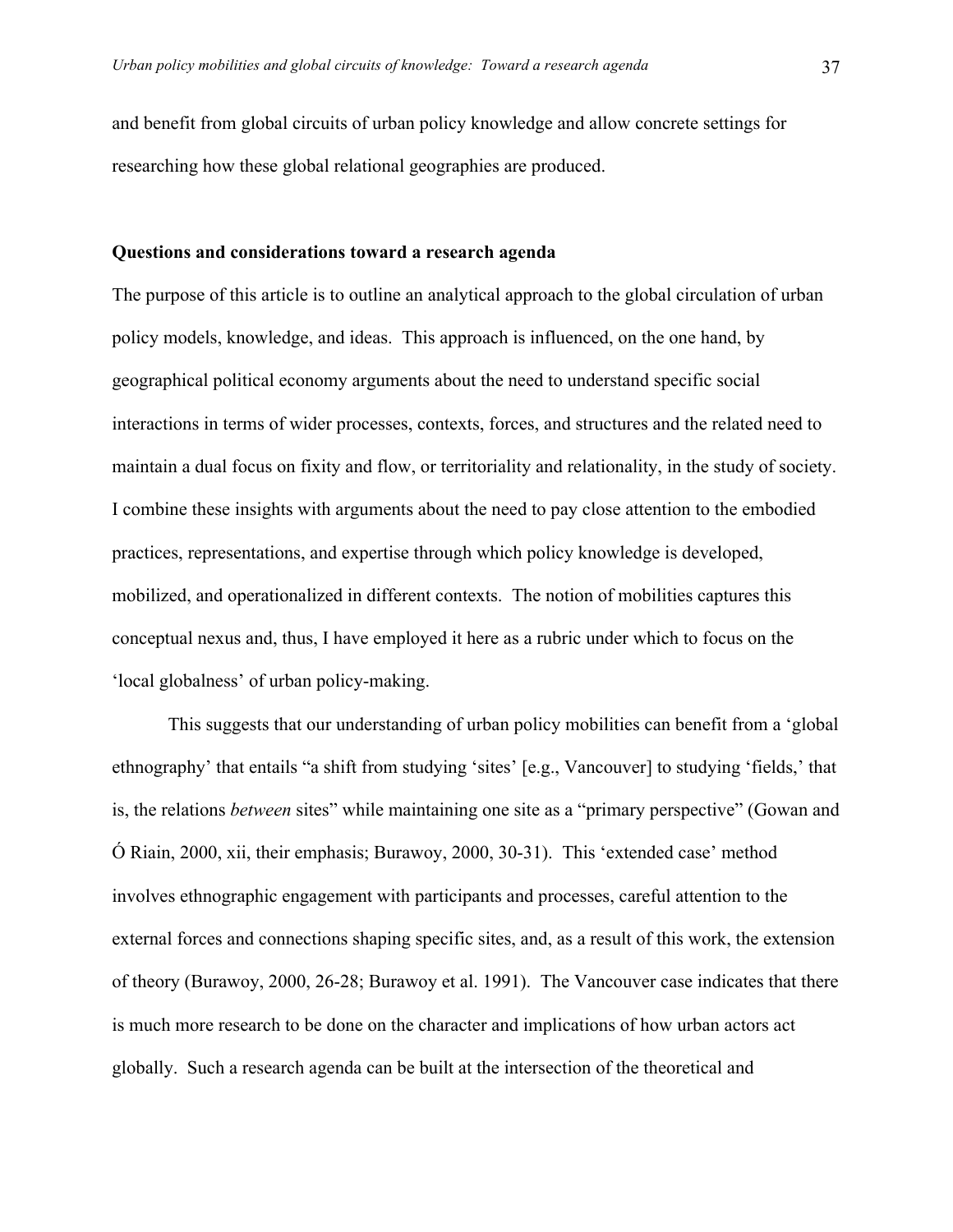methodological considerations identified by Burawoy and his co-authors, but it must be specified further. In the remaining paragraphs I will set out a number of questions and considerations that go some way to constituting an agenda for research on policy mobilities.

#### *Mobilities*

It is important to begin by considering the concept of 'mobilities' itself. It is a relatively new one in the social science lexicon but one that has proliferated, largely due to the productivity of a small number of scholars who have applied the concept to specific topics and who have sought to codify and institutionalize their approach through programmatic statements, the creation of a research centre (CeMoRe, n.d.), and the publication of the journal, *Mobilities*. This energetic promotion of an idea may be viewed skeptically, particularly in a context where mobilities can be seen to draw heavily from already existing work on scale, relationality, and the fixity/mobility dialectic. Yet, mobilities scholars are clear on their intellectual debts and 'mobilities' is hardly the first concept to be promoted by communities of interested scholars or to take on the characteristics of a fad. Therefore, the mobilities approach should not be dismissed out of hand. Rather, the concept should be seen and utilized for what it is: one which, which when deployed critically and in combination with others, allows useful, but by no means complete, insight into a specific sets of social processes.

The use of any concept has implications, of course. A focus on mobilities might tempt and uncritical and celebratory stance toward humans' ability to move around the planet. Yet, more sober analyses emphasize that mobility is stratified and conditioned by access to resources and by one's identity (classed, racialized, gendered, etc.) as well as by one's embeddedness in particular institutional and political contexts that define a constrained set of potential pathways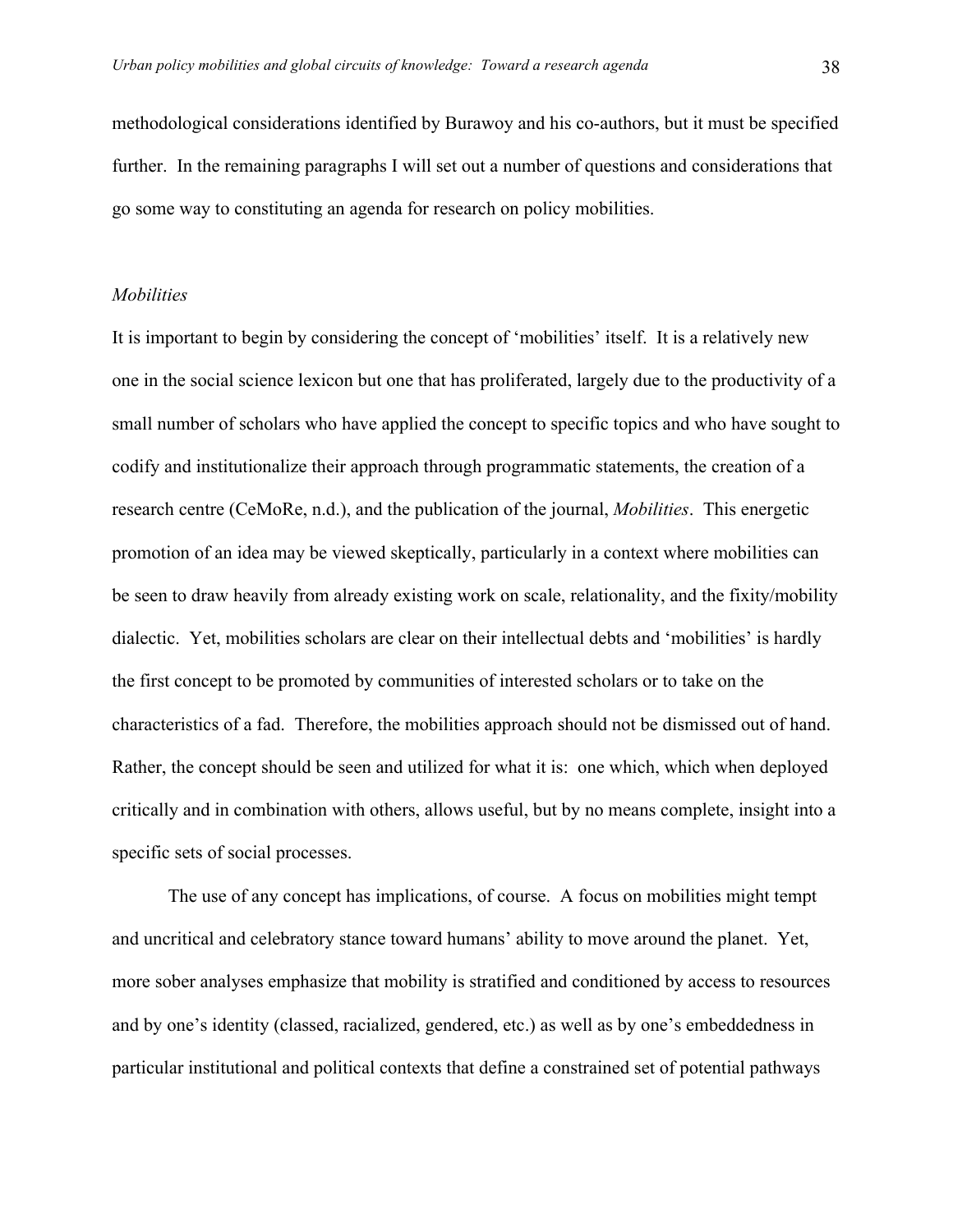for action (Peck and Theodore, 2008). Not everyone has the same ability to pay for Internet access, conference fees, or plane tickets and many people, when they move, do so because they have been forced. The mobilities literature, acknowledging critiques of the romanticization and uncritical acceptance of mobility as a given (Tsing 2000; Hannam et al. 2006), seems intent on avoiding the uncritical glamorization of mobility. The point about stratification is worth emphasizing nonetheless as a key conceptual consideration. In the context of urban policy mobilities, specifically, it underscores both the need to critically conceptualize urban policy actors' differing levels of fixity/mobility and differential, institutionally conditioned access to global circuits of policy knowledge and also to conceptualize policy transfer and policy learning as socio-spatially uneven and selective processes.

Specific questions that arise in this context include: Why do some ideas and models travel while others do not? Certainly, the policy transfer literature indicates a number of structural reasons why transfer becomes popular at certain times. For example, reductions in state staffing budgets coupled with intensified competitive pressures and shortened deadlines increase the attractiveness of adopting ready-made, quick-fix, off-the-shelf policies from other jurisdictions or by private consultants. This "fast policy transfer" (Peck and Theodore 2001, 429) is also facilitated by international organizations that encourage or force the adoption of certain policy models (Peet 2002). These structural conditions are coupled with the rise of cadres of policy consultants whose activities are motivated by the need to gain contracts, by considerations of professional reputation, and by the belief that they can help improve cities.

A second question involves the geographical unevenness of policy transfer. Not all policies, even ones that are locally successful, are mobilized or designated as 'best practices.' Similarly, not all cities feature in the mental maps of policy-makers or international institutions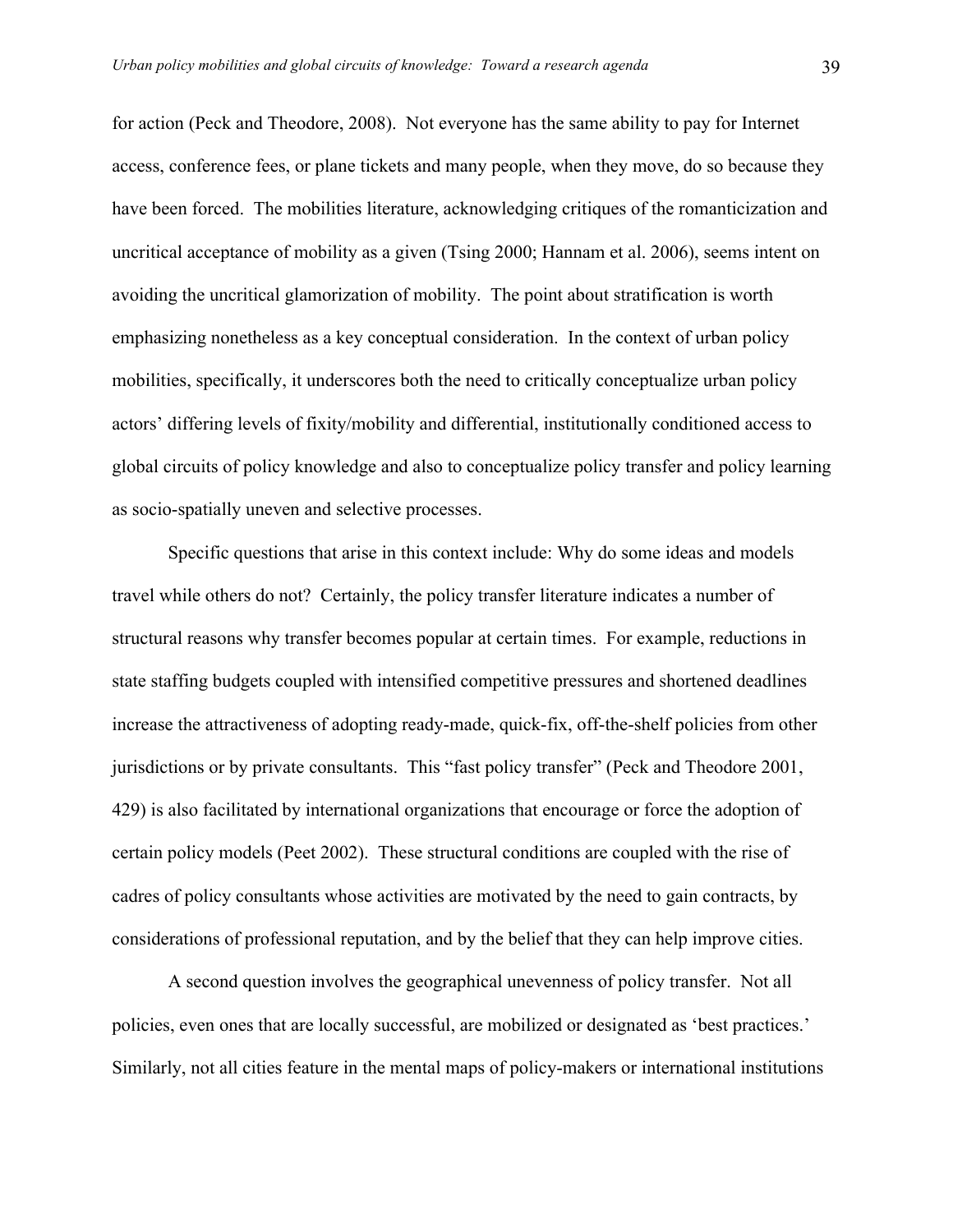when they identify exemplars of best practice. Furthermore, certain policy consultants 'go global' while most do not. Why does this unevenness exist and what are its implications? It would be too simple to assume that certain best practices, cities, and consultants 'naturally' rise to the top. Access to resources such as time, travel budgets, the media, translation services, and cultural capital would presumably make it easier for certain policy boosters to articulate their knowledge widely while uneven access to those same resources would condition which urban actors are able to learn from global conversations about good policy. One might surmise that, despite the efforts of organizations like UN Habitat, poorer municipalities would be less likely to contribute to or learn from global policy mobilities. But this is a hypothesis in need of further testing. $8$ 

It is the case that differential access to resources and the specific character of certain policy prescriptions condition the opportunities for certain actors and policies to have impact beyond their home cities. Yet, there is evidence that subaltern groups and others proposing counter-hegemonic visions of urban policy do find ways to act globally. The travels of consultants, politicians, policy professionals, and their policy models are in many ways paralleled, if not necessarily equaled, by the mobilities of NGOs and activists who find ways to disseminate alternative and innovate policy prescriptions. Indeed, these actors frequently inhabit and seek to utilize the infrastructures that also make more traditional policy transfer possible, particularly the Internet. Questions of how and with what implications subaltern groups, such as drug users (McCann, 2008) and/or human rights activists (Bosco 2001), for example, are able to 'inhabit' the same infrastructures as policy elites are worthy of further consideration.<sup>9</sup>

These questions indicate the need to understand urban policy mobilities neither in terms of fetishized mobile objects or free-floating fields of transfer but to conceptualize them as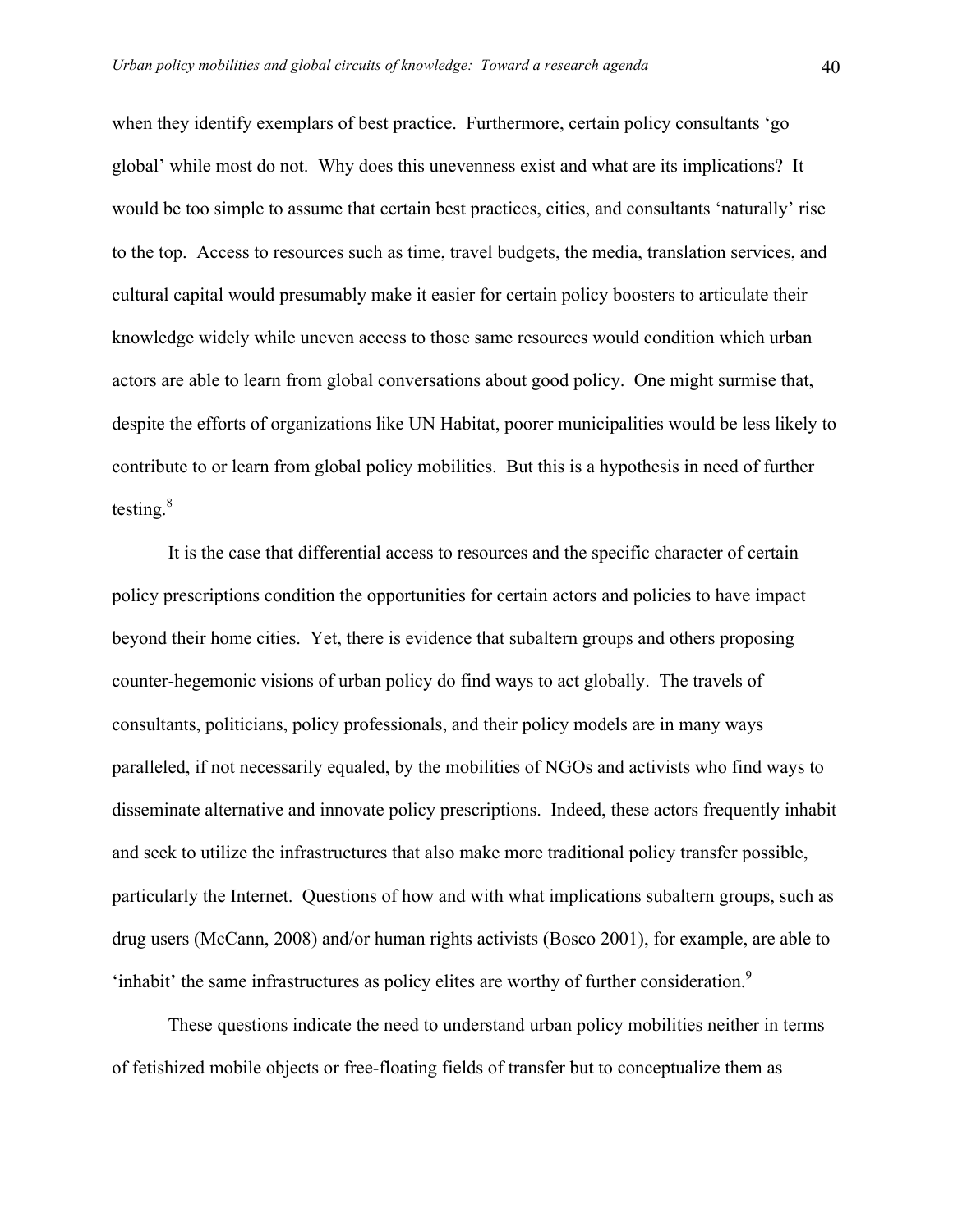produced by the social, spatial, institutional, ideological, and political contexts in which they are developed, applied, transferred, and adopted. As such, the study of the sites and processes of transfer must include analysis of the forces that condition them. Yet, an attention to these forces, tendencies, and structures involves the danger of objectifying them and "making them appear inevitable and natural" (Burawoy, 2000, 29). One of Burawoy's strategies for dealing with this problem seems apropos in this context. He endeavors to "see global [macro, external, or extralocal] forces as themselves the product of contingent social processes." This conceptualization then leads to a methodological stance: "Here forces become the topic of investigation; they are examined as the product of flows of people, things, and ideas, that is, the global connections between sites" (Ibid.).

#### *Territoriality / Relationality*

The integration of theory and method is, then, central to the development of this research agenda. Conceptualizing sites of policy transfer as global-relational allows a move toward a form of global ethnography through, but not confined to, a primary case. This strategy may raise questions about the efficacy of the single case study as a source of general or generalizable statements. There are strong and, for me, convincing statements in the literature about the utility of the single case method (Burawoy et al. 1991, 2000; Herbert, 2000; Flyvbjerg 2006). Comparative case studies also offer potential insights in the study of mobile policies (Ward 2008), as do multi-sited ethnographies (Marcus, 1998; Olds, 2001) and detailed ethnographic studies of knowledge networks (Riles 2001). The methods chosen in a specific study will relate to the conceptualizations employed and the empirical questions asked. Various methods, in various combinations, will emerge. Each combination will paint a somewhat different but not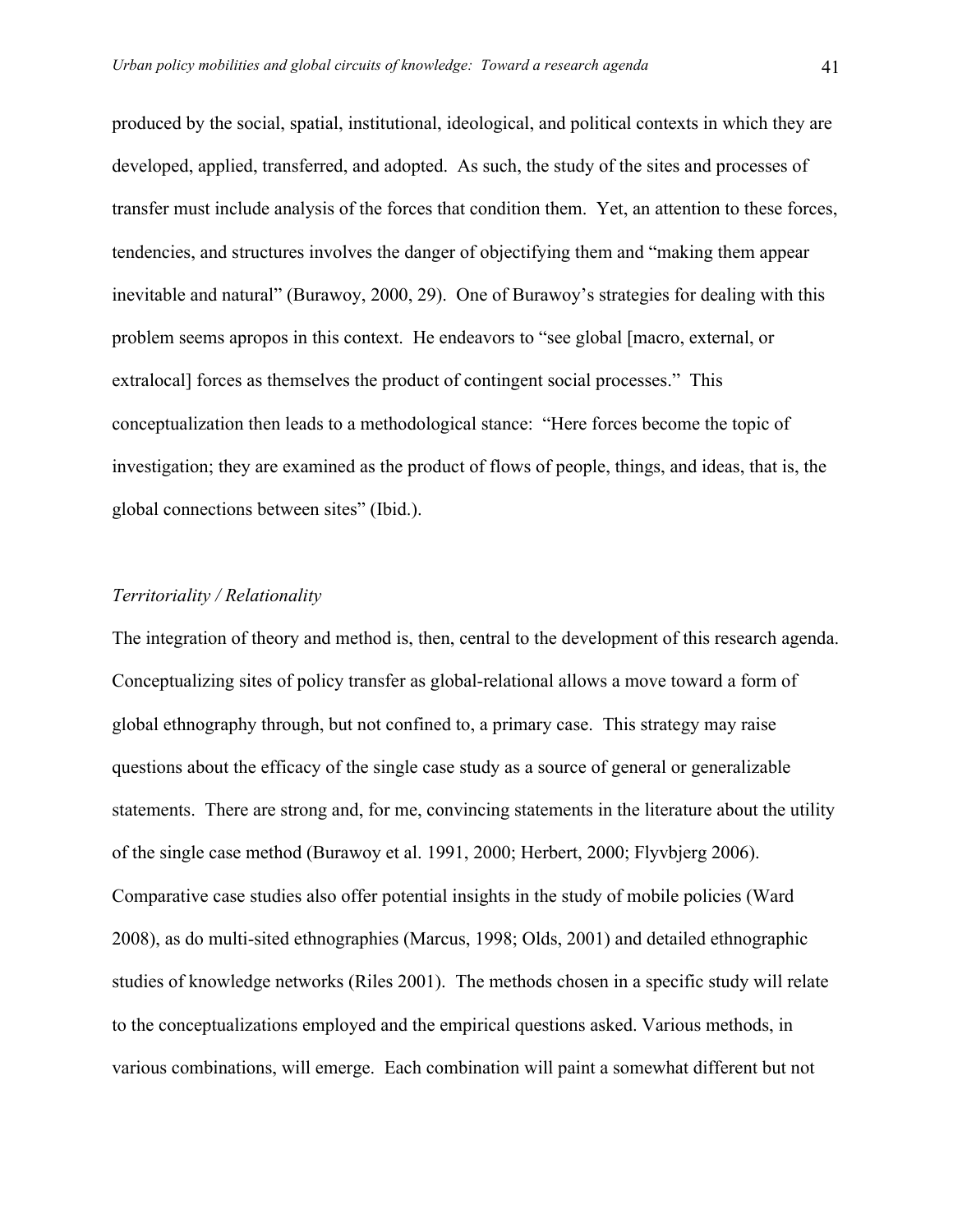necessarily incompatible picture of the character and consequences of urban policy mobilities and global circuits of knowledge.

For example, questions regarding the structural and historical contexts within which contemporary urban policy mobilities have emerged may be addressed through the analysis of policy documents, websites, and blogs, coupled with semi-structured qualitative interviews with key informants. Analysis of these sorts of data might then involve some form of discourse analysis (Lees, 2004). Questions about the character and frequency of policy travel and intercity networking might entail a set of quantitative and survey methods. Mail or Internet-based questionnaires might produce a broad sense of what city officials get from conferences and site visits (Wolman and Page 2000) and how their travel is patterned and funded. This method would provide a general understanding, for example, of which city governments tend to fund fact-finding trips, which cities are most visited by delegations, and at which scale (regional, national, global) inter-city connections are strongest. Analysis of these data might not only entail standard statistical methods and the mapping of the results (graduated circle maps of the most visited cities, for example) but might also entail network visualization or mapping of policy networks and knowledge domains. They may identify key locations, policies, and individuals who seem to be central to discussions over high quality and transferrable urban policies, formal and informal linkages among cities, common or divergent goals, and clusters of organizations around particular agendas (Brandes et al. 1999; Skupin 2004).

The dualism between these qualitative and quantitative methods is often usefully transcended, of course, and these methods could also be complemented by ethnographic methods, defined by some form of participation and observation (Herbert, 2000) and intended to understand the social process of transfer and learning within and among communities of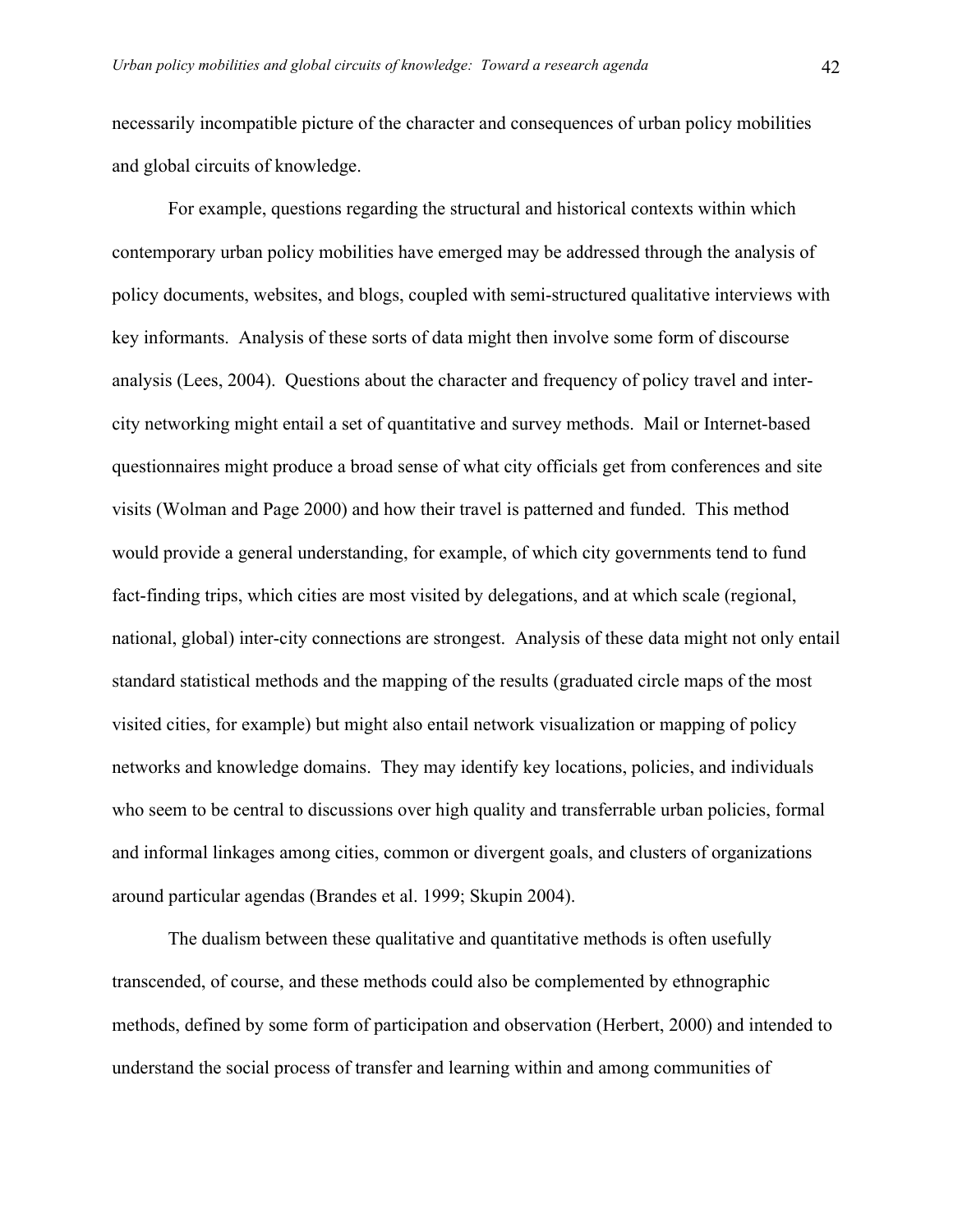practitioners. It is on this aspect of policy mobilities that much of this article has focused as it argues for the utility of semi-structured qualitative interviews, document analysis, and ethnographic observation of site visits, fact-finding trips, meetings with visiting delegations and consultants, and various types of conferences, symposiums, and forums. While there is literature that explicitly discusses anthropological or ethnographic aspects of policy research (e.g., Shore and Wright 1997), and while a great deal of the geography/urban studies literature on urban policy and politics relies on forms of qualitative and ethnographic inquiry, there is remarkably little scholarship on how conferences might be studied ethnographically as research sites, where dispersed communities of policy actors come together in one place to strengthen their ties, share knowledge, etc. More work is needed in this area if the importance of conferences and site visits to urban policy mobilities is to be understood. Similarly, if travel, including policy travel, is to be understood as productive rather than 'dead' time, ethnographic research – being with delegations on trips elsewhere, in meetings, and on site – is needed on these mobile communities in order to better apprehend *how* exactly such time is productive for urban policy-making. This, of course, demands a great deal of time and funding from the researcher, which may be why it constitutes a gap in the literature!

A concern with global ethnography emphasizes conceptual considerations once more. Specifically, the need to employ a methodological lens that focuses simultaneously on specific sites and on global forces, connections, and imaginaries reflects a concern with how to theorize the relationships between fixity and mobility, or territoriality and relationality, in the context of geographies of policy. A conceptualization of the productive tension between fixity and mobility is, of course, central to Harvey's (1982) historical-geographical materialist approach to capitalist development. Notions of territoriality and relationality have, for the most part, been less closely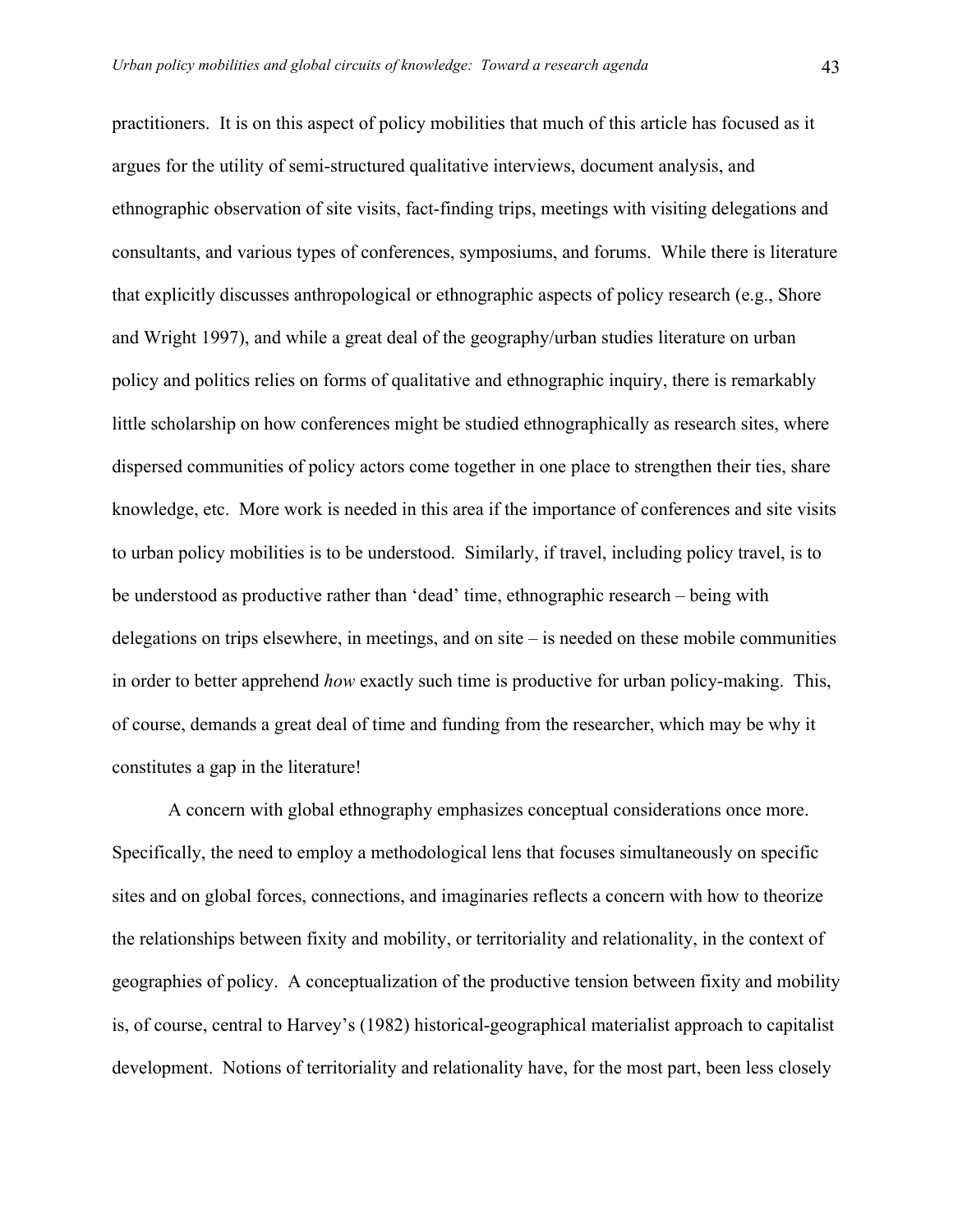linked in the study of cities, however (but see Beaumont and Nicholls, 2007). Many political geographers have tended to emphasize the role of the former while others have, in varying ways, sought to highlight the mutually constitutive relationships between cities and global processes. The mobilities perspective offers the opportunity to think about contemporary urban policymaking and politics in terms of the connections between territoriality and relationality since it emphasizes that while knowledge might be understood to 'flow' around the world, it is only 'actionable' and productive when it is embedded or territorialized in specific social, spatial, and institutional contexts (Peck and Theodore, 2008). If, as Beaumont and Nicholls (2007, p.2559) argue, "[t]erritories do not come at the expense of extensive networks and flows but, rather, they are constituted by and contribute to these social networks," then, I would argue, that it is through the careful empirical tracing of social interactions across various scales that conceptualizations of relationality and territoriality can be further developed (N. Rose, 1999, 12-13; Peck, 2003; McCann and Ward, 2008).

Research might focus, for example, on questions of politics and power as, for example, territorially dependent growth coalitions engage with global circuits of policy knowledge in order to adopt policies that serve their interests. In turn, this leads to the question of what are the local political implications of the increased normalization of inter-urban policy comparison and transfer? No urban policy is ever universally accepted. Any policy serves different interests differently or favors the interests of some over others. Therefore, policies that encourage downtown residential development are frequently opposed as gentrifying strategies that displace low-income residents in favor of wealthy condo-dwellers, for example. If such policies are lauded and copied globally as 'best practice' in terms of urban revitalization and sustainability, questions arise about the political force and legitimacy such positive attention lends them in the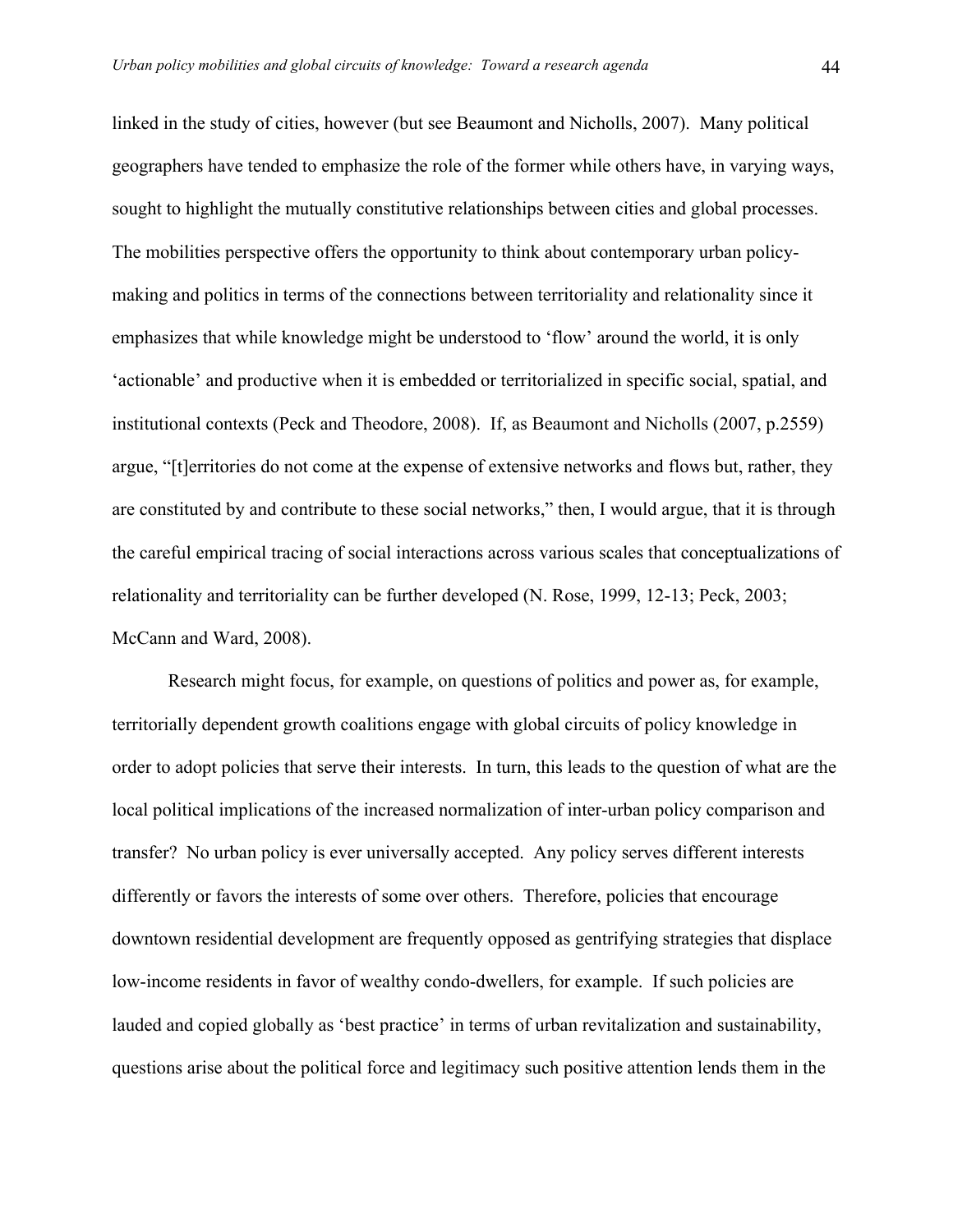localities where they were developed. Is it more difficult to question or change local policies when they have been branded as 'best' not only by local officials but also by a range of other cities and organizations? Similarly, when a policy model is transferred into a city from elsewhere and has been anointed as 'best,' is it again more difficult to question its precepts, implications, and attendant interests?

Furthermore, I have argued that two crucial elements of policy mobilities are site visits and conference attendance; that face-to-face interactions in these globalizing microspaces play a central role in shaping policies and policy learning. This leads to another set of questions related to territorialized politics and global relations. First, what are the political characteristics and implications of policy travel when it is defined as necessary for fact-finding versus when it is defined as wasteful 'junketing'? Accusations of junketing are common in local politics and the study of this political discourse in the context of global policy mobilities offers the opportunity to extend the case out beyond the 'merely' local. Second, what might be the impacts on policy learning and on 'local' politics of periods of increased oil prices and related rises in the cost of travel, such as the period prior to the current global economic crisis? Does attendance at policy conferences or the number and size of fact-finding delegations decline as costs rise and municipal budgets are tightened? Do city officials, consultants, and activists see the quality of information gained from other sources like the Internet, phone calls, video conferences, or printed reports as being equal to the quality of understanding gained from on-site learning (thus allowing them to reduce their policy travel)? Third, how do those engaged in policy travel, those who travel elsewhere to teach and/or learn about policy, attach meaning to and practically negotiate questions of budgetary responsibility and environmental ethics? Do popular worries about the environmental impacts of air travel, for example, influence decisions about policy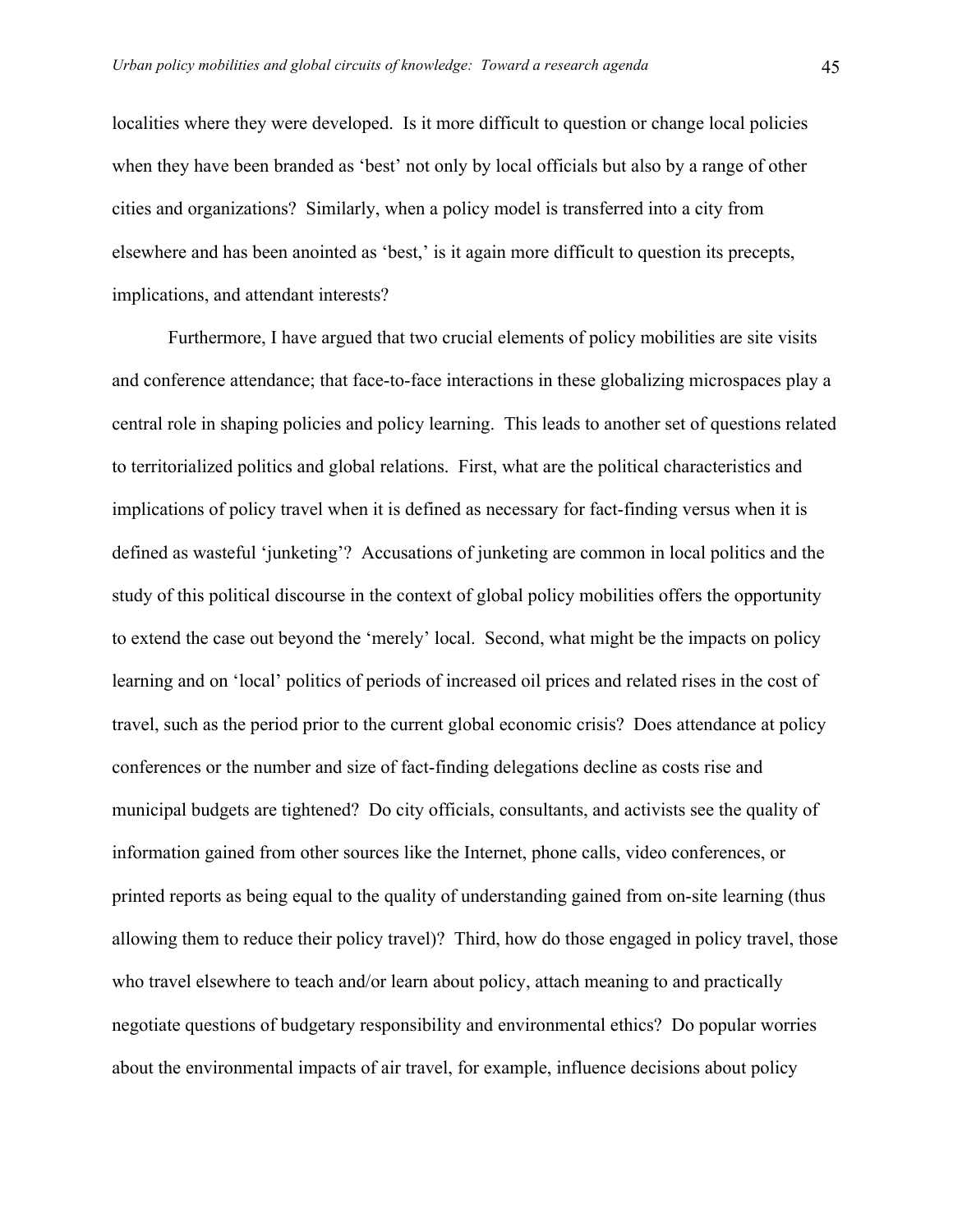travel perhaps particularly for transfer agents whose teaching and learning is directed toward questions of sustainability? These and other questions will, as I have suggested, point to a range of methods ranging from surveys to ethnographic engagement with subjects who may not be willing to talk about ethical considerations, for example, until they have developed trust with the researcher. In turn, these questions, offer the opportunity to further theorize the power-laden processes and forces that constitute global circuits of policy knowledge.

### *Dangers of diffusionism*

The purpose of a 'global ethnographic' approach is to free this type of process-oriented research from the "narrow boundaries of the traditional ethnographic 'site'" (Gowan and Ó Riain 2000, xii). Therefore, I will conclude with a cautionary observation about the conceptual difficulties of extending the details of a specific case back out to the global. A great deal of recent urban studies has been marked by problematic attempts to assert one city as the quintessence of much wider processes of urbanization and as the place where most noteworthy innovation occurs. Los Angeles is the obvious example of this tendency, but it is only one of many, as a recent symposium in the *Urban Affairs Review* and various critiques of the global/world cities approach have suggested (McCann, 2002, 2004; Robinson, 2002, 2006; Dear and Dahmann, 2008; Mollenkopf, 2008; Simpson and Kelly, 2008). It would be equally problematic to position Vancouver as the center of global policy innovation and this has certainly not been my intention.

A resort to a form of synecdoche – where a part is represented as standing for the whole – is conceptually problematic (McCann 2002). Among other things, it involves a dangerous tendency toward diffusionism. For Blaut (1987; 1993), diffusionism involves a belief that inventiveness is scarce and concentrated in a few advanced and progressive places from which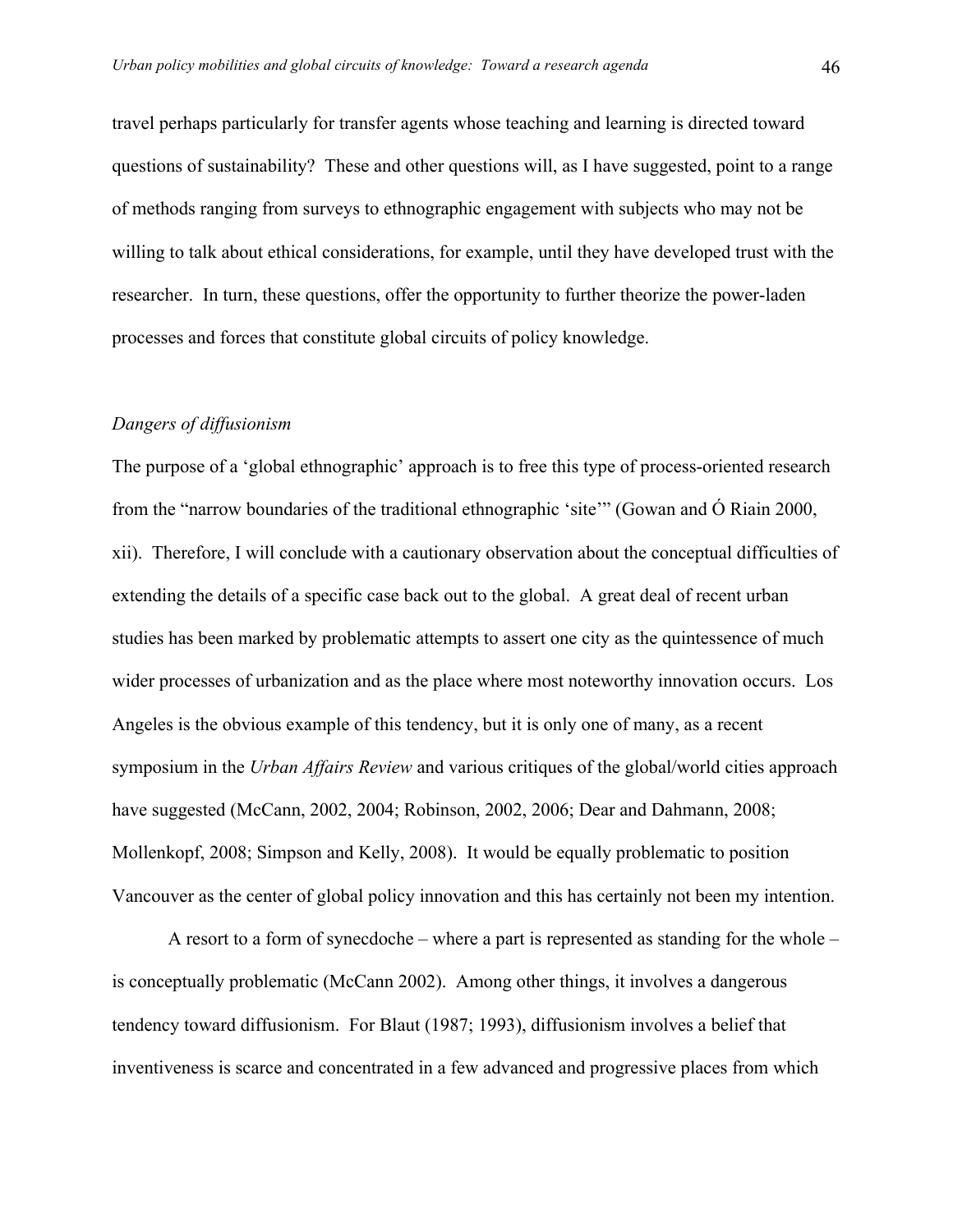innovations flow to the rest of the world. Diffusionism is "spatial elitism," Blaut (1993, 12) argues. It inscribes a geography of center and periphery on the world, justifying perspectives and practices that denigrate and exploit the innovations of the many in service of the few. Now, Blaut's argument is concerned with Eurocentrism and colonialism through history, but his admonition against spatial elitism is relevant to the study of contemporary urban policy mobilities. There is a distinct danger, after all, that accounts of specific cities, their policy innovations, and their prominence in global conversations about best practices can position them as 'special' places (naturally) endowed with uncommon amounts of innovatory capacity. Local policy boosters would likely welcome this sort of account. It would be an uncritical and politically problematic approach, however, since it would fail to address the wider historical, geographical, cultural, and political-economic contexts in which policy innovations are developed and mobilized. It is at the nexus of specific case study sites and these wider forces that further research on urban policy mobilities can best be directed.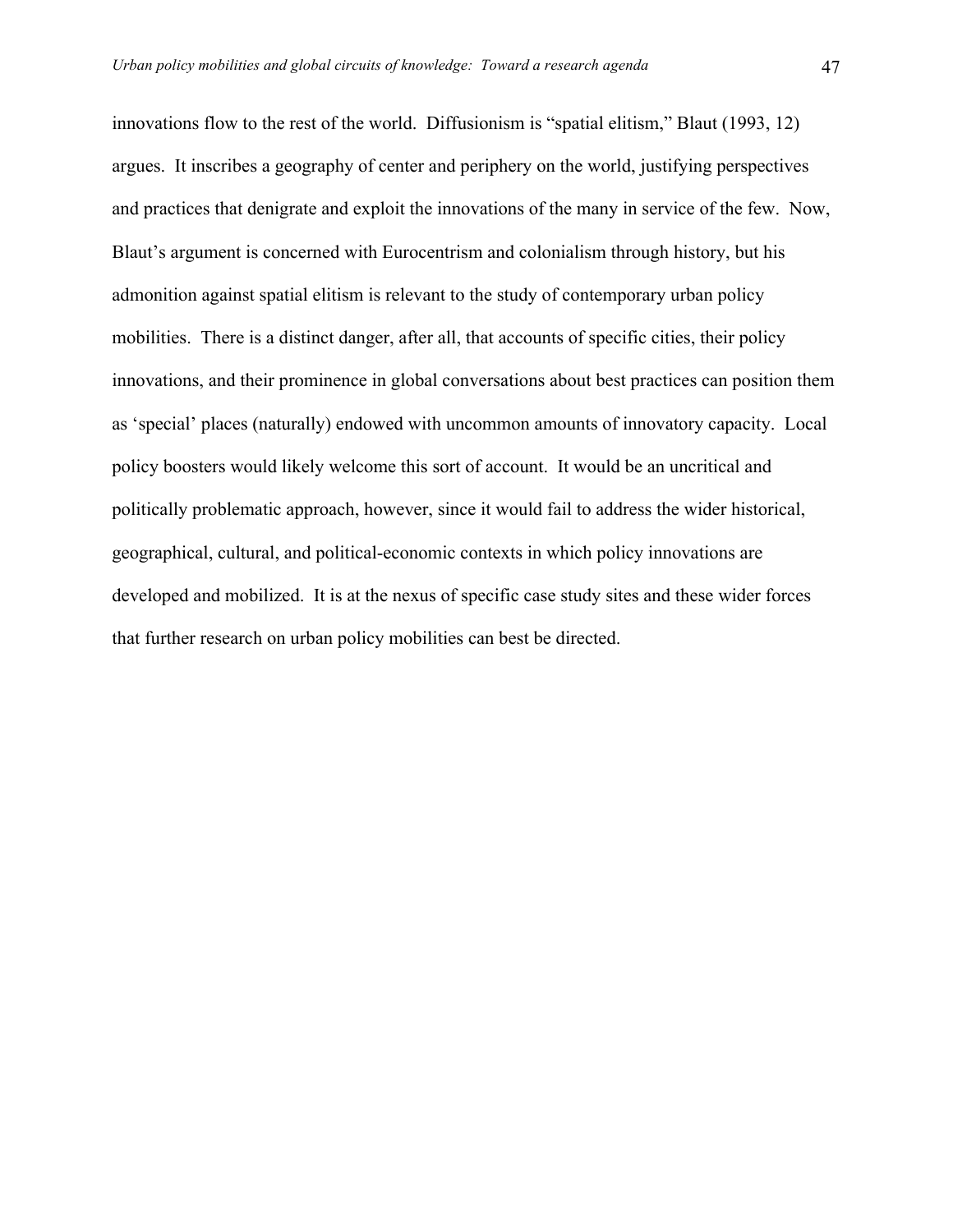#### **References**

- Adey, P. 2006. If mobility is everything then it is nothing: Toward a relational politics of (im)mobilities. *Mobilities* 1 (1): 75-94
- –––. 2008. Architectural geographies of the airport balcony: Mobility, sensation and the theatre of flight. *Geografiska Annaler B* 90B (1): 29-47.
- –––. L. Budd, and P. Hubbard. 2007. Flying lessons: Exploring the social and cultural geographies of global air travel. *Progress in Human Geography* 31 (6): 773-791.
- Allen, J. 2000. Power/economic knowledge: Symbolic and spatial formations. In *Knowledge, space, economy*, ed. J.R. Bryson, P.W. Daniels, and N. Henry, 15-33. London: Routledge.
- Ali, N., and A. Holden. 2006. Post-colonial Pakistani mobilities: The embodiment of the 'myth of return' in tourism. *Mobilities* 1 (2): 217-242.
- American Planning Association. n.d. APA Website. http://www.planning.org/ (last accessed 10 July 2008).
- Amin, A. and S. Graham. 1997. The ordinary city. *Transactions of the Institute of British Geographers* NS 22: 411-429.
- –––. and P. Cohendet. 1999. Learning and adaptation in decentralised business networks. *Environment and Planning D* 17 (1): 87-104.
- –––. 2004. *Architectures of knowledge: firms, capabilities, and communities*. Oxford: Oxford University Press.
- Baiocchi, G. 2003. Participation, activism, and politics: The Porto Alegre experiment. In *Deepening Democracy: Institutional Innovations in Empowered Participatory*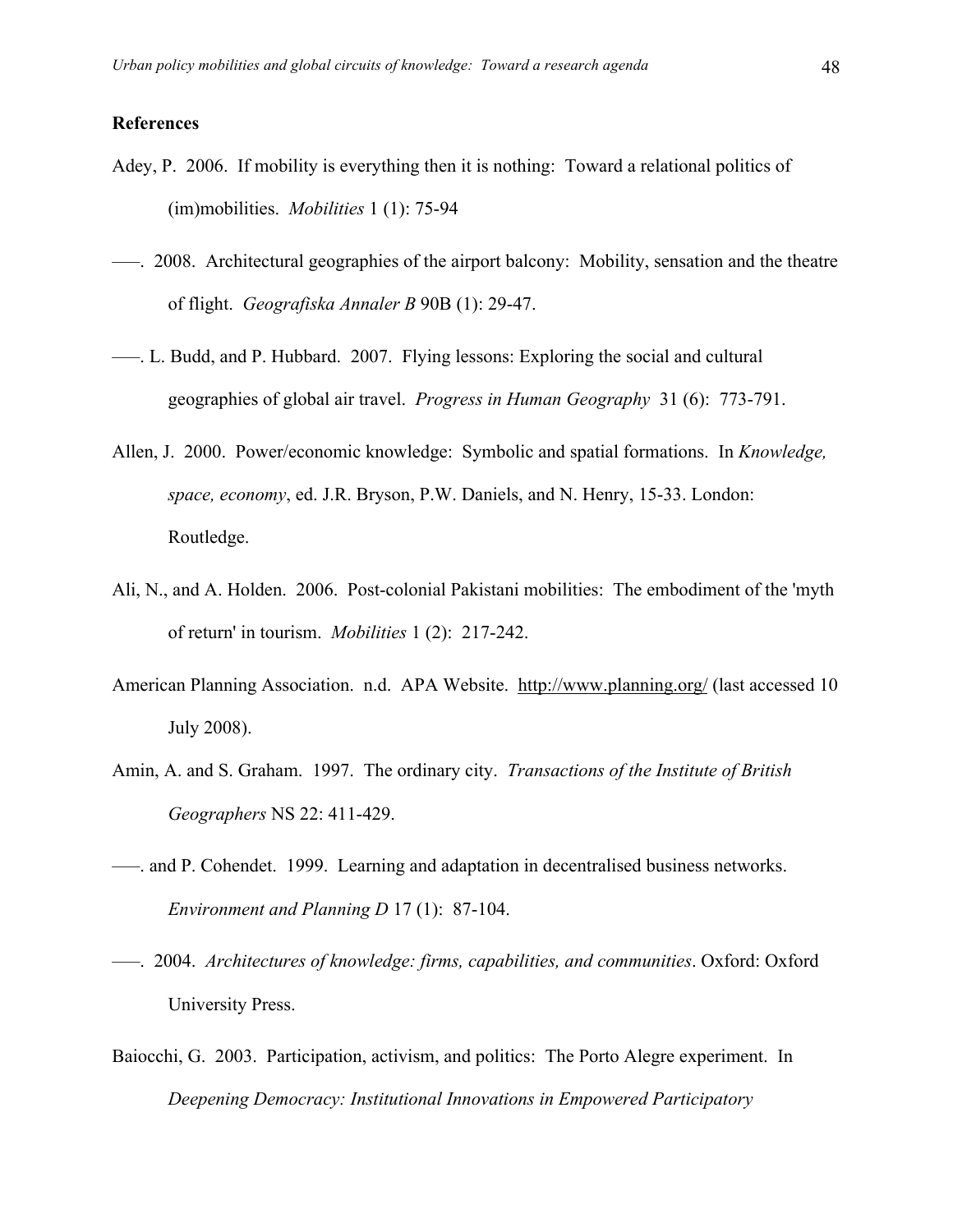*Governance,* ed. A Fung, EO Wright, RN Abers, and R Abers, 45-76. London: Verso.

- Bajc, V., S. Coleman, and J. Eade, eds. 2007. (Dis)placing the centre: Pilgrimage in a mobile world. Special issue of *Mobilities* 2(3).
- Beauchesne, E. 2005. Vancouver Third in Livability Rankings. *Vancouver Sun* 12 March: A3.
- Beaumont, J. and W. Nicholls. 2007. Between relationality and territoriality: Investigating the geographies of justice movements in The Netherlands and the United States. *Environment and Planning A* 39 (11): 2554-2574.
- Bennett, C. J. 1991. How states utilize foreign evidence. *Journal of Public Policy* 11: 31-54.
- –––. 1997. Understanding ripple effects: The cross-national adoption of policy instruments for bureaucratic accountability. *Governance* 10 (3): 213-233.
- Berelowitz, L. 2005. *Dream city: Vancouver and the global imagination*. Vancouver, BC: Douglas and McIntyre.
- Bermingham, J. 2005. Vancouver inspires Seattle revitalization: City plans to develop a condo community. *The Province* (Vancouver) 10 August: A14.
- Blaut, J.M. 1987. Diffusionism: A uniformitarian critique. *Annals of the Association of American Geographers* 77 (1): 30-47.
- –––. 1993. *The colonizer's model of the world: Geographical diffusionism and Eurocentric history*. New York: Guilford.
- Blomley, N. 2004. *Unsettling the city: Urban land and the politics of property*. New York: Routledge.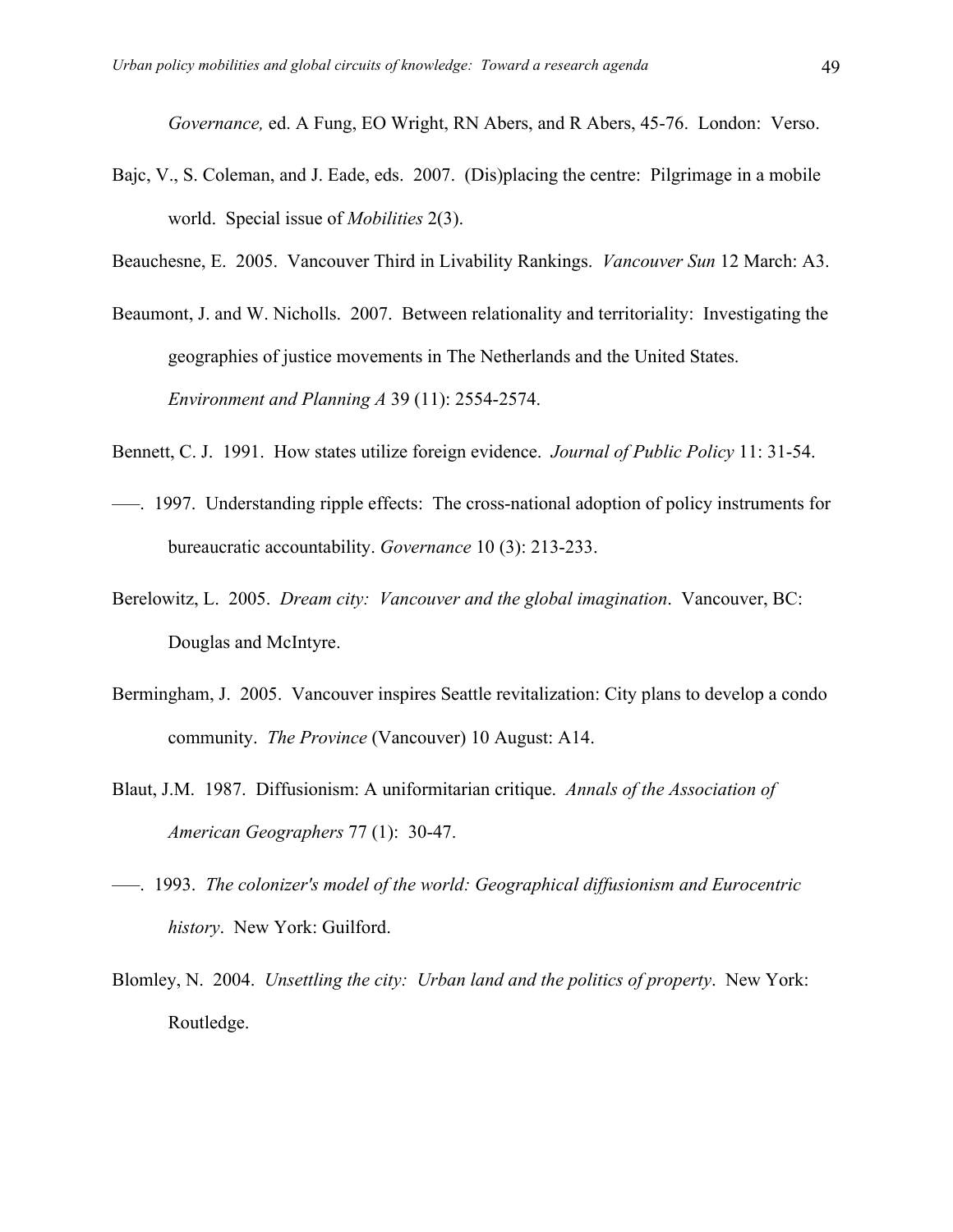- Binnie, J., T. Edensor, J. Holloway, S. Millington, and C. Young eds. 2007. Banal mobilities. Special issue of *Social and Cultural Geography* 8 (2).
- Boddy, T. 2005. Trouble in Paradise. *Seattle Times* 23 October. http://seattletimes.nwsource.com/cgibin/PrintStory.pl?document\_id=2002575829&zsection\_id=268883724&slug=sunvancou ver23&date=20051023 (last accessed 16 July 2008).
- –––. 2006. Downtown's Last Resort. *Canadian Architect* August. http://www.canadianarchitect.com/issues/ISArticle.asp?story\_id=164578120900&issue=  $08012006\&PC =$ . (last accessed 16 July 2008).
- Bosco, F. 2001. Place, space, networks, and the sustainability of collective action: The Madres de Plaza de Mayo. *Global Networks* 1 (4): 307-329.
- Brandes, U., P. Kenis, J. Raab, V. Schneider, and D. Wagner. 1999. Explorations into the visualization of policy networks. *Journal of Theoretical Politics* 11 (1): 75-106.
- Brenner, N. 1998. Global cities, glocal states: Global city formation and state territorial restructuring in contemporary Europe. *Review of International Political Economy* 5 (1): 1-37.
- –––. 2004. *New state spaces: Urban governance and the rescaling of statehood*. Oxford: Oxford University Press.
- ––– and N. Theodore, eds. 2002a. *Spaces of neoliberalism.* Malden, MA: Blackwell.
- ––– and N. Theodore. 2002b. Cities and the Geographies of 'Actually Existing Neoliberalism.' In *Spaces of neoliberalism,* ed. N. Brenner and N. Theodore, 349-379*.* Malden, MA: Blackwell.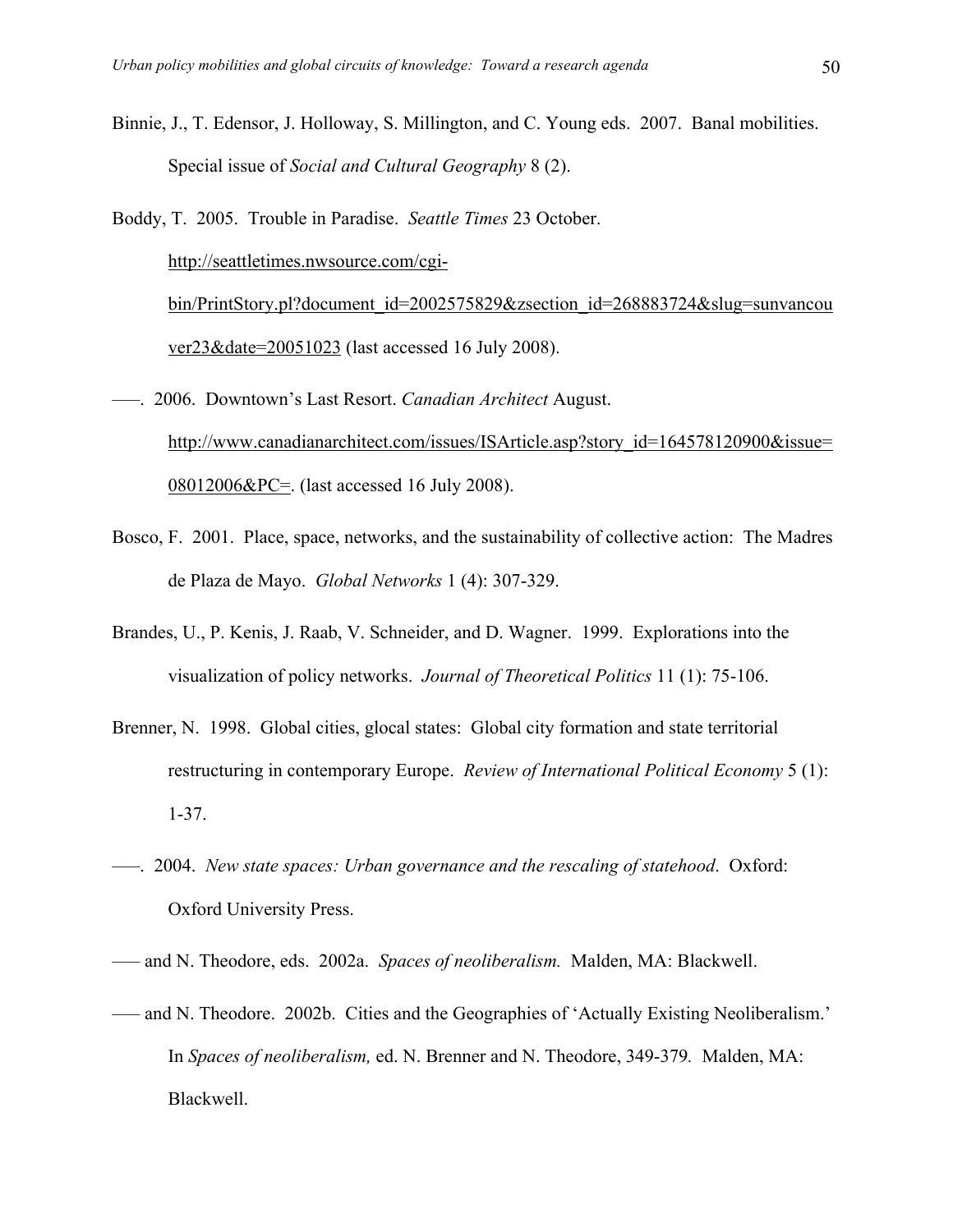- Bunnell, T. G. and N.M. Coe. 2001. Spaces and scales of innovation. *Progress in Human Geography* 25 (4): 569–589.
- Burawoy, M. 2000. Introduction: Reaching for the global*.* In *Ethnography unbound: Power and resistance in the modern metropolis,* M. Burawoy, J.A. Blum, S. George, Z. Gille, T. Gowan, L. Haney, M. Klawiter, S.H. Lopez, S. Ó Riain, M. Thayer, 1-40. Berkeley, CA: University of California Press.
- –––, A. Burton, A.A. Ferguson, K.J. Fox, J. Gamson, L. Hurst, N.G. Julius, C. Kurzman, L. Salzinger, J. Schiffman, and S. Ui. 1991. *Ethnography unbound: Power and resistance in the modern metropolis.* Berkeley, CA: University of California Press.
- –––, J.A. Blum, S. George, Z. Gille, T. Gowan, L. Haney, M. Klawiter, S.H. Lopez, S. Ó Riain, M. Thayer. 2000. *Global ethnography: Forces, connections, and imaginations in a postmodern world.* Berkeley: University of California Press.
- Canadian Institute of Planners. n.d. CIP Website. http://www.cip-icu.ca /web/la/en/default.asp (last accessed 10 July 2008).
- Cass, N., E. Shove, J. Urry. 2005. Social exclusion, mobility and access. *The Sociological Review* 53 (3): 539-555.

Castells, M. 2000. *The rise of the network society*. Malden, MA: Blackwell.

- CeMoRe n.d. Lancaster University Centre for Mobilities Research website. http://www.lancs.ac.uk/fass/sociology/cemore/ (last accessed 15 July 2008).
- City of Vancouver. 1997. *Downtown official development plan*. Vancouver, BC: City of Vancouver Community Services. http://vancouver.ca/commsvcs/bylaws/odp/dd.pdf (last accessed 16 July 2008).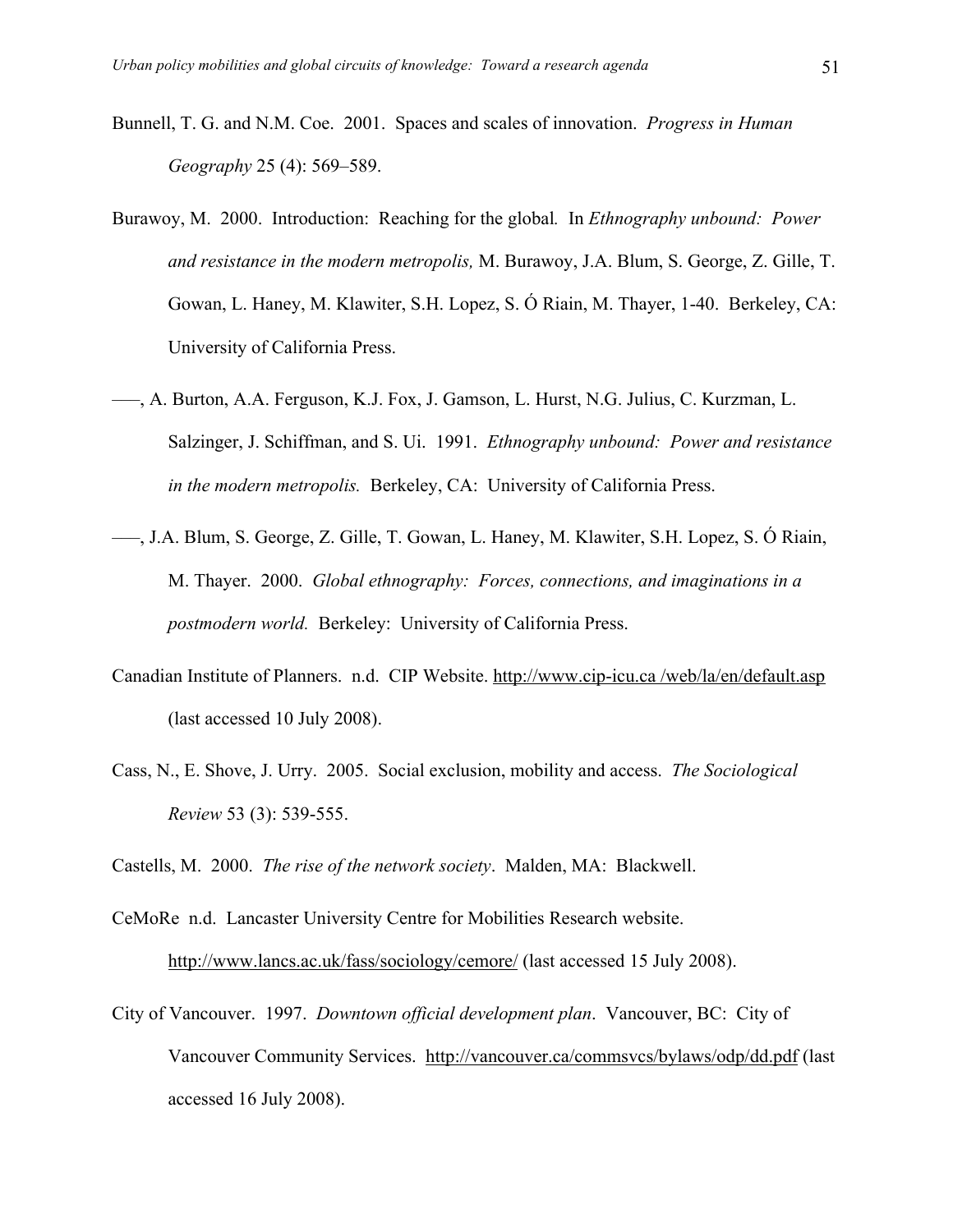–––. 2006. Our City. http://www.vancouver.ca/commsvcs/wuf/ (last accessed 14 July 2008).

- Coe, N. M., and T.G. Bunnell. 2003. 'Spatializing' knowledge communities: Towards a conceptualization of transnational innovation networks. *Global Networks* 3 (4): 437-456.
- Cook, I. R. 2008. Mobilising urban policies: The policy transfer of U.S. Business Improvement Districts to England and Wales. *Urban Studies* 45 (4): 773-795.
- Conradson, D., and A. Latham. 2005. Transnational urbanism: Attending to everyday practices and mobilities. Special issue of *Journal of Ethnic and Migration Studies* 31 (2).
- –––. and D. McKay. 2007 Translocal subjectivities: Mobility, connection, emotion. Special issue of *Mobilities* 2 (2).
- Cresswell, T. ed. 2001. Mobilities. Special issue of *New Formations*, 43.
- –––. 2006. *On the move: Mobility in the modern western world*. New York: Routledge.
- Cwerner, S. B. 2006. Vertical flight and urban mobilities: The promise and reality of helicopter travel. *Mobilities*, 1 (2): 191-215.
- Dawdy, P. 2005. Time to grow up. *Seattle Weekly*, August 10-16. http://www.seattleweekly.com/2005-08-10/news/time-to-grow-up/ (last accessed 16 July 2008).
- Dean, M. 1999. *Governmentality: Power and Rule in Modern Society*. Thousand Oaks, CA: Sage.
- Dear, M. and N. Dahmann. 2008. Urban politics and the Los Angeles school of urbanism, *Urban Affairs Review,* 44 (2): 266-279.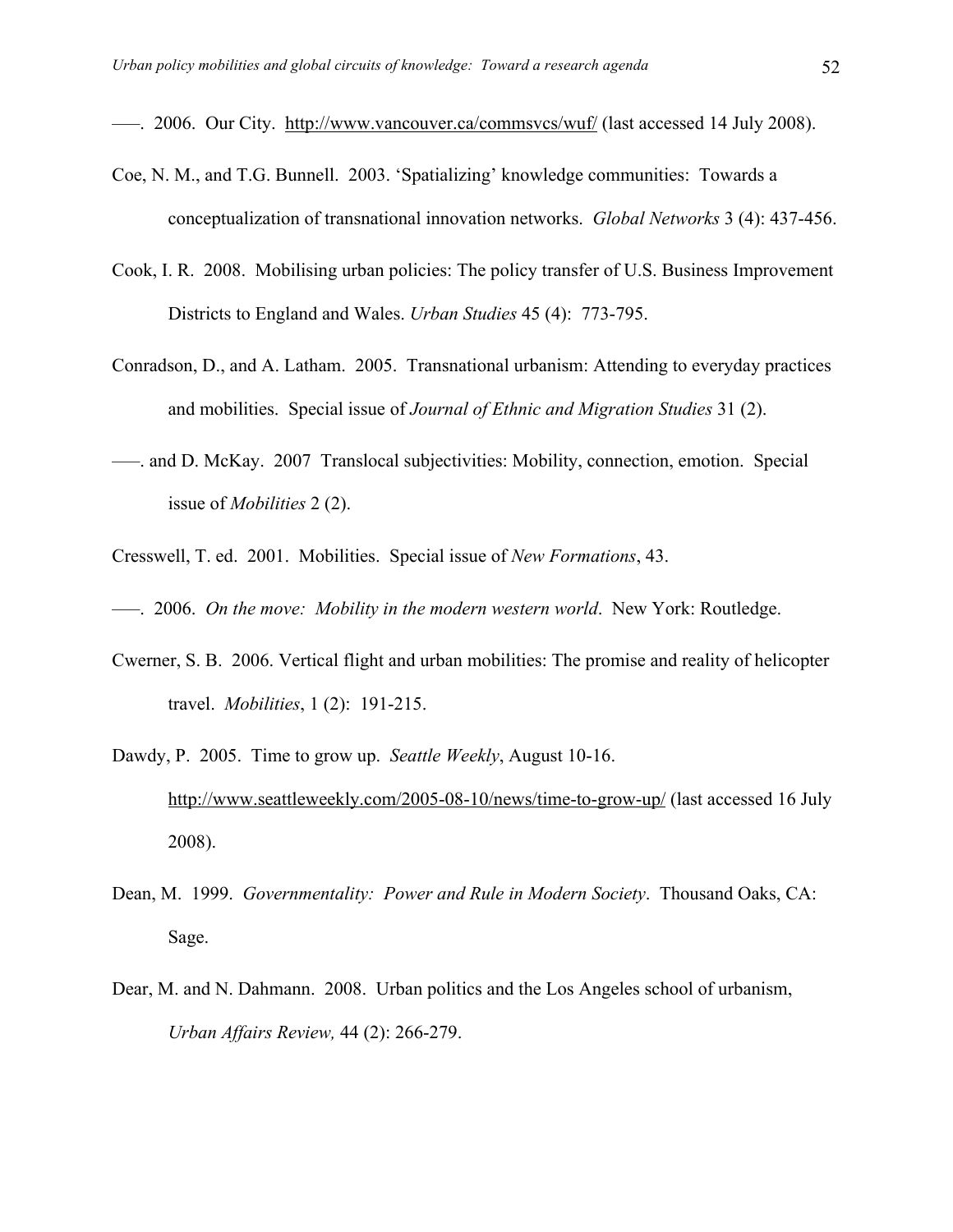- Dolowitz, D. 2000. *Policy transfer and British social policy: Learning from the USA?* Milton Keynes: Open University Press.
- –––. 2001. The British Child Support Agency: Did American origins bring failure? *Environment and Planning C* 19 (3): 373-389.
- –––. 2003. A policymaker's guide to policy transfer. *Political Quarterly* 74 (1) 101-108.
- –––. and D. Marsh. 1996. Who learns what from whom: A review of the policy transfer literature. *Political Studies*, 44: 343-357.
- –––. 2000. Learning from abroad: The role of policy transfer in contemporary policy-making. *Governance*, 13: 5-24.
- Economist Intelligence Unit. 2005. Vancouver tops liveability ranking according to a new survey by the Economist Intelligence Unit. http://www.eiuresources.com/mediadir/default.asp?PR=660001866 (last accessed 16 July 2008).
- Eby, D. and C. Misura. 2006. *Cracks in the foundation: Solving the housing crisis in Canada's poorest neighbourhood*. Vancouver, BC: Pivot Legal Society.
- Edensor, T. 2007. Mundane mobilities, performances and spaces of tourism. *Social and Cultural Geography* 8 (2): 199-215.
- Evans, M. 2004. Understanding Policy Transfer. In *Policy transfer in global perspective*, ed. M. Evans, 10–42. Aldershot: Ashgate.
- Evans, M. G. and J. S. Davies. 1999. Understanding policy transfer: A multi-level, multidisciplinary perspective. *Public Administration* 77 (2): 361-385.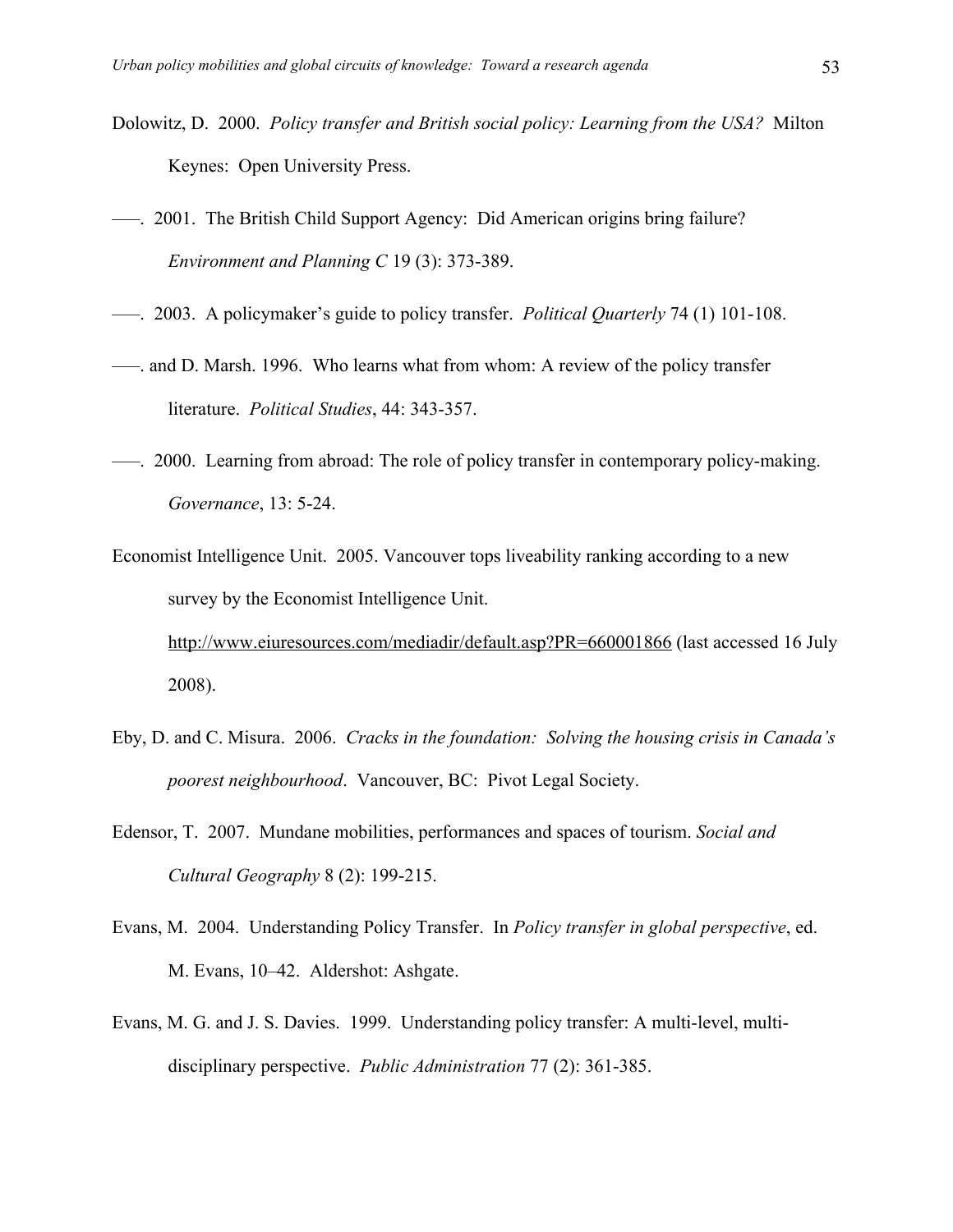- Flyvbjerg, B. 2006. Five misunderstandings about case-study research. *Qualitative Inquiry* 12: 219-45.
- French, S. 2000. Re-scaling the economic geography of knowledge and information: Constructing life assurance markets. *Geoforum* 31 (1): 101-119.
- Freund, P. and G. Martin. 2007. Hyperautomobility, the social organization of space, and health. *Mobilities* 2 (1) 37-49.
- Gaffikin, F. and B. Warf. 1993. Urban policy and the post-Keynesian state in the U.K. and the U.S. *International Journal of Urban and Regional Research* 17: 67–84.
- Gilbert, A. 2002. "Scan globally, reinvent locally": Reflecting on the origins of South Africa's capital housing subsidy policy. *Urban Studies* 39 (10): 1911-1933.
- Gowan, T. and S. Ó Riain. 2000. At home with the global ethnographer. In *Global ethnography: Forces, connections, and imaginations in a postmodern world*, M. Burawoy, J.A. Blum, S. George, Z. Gille, T. Gowan, L. Haney, M. Klawiter, S.H. Lopez, S. Ó Riain, M. Thayer, ix-xv. Berkeley: University of California Press.
- Grabher, G. 2004. Learning in projects, remembering in networks? Communality, sociality, and connectivity in project ecologies. *European Urban and Regional Studies* 11 (2): 103-123.
- Graham, S. and S. Marvin. 2001. *Splintering urbanism: Networked infrastructures, technological mobilities, and the urban condition*. New York: Routledge.
- Granovetter, M. 1983. The strength of weak ties: A network theory revisited. *Sociological Theory* 1: 201-233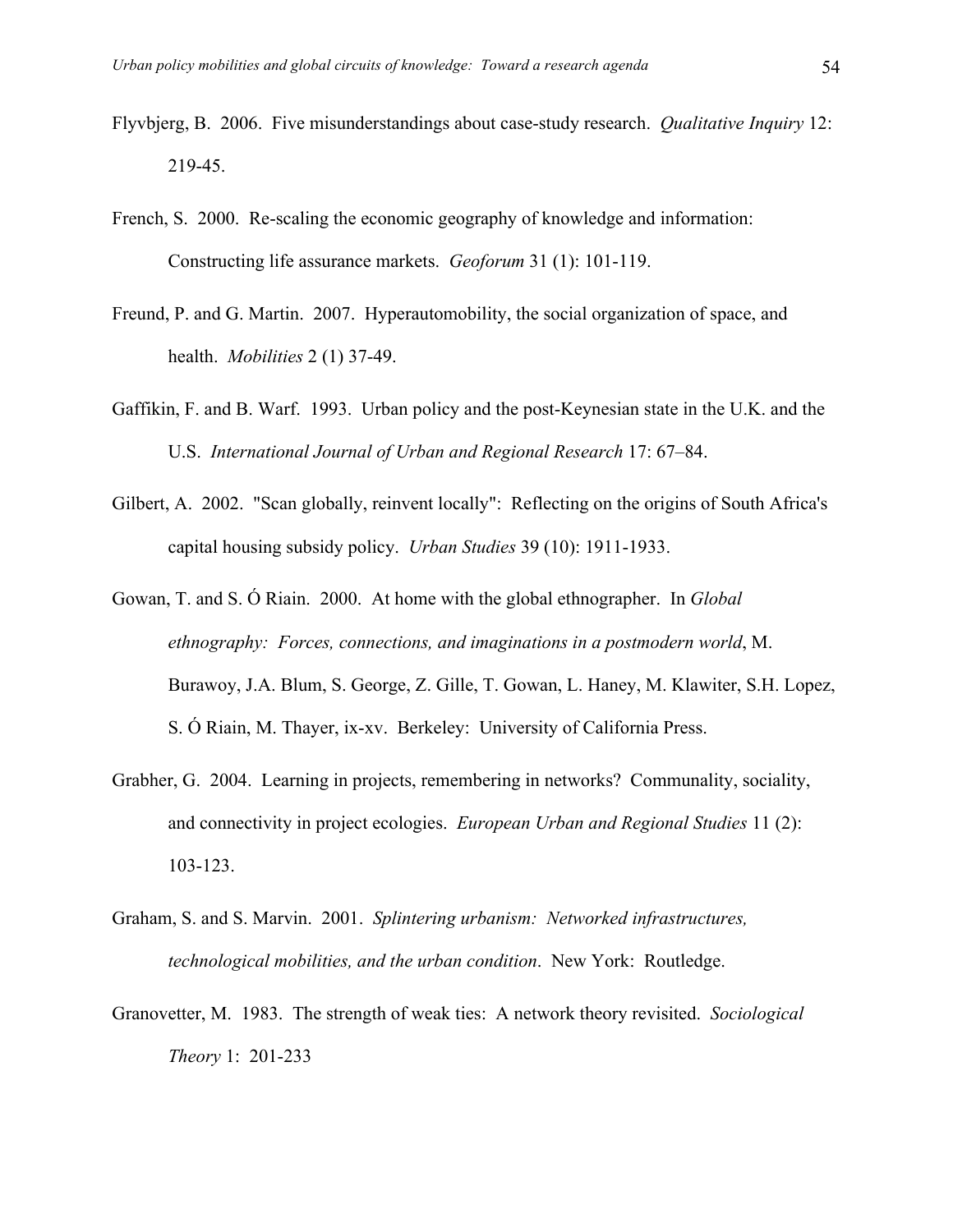- Griggs, S. and Howarth, D. 2002. The Work of Ideas and Interests in Public Policy. In *Politics and Post-structuralism: An Introduction*, ed. A. Finlayson and J. Valentine, 97-111. Edinburgh: Edinburgh University Press.
- Gurstein, P. and H. Rotberg. 2006. Affordability crisis spreads wider. *Vancouver Sun*, February 4: C5.
- Hackworth, J. 2006. *The neoliberal city: Governance, ideology, and development in American urbanism.* Ithaca, NY: Cornell University Press.
- Hagman, O. 2006. Morning queues and parking problems: On the broken promises of the automobile. *Mobilities* 1(1): 63-74.
- Hannam, K., M. Sheller, and J. Urry. 2006. Mobilities, immobilities and moorings. *Mobilities*  $1(1): 1-22.$
- Harcourt, M., K. Cameron, and S. Rossiter. 2007. *City making in paradise: Nine decisions that saved Greater Vancouver's livability*. Vancouver, BC: Douglas and McIntyre.
- Harley, J. B. 1992. Deconstructing the map in *Writing worlds: discourse, text and metaphor in the representation of landscape* ed. T. Barnes and J. Duncan, 231-247. New York: Routledge.
- Harvey, D. 1982. *The Limits to Capital*. Oxford: Oxford University Press.
- –––. 1985. *The Urbanization of Capital: Studies in the History and Theory of Capitalist Urbanization*. Baltimore, MD: Johns Hopkins University Press.
- Herbert, S. 2000. For ethnography. *Progress in Human Geography* 24 (4): 550-568.
- Heyman, J. McC., and H. Cunningham. 2004. Movement on the margins: Mobility and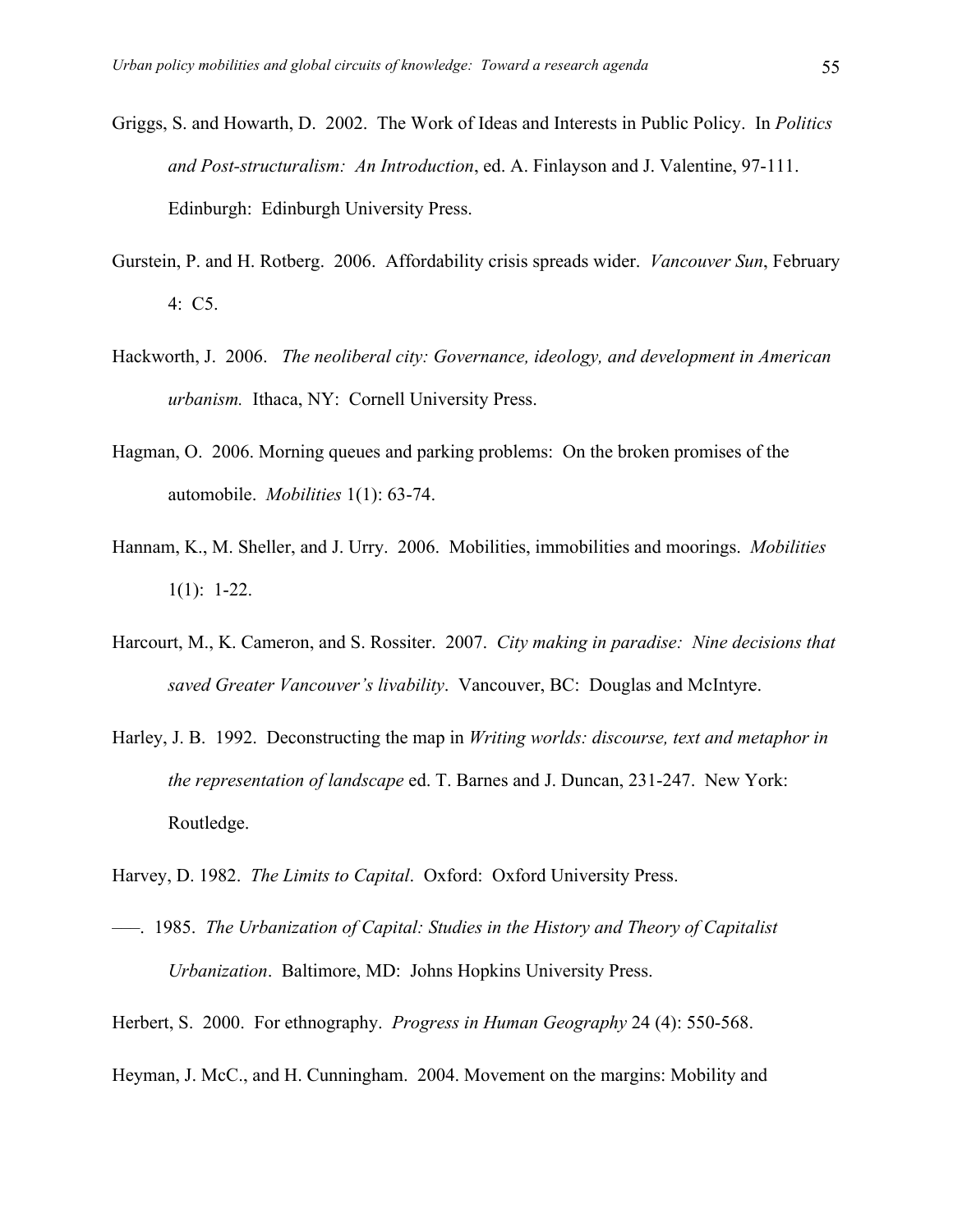enclosures at borders. Special issue of *Identities*, 11 (3).

- Hoyt, L. 2006. Imported ideas: The transnational transfer of urban revitalization policy. *International Journal of Public Administration*, 29 (1–3): 221-243.
- Huxley, M. 2002. Governmentality, gender, planning: A Foucauldian perspective. In *Planning Futures: New Directions for Planning Theory,* ed. P. Allmendinger and M. Tewdwr-Jones, 136-153. New York: Routledge.
- \_\_\_. 2006. Spatial rationalities: Order, environment, evolution and government. *Social and Cultural Geography*, 7 (5): 771-787.
- Jacoby, W. 2001. *Imitation and politics: Redesigning modern Germany*. Ithaca, NY: Cornell University Press.
- James, O. and M. Lodge. 2003. The limitations of policy transfer and lesson drawing for public policy research. *Political Studies Review* 1(2): 179-193.
- Jessop, B, N. Brenner, and M. Jones. 2008. Theorizing sociospatial relations. *Environment and planning D: Society and Space* 26: 389-401.
- Jones, T. and T. Newburn. 2007. *Policy transfer and criminal justice: Exploring U.S. influence over British crime control policy*. Maidenhead: Open University Press.

Kane, M. 2007. 70% of your income to buy a house. *Vancouver Sun,* 16 June, A1.

Kellerman, A. 2008. International airports: Passengers in an environment of 'authorities.' *Mobilities* 3(1): 161-178.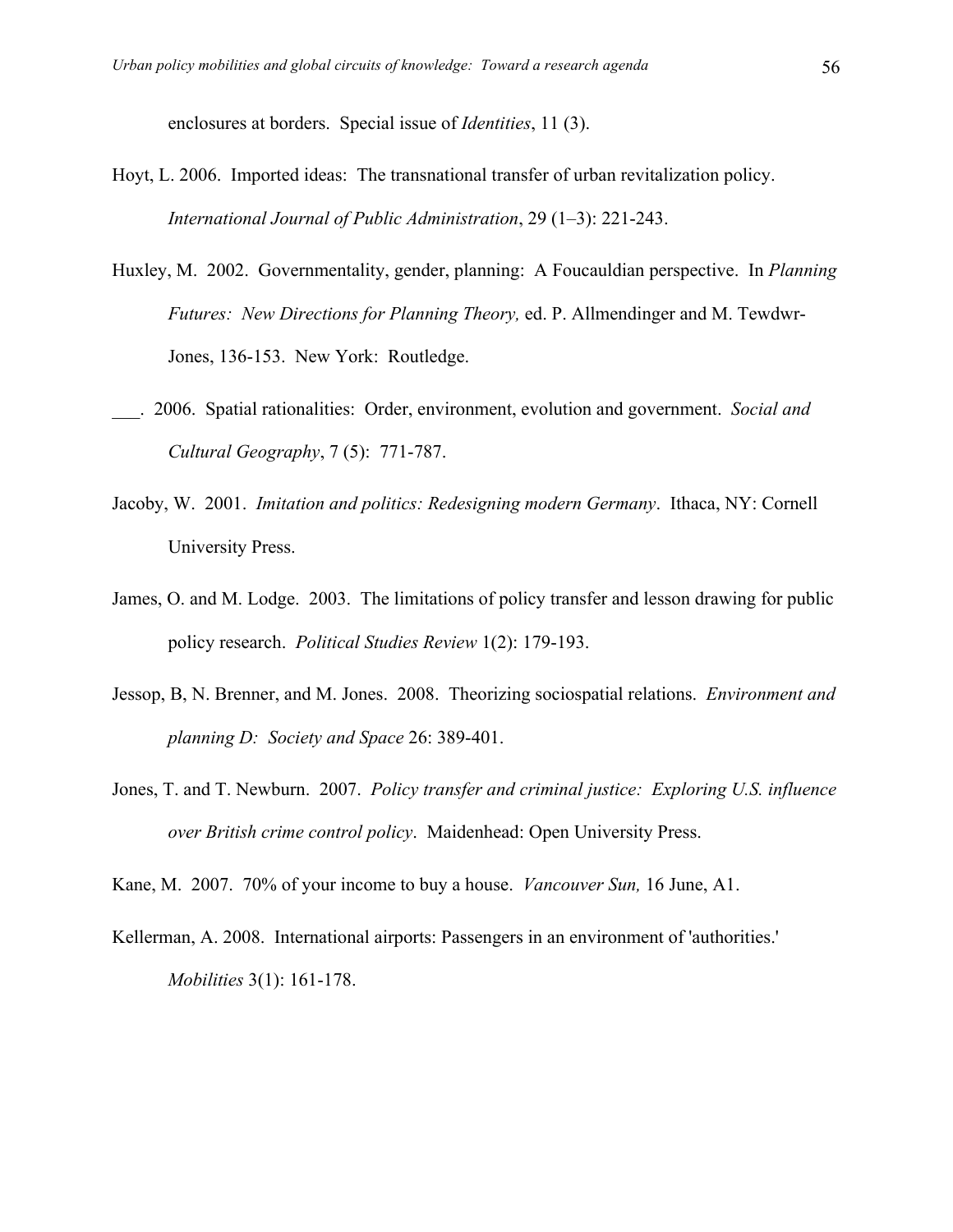- Knox, P.L. 1991. The restless urban landscape: economic and sociocultural change and the transformation of metropolitan Washington, DC. *Annals of the Association of American Geographers* 81: 181-209.
- Langston, J. 2005a. Vancouver offers tips on vibrant urban living. *Seattle Post-Intelligencer*, 4 August. http://seattlepi.nwsource.com/local/235217\_vancouver04.html, (last accessed 16 July 2008).
- Langston, J. 2005b. Vancouver planners say taller buildings just a start. *Seattle Post-Intelligencer*, 9 August. http://seattlepi.nwsource.com/local/235793\_downtown09.html (last accessed 16 July 2008).
- Larner, W. 2002. Globalization, governmentality, and expertise: Creating a call centre labour force. *Review of International Political Economy* 9(4): 650-674.
- –––. 2003. Neoliberalism? *Environment and Planning D: Society and Space* 21: 509-512.
- –––. and R. Le Heron. 2002a. From economic globalization to globalizing economic processes: Towards post-structural political economies. *Geoforum* 33: 415-419.
- –––. and R. Le Heron. 2002b. The spaces and subjects of a globalizing economy: A situated exploration of method. *Environment and Planning D: Society and Space* 20: 753-774.
- –––. and R. Le Heron. 2004. Global benchmarking: Participating 'at a distance' in the globalizing economy. In *Global Governmentality: Governing International Spaces*, ed. W. Larner and W. Walters, 212-232. New York: Routledge.
- –––. and W. Walters. 2004. Introduction: Global governmentality: Governing international spaces. In *Global Governmentality: Governing International Spaces*, ed. W. Larner and W. Walters, 1-19. New York: Routledge.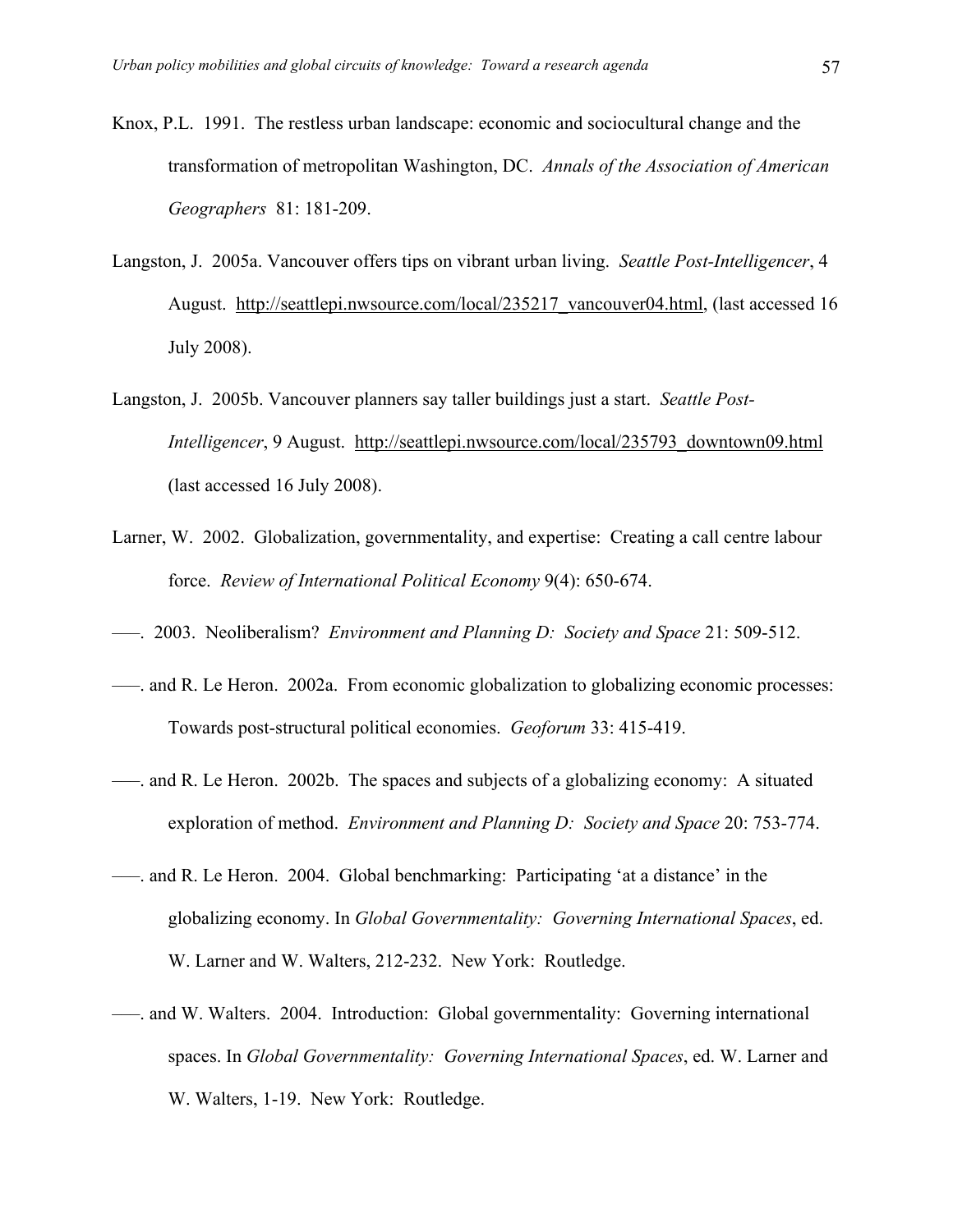- Larsen, J., J. Urry, and K. W. Axhausen. 2006. *Mobilities, Networks, Geographies*. Aldershot: Ashgate.
- Laurier, E., H. Lorimer, B. Brown, O. Jones, O. Juhlin, A. Noble, M. Perry, D. Pica, P. Sormani, I. Strebel, L. Swan, A. S. Taylor, L. Watts, and A. Weilenmann. 2008. Driving and 'passengering': Notes on the ordinary organization of car travel. *Mobilities* 3 (1): 1-23.
- Le Heron, R. 2007. Globalization, governance and post-structural political economy: Perspectives from Australasia. *Asia Pacific Viewpoint* 48 (1): 26-40.
- –––. and Lewis, N. 2007. Globalizing economic geographies in the context of globalizing higher education. *Journal of Geography in Higher Education* 31 (1): 5-12.
- Lees, L. 2004. Urban geography: Discourse analysis and urban research. *Progress in Human Geography* 28(1): 101-107.
- Lefebvre. H. 1991. *The production of space*. Cambridge, MA: Blackwell.
- Lewis, N., W. Larner, and R. Le Heron. 2008. The New Zealand designer fashion industry: Making industries and co-constituting political projects. *Transactions of the Institute of British Geographers*, NS 33, 42-59.
- Lowry, G., E.J. McCann. 2009. Asia in the Mix: Urban mobilities from Hong Kong to Dubai, via Vancouver. Working paper, Department of Critical and Cultural Studies, Emily Carr University / Department of Geography, Simon Fraser University.
- Marcus, G.E. 1998. *Ethnography through thick and thin*. Princeton, NJ: Princeton University Press.
- Marston, S.A. 2000. The Social construction of scale. *Progress in Human Geography* 24(2): 219-242.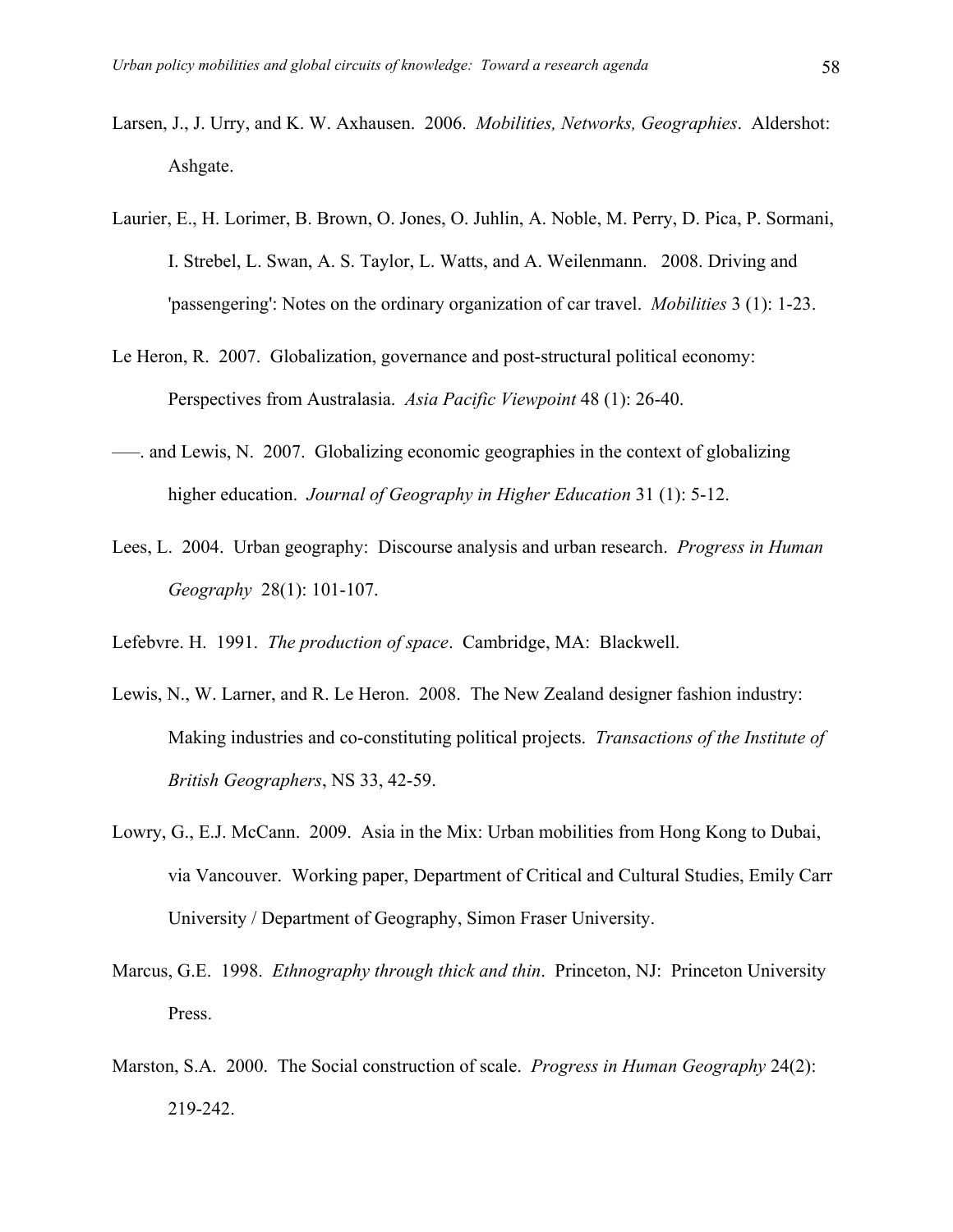Massey, D. 1991. A global sense of place. *Marxism Today* June: 24-29.

- –––. 1993. Power-geometry and a progressive sense of place. In *Mapping the Futures: Local Cultures, Global Change*, ed. J. Bird, Curtis, B., Putman, T., Robertson, G., and Tickner, L., 59-69. New York: Routledge.
- –––. 2005. *For space*. Thousand Oaks, CA: Sage.
- –––. 2007. *World city*. London: Polity Press.
- McCann, E.J. 2002. The Urban as an Object of Study in Global Cities Literatures: Representational Practices and Conceptions of Place and Scale. In *Geographies of Power: Placing Scale*, ed. A. Herod and M. W. Wright, 61-84. Cambridge, MA: Blackwell.
- –––. 2004. 'Best places': Inter-urban competition, quality of life, and popular media discourse. *Urban Studies* 41: 1909-1929.
- –––. 2008. Expertise, truth, and urban policy mobilities: Global circuits of knowledge in the development of Vancouver, Canada's 'four pillar' drug strategy. *Environment and Planning A* 40 (4): 885-904.
- –––. 2009. City Marketing. In *International Encyclopedia of Human Geography* ed. R. Kitchin and N. Thrift. Elsevier.
- McCann, E.J. and Ward K. eds. *Assembling urbanism: Mobilizing knowledge and shaping cities in a global context*. Minneapolis, MN: University of Minnesota Press.
- McLennan, G. 2004. Travelling with vehicular ideas: The case of the Third Way. *Economy and Society* 33 (4): 484-499.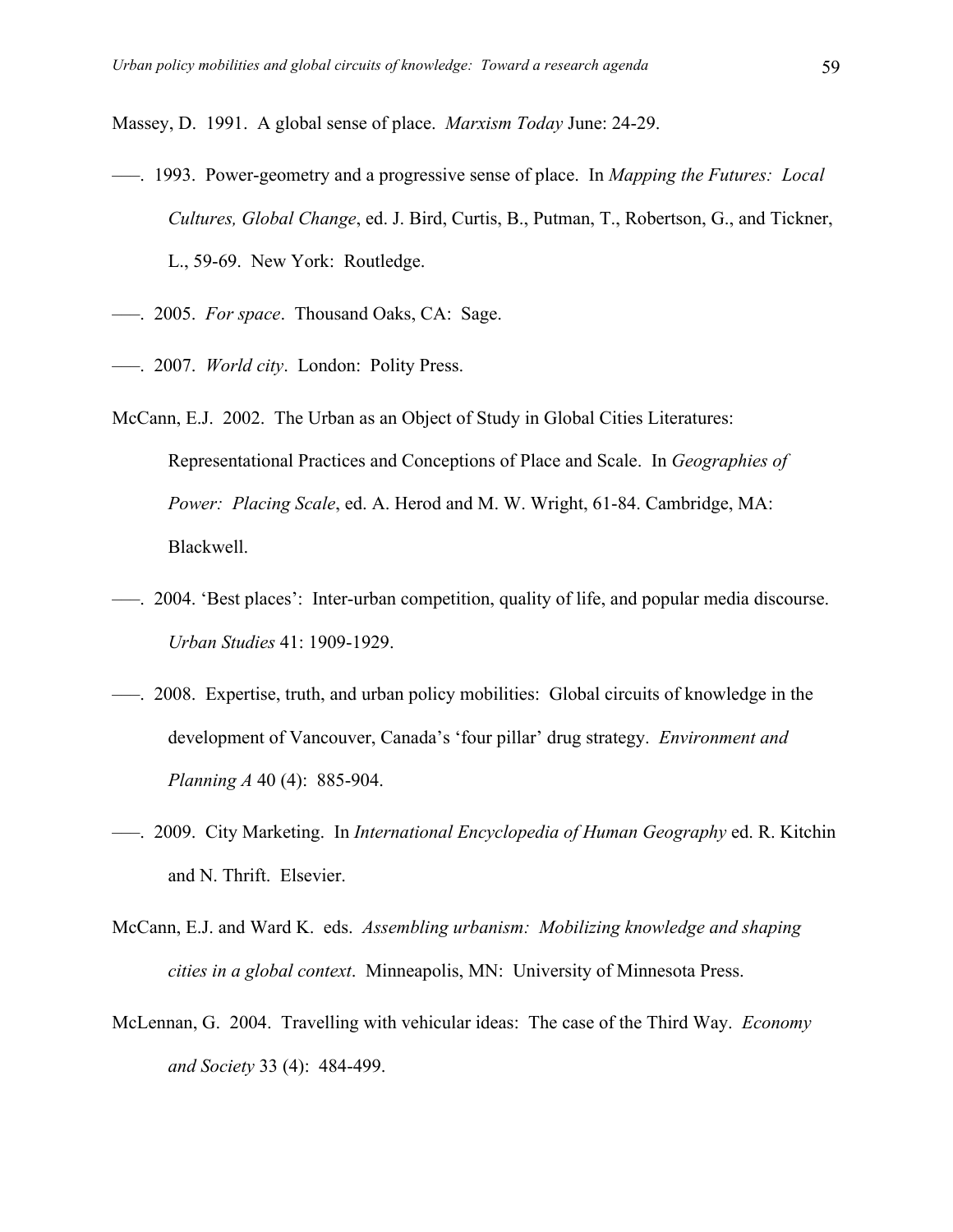McNeill, D. 2009. *The global architect: Firms, fame, and urban form*. New York: Routledge.

- Mercer Human Resource Consulting. 2005. Press Release: World-wide quality of life survey. http://www.mercerhr.com/pressrelease/details.jhtml/dynamic/idContent/1173105 (last accessed 28 October, 2005).
- Merrifield, A., 1993. Place and space: A Lefebvrian reconciliation. *Transactions of the Institute of British Geographers* NS 18: 516-531.
- Mintrom, M. 1997. Policy entrepreneurs and the diffusion of innovation. *American Journal of Political Science* 41 (3): 738-770.
- Mollenkopf, J. 2008. School is out: The case of New York city. *Urban Affairs Review* 44(2): 239-265.
- Moore S.A. 2007. *Alternative Routes to the Sustainable City: Austin, Curitiba, and Frankfurt*. Lanham, MD: Lexington Books.
- Nasr, J. and M. Volait, eds. 2003. *Urbanism: imported or exported?* New York: Wiley.
- Olds, K. 1997 Globalizing Shanghai: The 'Global Intelligence Corps' and the building of Pudong. *Cities* 14 (2): 109-123.
- –––. 2001. *Globalization and urban change: Capital, culture, and Pacific Rim mega-projects*. Oxford: Oxford University Press.
- Ong, A. 1999. *Flexible citizenship: The cultural logics of transnationality*. Durham, NC: Duke University Press.
- Osborne, T. 2004. On mediators: Intellectuals and the ideas trade in the knowledge society. *Economy and Society*, 3 (4): 430-447.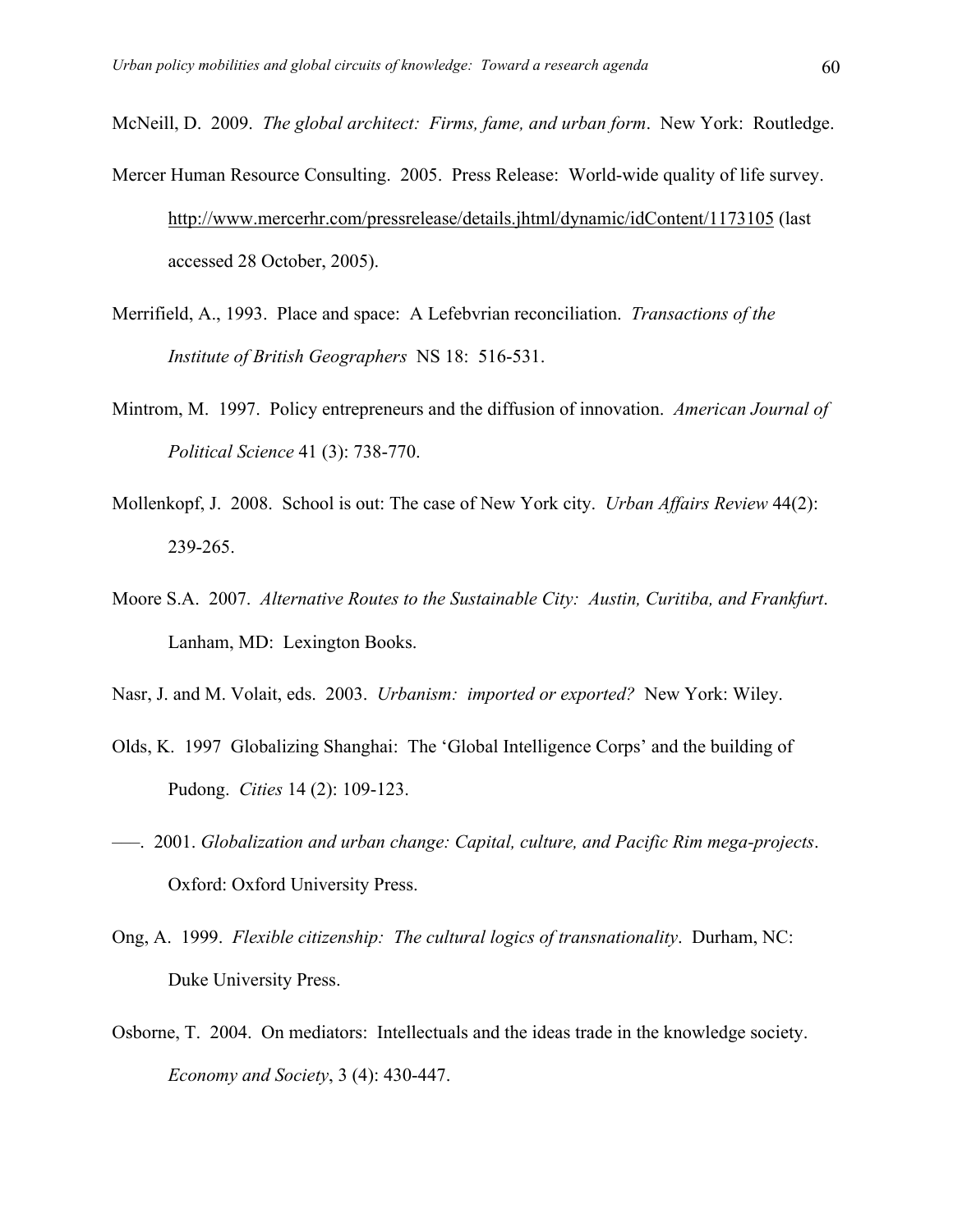- Peck, J. 2006. Liberating the city: Between New York and New Orleans. *Urban Geography*, 27 (8): 681-713.
- Peck, J. 2005. Struggling with the creative class. *International Journal of Urban and Regional Research* 29 (4), 740–770.
- –––. 2003. Geography and public policy: Mapping the penal state. *Progress in Human Geography* 27 (2): 222-232.
- –––. and N. Theodore. 2008. Embedding policy mobilities. Working paper, Department of Geography, University of British Columbia.
- –––. and N. Theodore. 2001. Exporting workfare/Importing welfare-to-work: Exploring the politics of Third Way policy transfer. *Political Geography* 20: 427-460.
- –––. and A. Tickell. 2002. Neoliberalizing space. In *Spaces of neoliberalism*, ed. N. Brenner and N. Theodore. 33-57*.* Malden, MA: Blackwell.
- Peet, R. 2002. Ideology, discourse and the geography of hegemony: From socialist to neoliberal development in postapartheid South Africa. *Antipode* 34: 54-84.
- Pickles, J. 2004. *A history of spaces: Cartographic reason, mapping, and the geo-coded world.* New York: Routledge.
- Price, G. 2005a. Vancouverism. *Price Tags* newsletter, 64 (April 12). http://www.sightline.org/publications/enewsletters/price\_tags/pricetags64.pdf (last accessed 16 July 2008).
- –––. 2005b. Vancouverism: Both sides now. *Price Tags* newsletter, 76 (September 21). http://www.sightline.org/publications/enewsletters/price\_tags/pricetags76.pdf (last accessed 16 July 2008).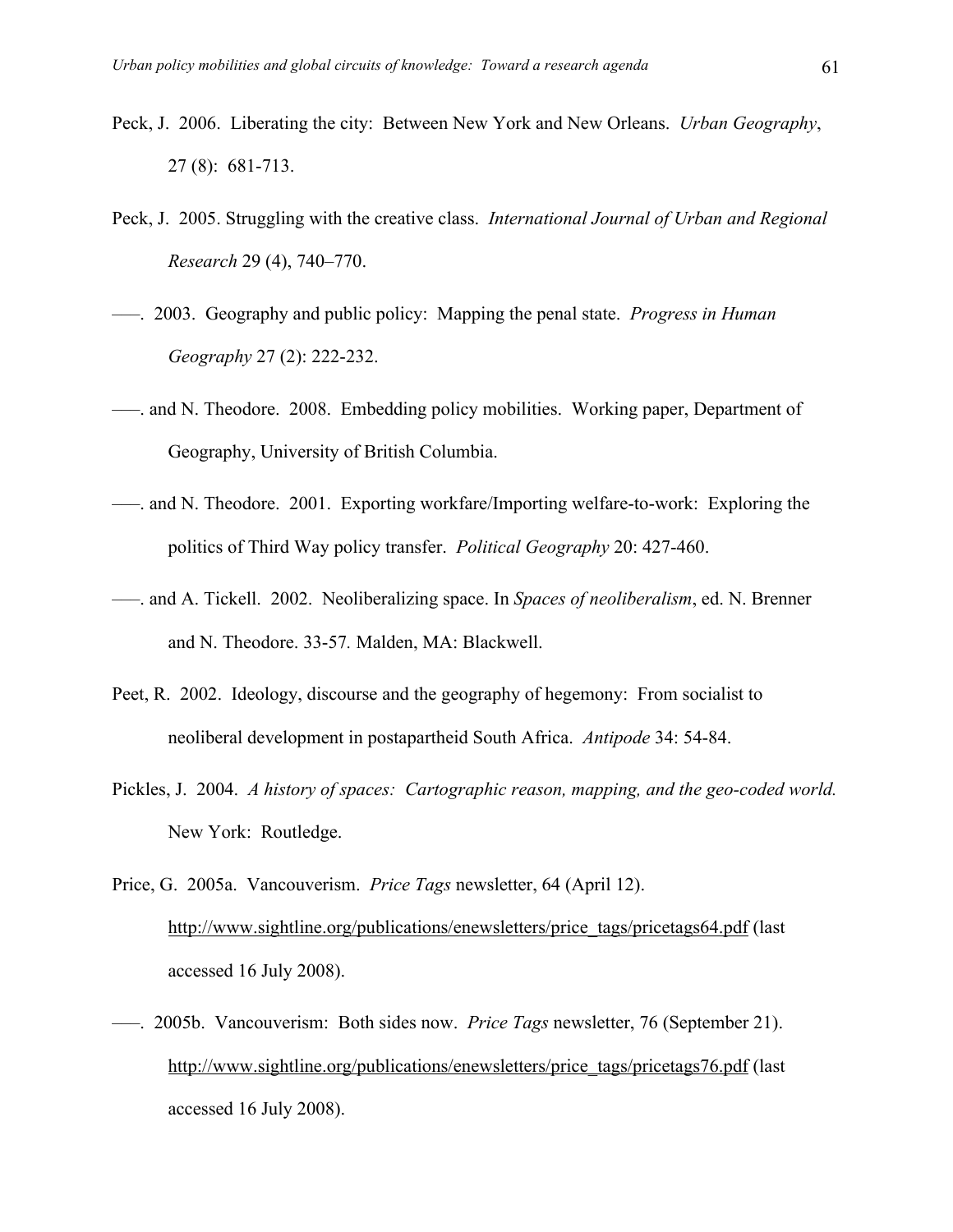- Proudfoot, J. and E.J. McCann. 2008. At street-level: Bureaucratic practice in the management of urban neighborhood change. *Urban Geography* 29 (4): 348-370*.*
- Punter, J. 2003. *The Vancouver achievement: Urban planning and design*. Vancouver, BC: University of British Columbia Press.
- Raco, M. and R. Imrie. 2000. Governmentality and rights and responsibilities in urban policy. *Environment and Planning A* 32: 2187-2204.
- Radaelli, C. M. 2000. Policy transfer in the European Union: Institutional isomorphism as a source of legitimacy. *Governance* 13 (1): 25-43.
- Ray, L. 2002. Crossing Borders? Sociology, Globalization and Immobility. *Sociological Research Online,* 7 (3). http://www.socresonline.org.uk/7/3/ray.html (last accessed 14 July 2008).
- Richardson, G.D. 2002 Plan calls for bustling waterfront. *Fort Worth Star-Telegram*. October 30, 1.
- Riles, A. 2001. *The network inside out.* Ann Arbor: University of Michigan Press.
- Robertson, D. 1991. Political conflict and lesson-drawing. *Journal of Public Policy*, 11 (1): 55- 78.
- Robinson, J. 2002. Global and world cities: A view from off the map. *International Journal of Urban and Regional Research*, 26: 531-554.
- –––. 2006. *Ordinary cities: Between modernity and development*. New York: Routledge.
- Rose, N. 1999. *Powers of Freedom: Reframing Political Thought.* Cambridge: Cambridge University Press.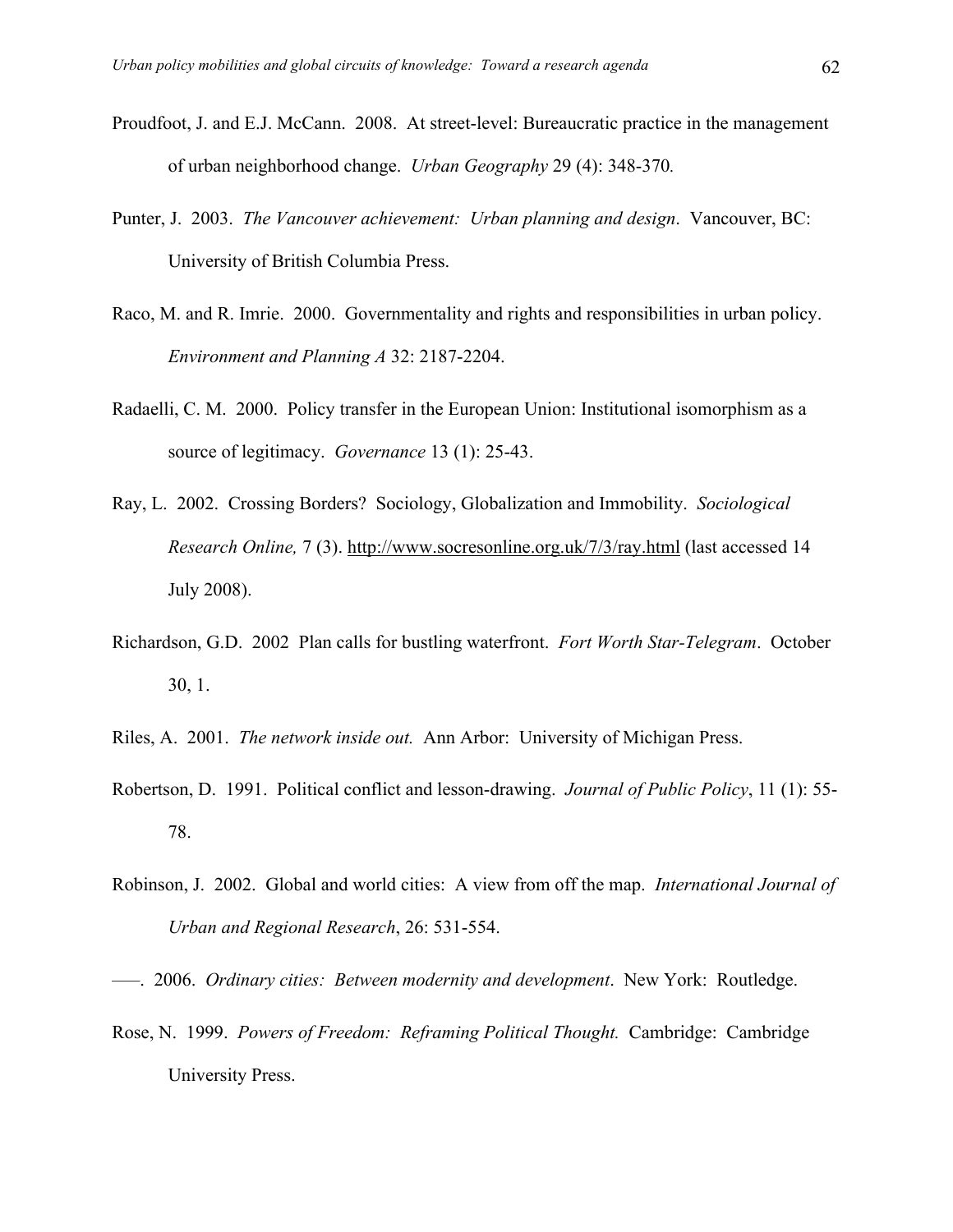- –––. and P. Miller. 1992. Political power beyond the state: Problematics of government. *British Journal of Sociology*, 43(2): 172-205.
- Rose, R. 1991. What is lesson-drawing? *Journal of Public Policy*, 11 (1): 3-33.
- –––. 1993 *Lesson-drawing in public policy: A guide to learning across time and space*. Chatham NJ: Chatham House.
- Saint-Martin, D. 2000. *Building the new managerialist state: Consultants and the politics of public sector reform in comparative perspective*. Oxford: Oxford University Press.
- Sassen, S. 2002. *Global networks, linked cities*. New York: Routledge.
- Saunier, P-Y. 2002. Taking up the bet on connections: A municipal contribution. *Contemporary European History* 11 (4): 507-527.
- Sayer, A. 1992. *Method in Social Science: a Realist Approach*. London: Routledge
- Schneider, A. and H. Ingram. 1988. Systematically pinching ideas: A comparative approach to policy design. *Journal of Public Policy* 8 (1): 61-80.
- Schnurman, M. 2004. Fort Worth: The Vancouver of the south. *Fort Worth Star-Telegram*. 20 June. http://trinityrivervision.org/Webdocs/Fort%20worth%20Vancouver.pdf (last accessed 17 June 2008).
- Sharp, D. and Boddy, T. 2008. Vancouver, Vancouverize, Vancouverism: Building an idea. In *Vancouverism: Westcoast architecture + city building* (online catalogue for an exhibition at Canada House, London). http://www.vancouverism.ca/vancouverism.php (last accessed 10 July 2008).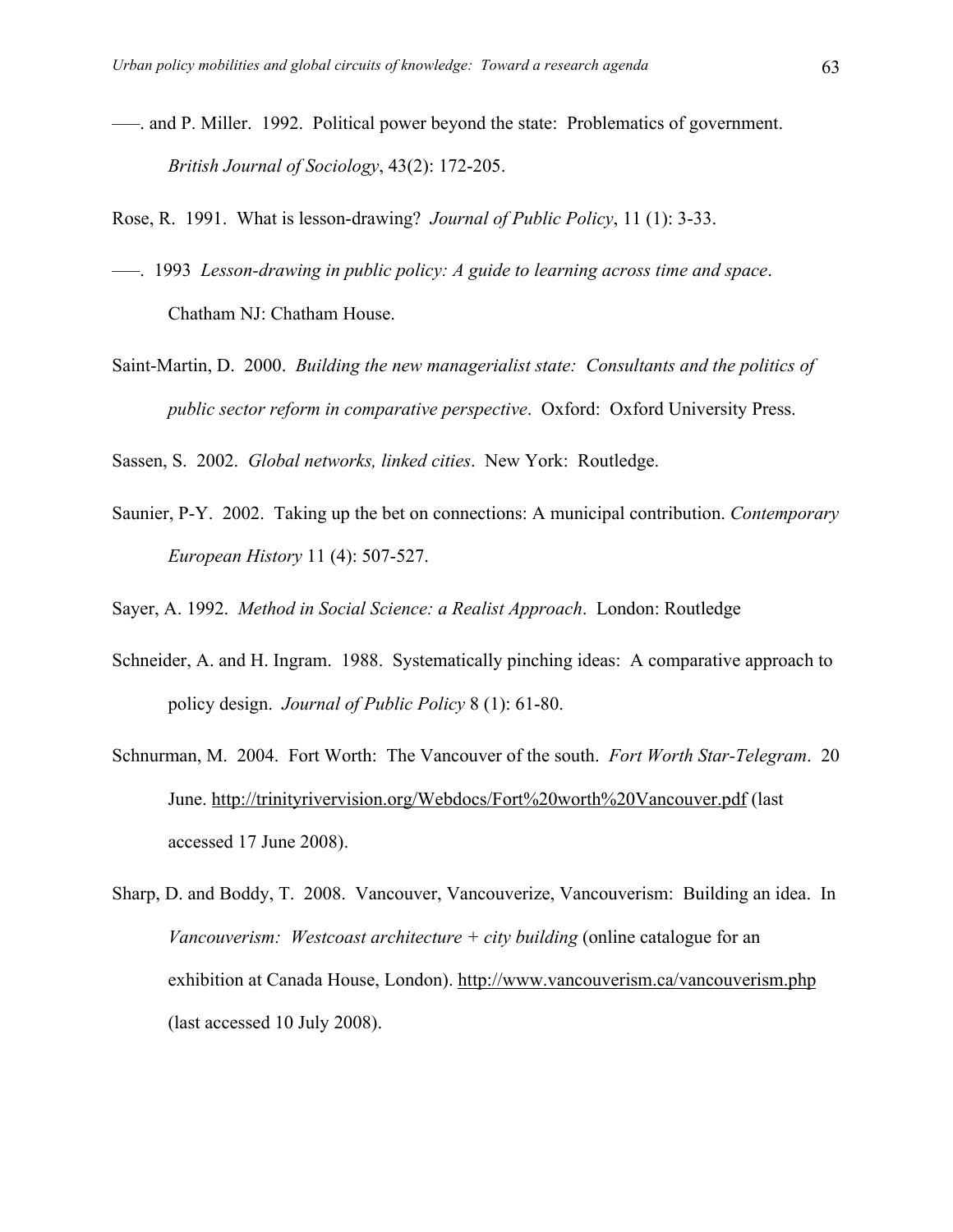- Sheller, M. 2004. Mobile publics: Beyond the network perspective. *Environment and Planning D: Society and Space* 22: (1) 39-52.
- –––. and J. Urry. 2000. The city and the car. *International Journal of Urban and Regional Research* 24: 737 – 757.
- –––. and Urry, J. eds. 2004. *Tourism mobilities: Places to play, places in play*. New York: Routledge.
- –––. and J. Urry. 2006. The new mobilities paradigm. *Environment and Planning A* 38: 207- 226.
- Shore, C. and S. Wright eds. 1997. *Anthropology of policy: Perspectives on governance and power*. New York: Routledge.
- Simpson, D. and T. M. Kelly. 2008. The new Chicago School of urbanism and the new Daley machine. *Urban Affairs Review* 44(2): 218-238.
- Skupin, A. 2004. The world of geography: Visualizing a knowledge domain with cartographic means. *Proceedings of the National Academy of Sciences*, 101 (Suppl. 1): 5274-5278. http://www.pnas.org/cgi/content/full/101/suppl\_1/5274 (last accessed 16 July 2008).
- Smith, M.P. 2001. *Transnational urbanism: Locating globalization*. Cambridge, MA: Blackwell.
- –––. 1993. Homeless Global/Scaling Places. In *Mapping the Futures: Local Cultures, Global Change*, ed. J. Bird, B. Curtis, T. Putman, G. Robertson, and L. Tickner, 87-119. New York: Routledge.
- Spaxman R. and Beasley, L. 2005. *Downtown height and density review for the City of Seattle*. Seattle: City of Seattle.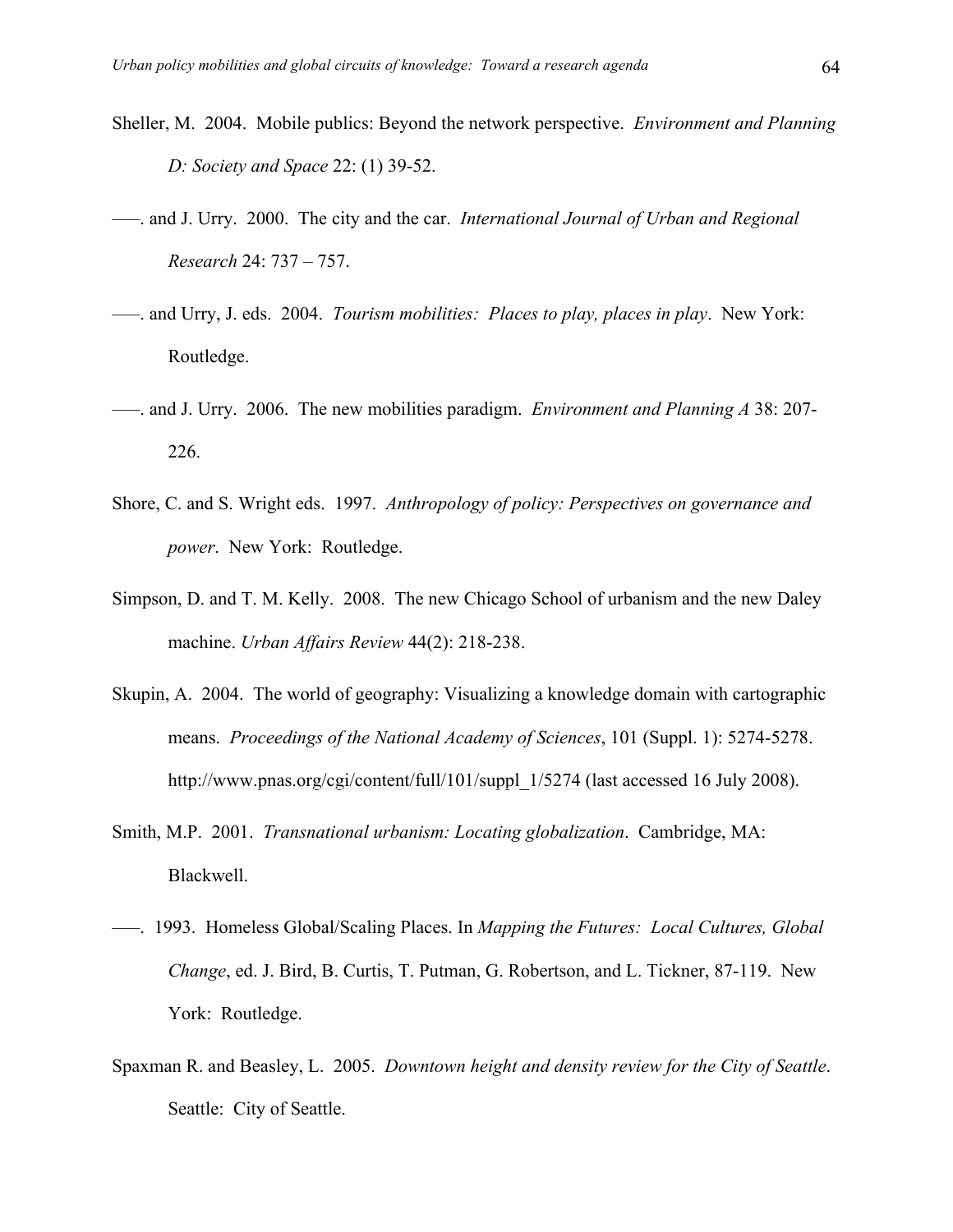- Stone, D. 1996. *Capturing the political imagination: think tanks and the policy process.* London: Frank Cass.
- –––. 1999. Learning lessons and transferring policy across time, space and disciplines. *Politics* 19 (1): 51-59.
- –––. 2000. Non-governmental policy transfer: The strategies of independent policy institutes. *Governance* 13 (1): 45-70.
- –––. 2004. Transfer agents and global networks in the 'transnationalization' of policy. *Journal of European Public Policy* 11(3): 545-566.
- Sullivan, S. 2006. Welcome remarks Opening ceremony, World Urban Forum 3. http://www.unhabitat.org/downloads/docs/3304\_26166\_sam\_sullivan\_opening.pdf (last accessed 14 July 2008).
- Taylor, P.J. 2007. *World city network*. New York: Routledge.
- Theodore, N. and J. Peck. 2000. Searching for best practice in welfare-to-work: The means, the method, and the message. *Policy and Politics*, 29(1): 81-98.
- Thrift, N. and Olds, K. 2005. Cultures on the Brink: Reengineering the soul of capitalism on a global scale. In *Global Assemblages: Technology, Politics and Ethics as Anthropological Problems*, ed. A. Ong and S. Collier, 270-290. Oxford: Blackwell.
- Thom, B. n.d. Bing Thom Architects company website. http://www.bingthomarchitects.com (last accessed 18 July 2008).
- Tsing, A. 2000. The global situation. *Cultural Anthropology* 15 (3): 327-360.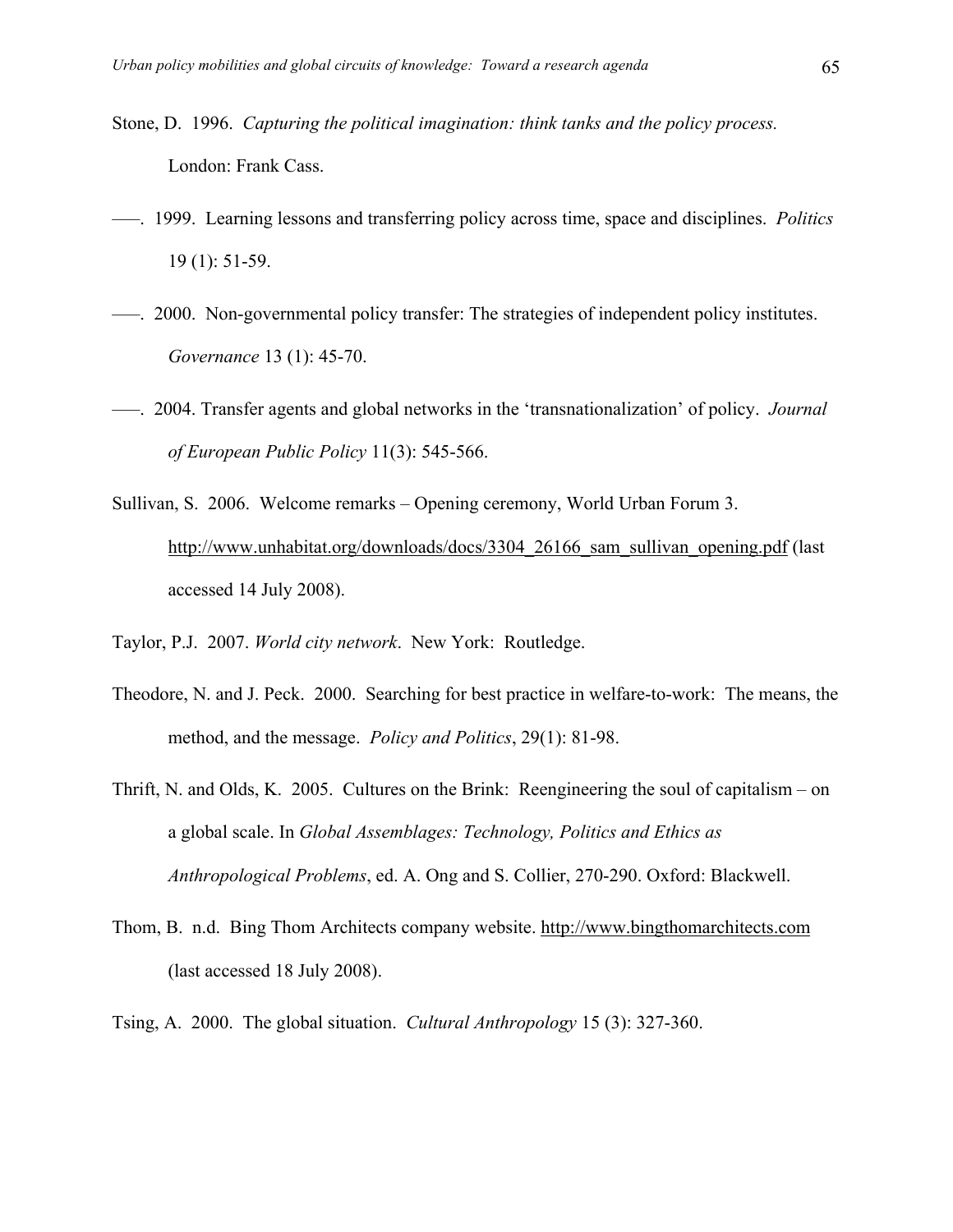- UN Habitat. n.d. a UN Habitat Website. http://www.unhabitat.org/ (last accessed 10 July, 2008).
- –––. n.d. b UN Habitat Mission Statement. http://www.unhabitat.org/categories.asp?catid=10 (last accessed 10 July 2008).
- –––. n.d. c UN Habitat Best Practices and Local Leadership Programme. http://www.unhabitat.org/content.asp?cid=374&catid=34&typeid=24&subMenuId=0 (last accessed 10 July, 2008).
- –––. 1976. The Vancouver declaration on human settlements. http://www.unhabitat.org/downloads/docs/924\_21239\_The\_Vancouver\_Declaration.pdf (last accessed 10 July, 2008).
- ---. 2006a. WUF III website. http://www.unhabitat.org/wuf/2006/default.asp (last accessed October 30, 2006).
- –––. 2006b. WUF III Program Outline. http://www.unhabitat.org/downloads/docs/3039\_15851\_eng.pdf (last accessed 10 July 2008).
- –––. 2006c. *Report of the third session of the World Urban Forum*. http://www.unhabitat.org/downloads/docs/4077\_70142\_WUF3-Reportfinal%20%20dm1%2023%20june.REV.1.pdf (last accessed 10 July 2008).
- Urry, J. 2000a. *Sociology beyond societies: Mobilities for the Twenty-First Century*. New York: Routledge.
- –––. 2000b. Mobile sociology. *British Journal of Sociology* 51: 185-203.
- –––. 2002. Mobility and proximity. *Sociology*, 36 (2): 255-274.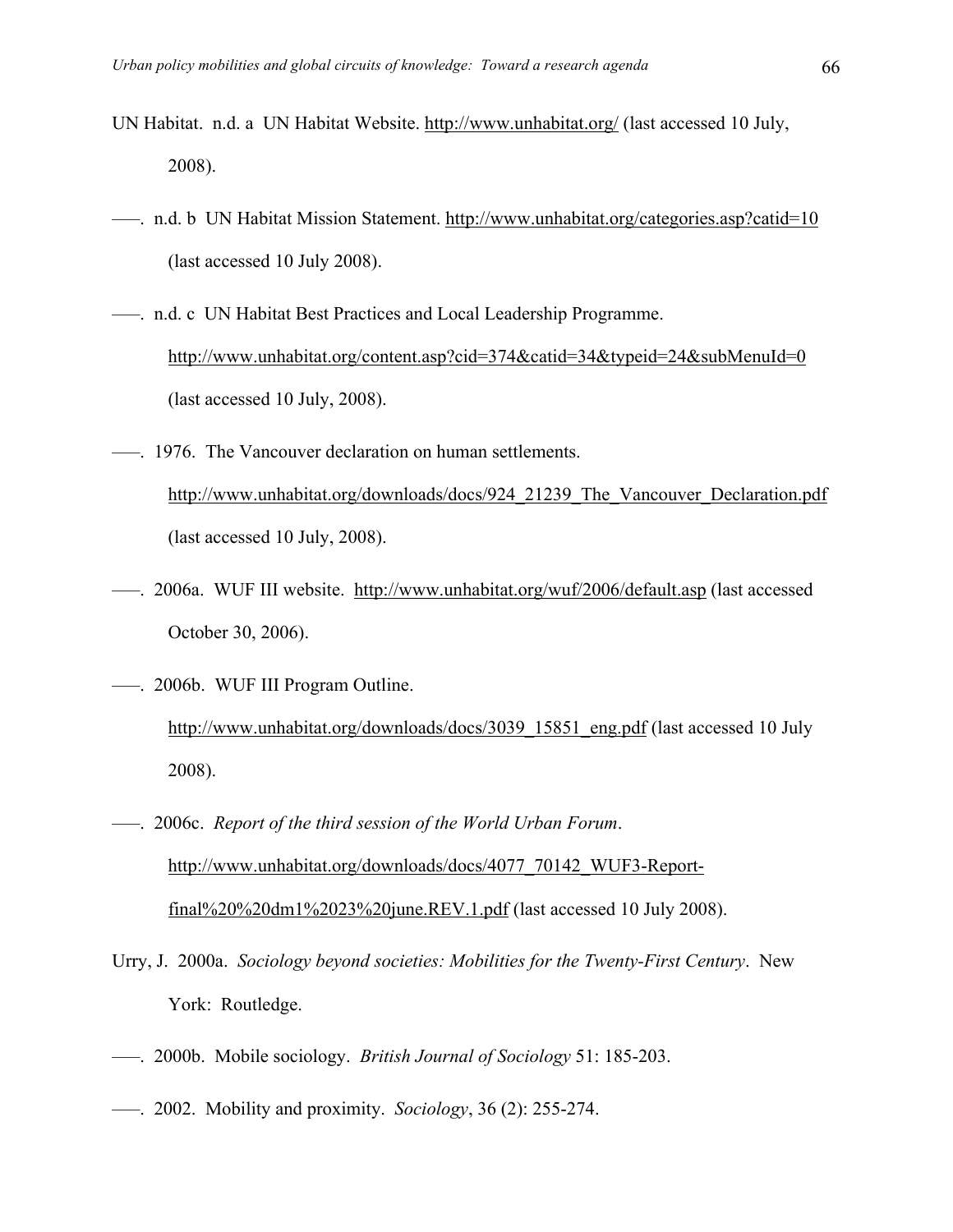- –––. 2004. Connections. *Environment and Planning D: Society and Space* 22: 27-37.
- –––. 2007. *Mobilities*. London: Polity.
- –––., M. Featherstone, and N. Thrift. 2004. Automobilities. Special issue of *Theory, Culture, and Society*, 21 (4-5).
- Uteng, T. P. and T. Cresswell eds. 2008. *Gendered mobilities.* London: Ashgate.
- Vallance, P. 2007. Rethinking economic geographies of knowledge. *Geography Compass* 1 (4): 797-813.
- *Vancouver Sun*. 2004a. Top spot reminds us we have it pretty darn good. 10 February: A16.

*Vancouver Sun*. 2004b. Lone Star Inspiration. 10 July: I1.

- Ward, K. 2006. 'Policies in motion', urban management and state restructuring: the trans-local expansion of Business Improvement Districts. *International Journal of Urban and Regional Research,* 30: 54-75.
- –––. 2007 Business Improvement Districts: Policy origins, mobile policies and urban liveability, *Geography Compass* 2: 657-672.
- –––. 2008. Toward a comparative (re)turn in urban studies? Some reflections. *Urban Geography* 29 (4): 1-6.

Wilson, D. 2004. Toward a contingent neoliberalism. *Urban Geography* 25 (8): 771-783.

- Wolman, H. 1992. Understanding cross-national policy transfers: The case of Britain and the U.S. *Governance* 5: 27-45.
- –––. and E.C. Page. 2000. *Learning from the experience of others: Policy transfer among local regeneration partnerships*. York: Joseph Rowntree Foundation.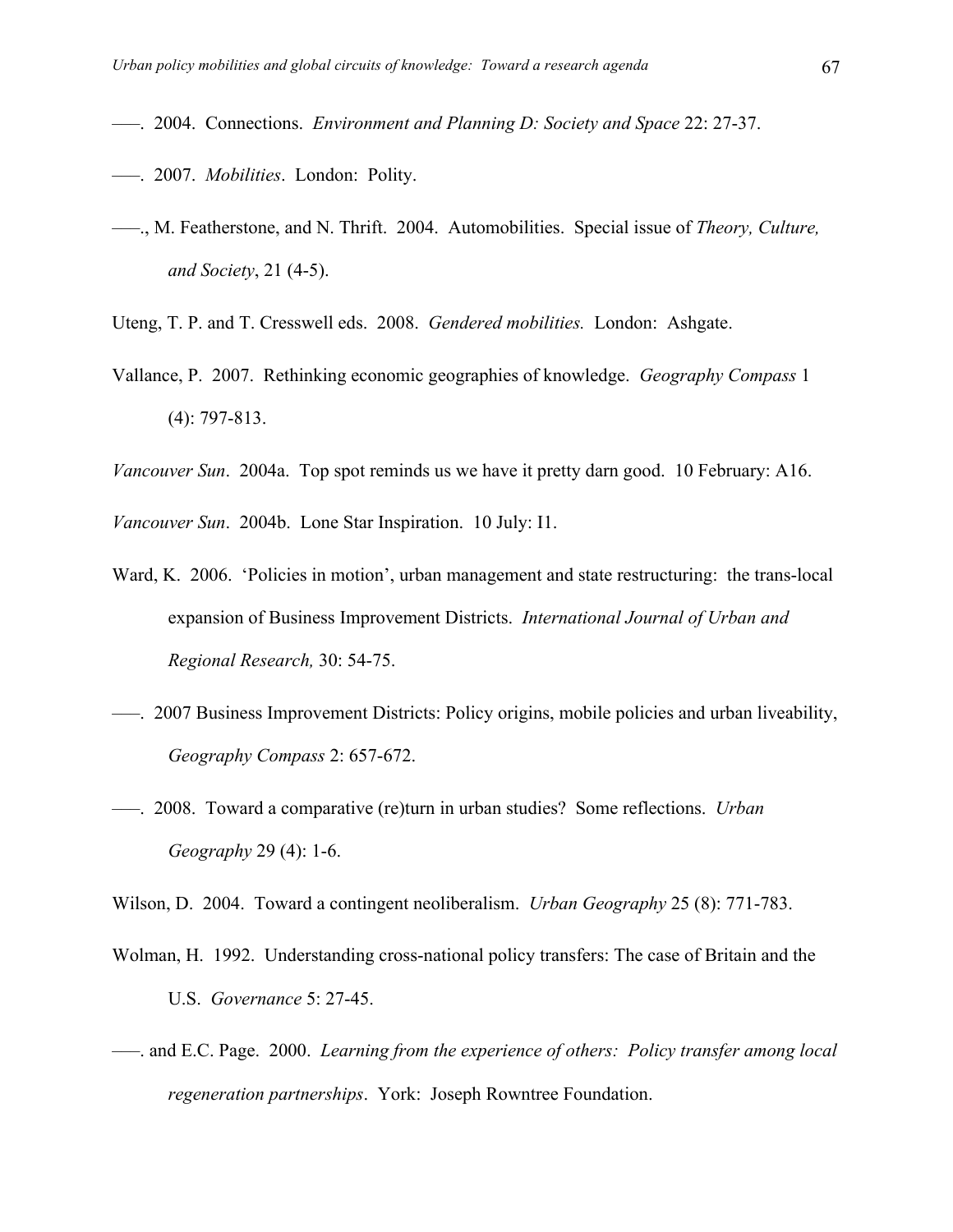–––. and E. Page. 2002. Policy transfer among local government: An information theory approach. *Governance*, 15 (4): 477-501.

Wood, D. 1992. *The power of maps.* New York: Guilford.

Yuen, L. 2005. Panel urges unique local vision for riverfront. *St. Paul (Minnesota) Pioneer Press*. October, 12.

*Correspondence*: Department of Geography, Simon Fraser University, Burnaby, BC V3H 4Y8, email: emccann@sfu.ca.